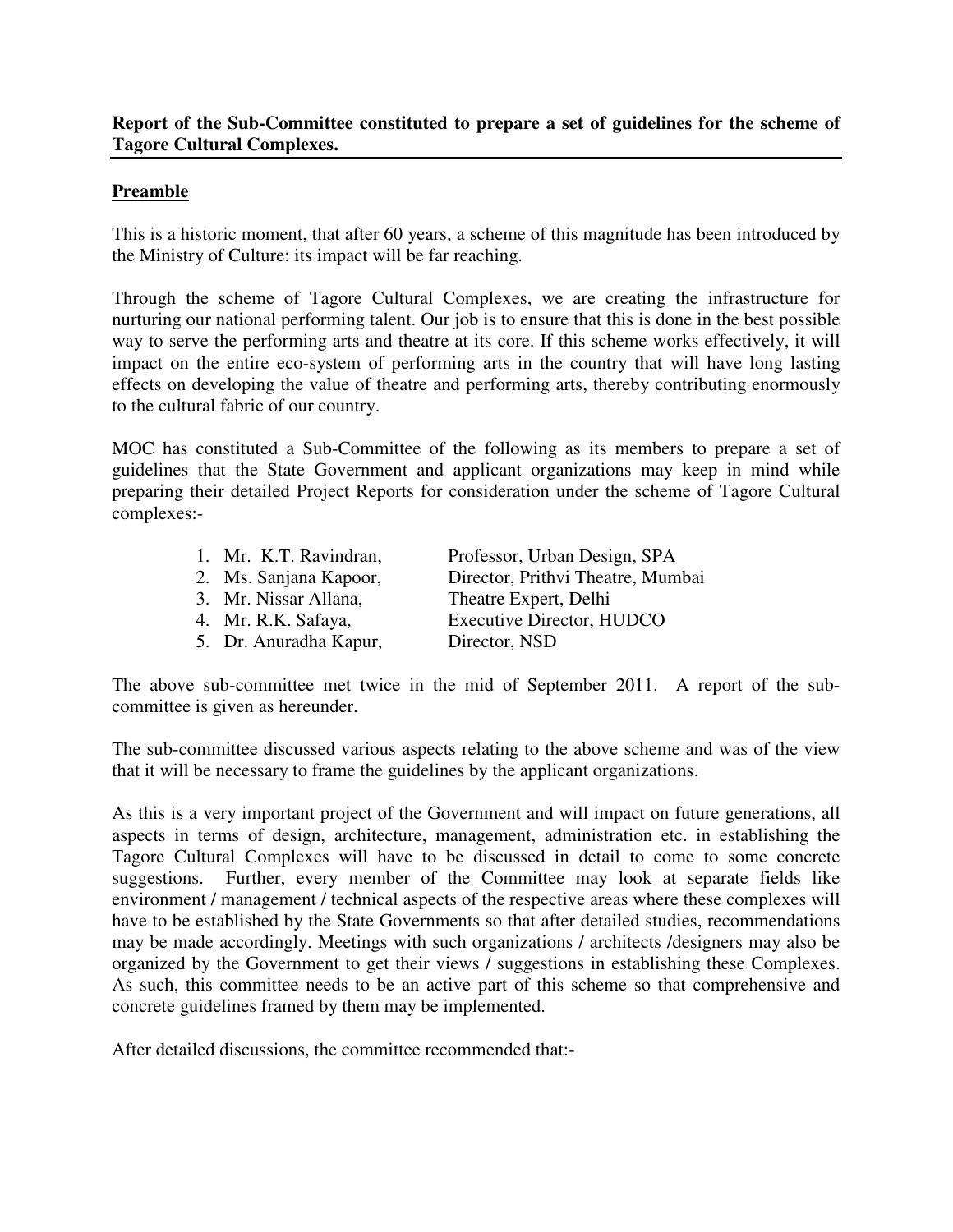- 1. It was felt that this committee's role needs to be formalized to be a constructive part in the Scheme.
- 2. It was also decided that committee members in person may visit all actual locations of the proposed complexes and give their suggestions in their respective fields.
- 3. All such theatre complexes may be connected through programme networking so that information relating to events organized by these complexes will be known to other complexes. This may help sustain the proper use of facilities created.
- 4. Interaction and meetings may be coordinated by the Ministry with the organizations / groups who wish to establish these Complexes in order the guidelines may be followed, and project may be discussed in detail.
- 5. Since the range of the project is so varied, it must be discussed on a case to case basis with the Committee.
- 6. It was recommended that MOC may authorize this sub-committee to monitor and supervise the work progress of the selected organizations in establishing Tagore Cultural Complexes. It was suggested that installments to all such selected organizations may also be released on receiving the recommendations of the sub-committee by MOC.
- 7. Every project proponent will have to establish its own management, technical and administrative teams for functioning of their respective complexes. However, necessary training programmes in management / technical areas for such personnel will be organized once in a year in consultation with this sub-committee, for developing skills in their respective fields. Further, every complex will host such training programmes, from time to time.
- 8. It was recommended by the committee that all guidelines may be prepared in such a way so that the applicant organizations may understand them easily.
- 9. The sub-committee will address applications for restructuring of old Tagore theatre separately from new projects.

\*\*\*\*\*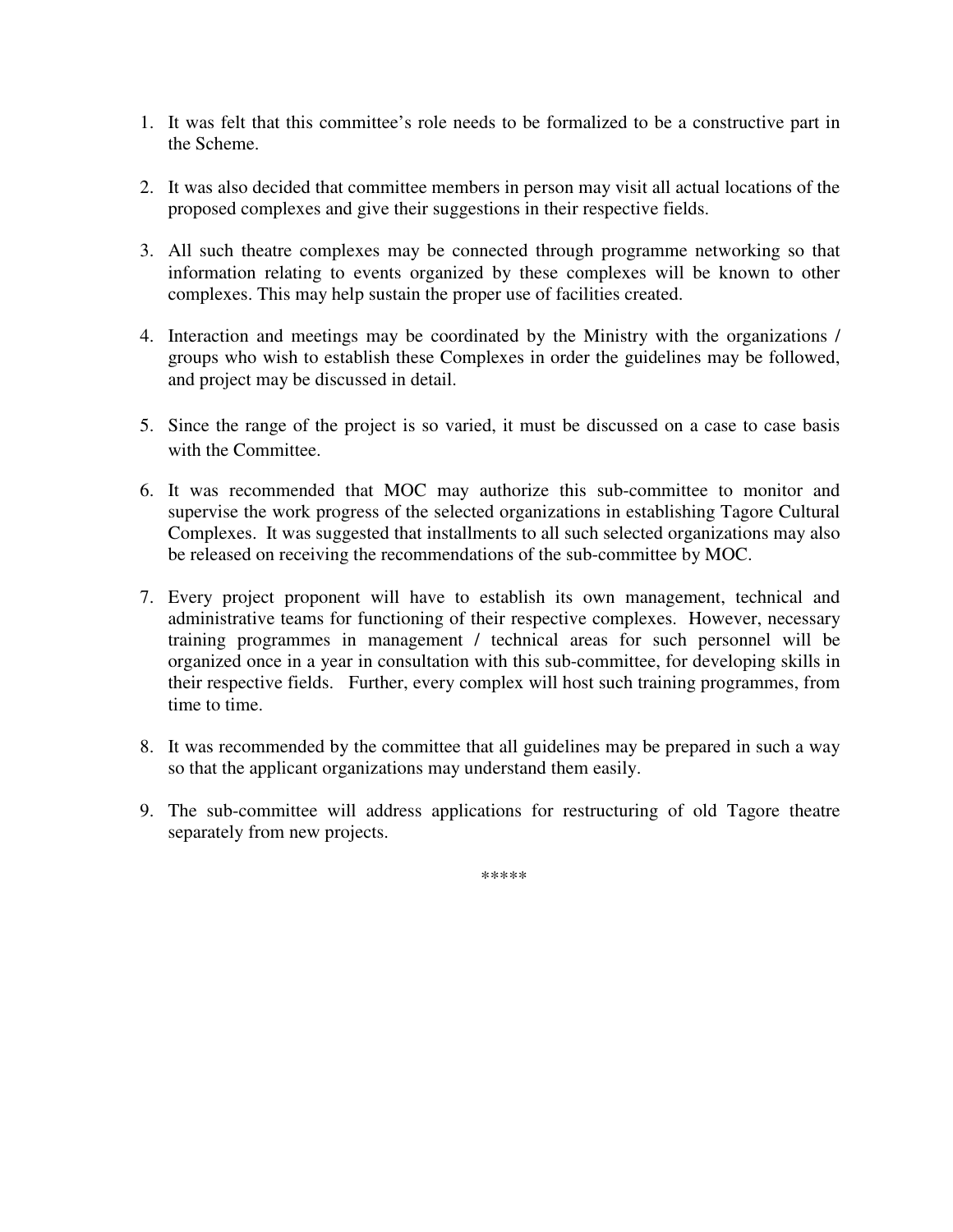## Brief Write-up

I attended a meeting on  $28<sup>th</sup>$  September in NSD and agreed with most of the points raised by the Sub-committee. However I would put across following suggestions also.

- 1. Regarding the issue of green building norms, Government of India has already issued energy conservation building code which is published by Bureau of Energy Efficiency and is a comprehensive guideline document on green buildings. This is applicable to new buildings as well as gives out fairly detailed requirements for the alterations of the existing buildings. It is available on the website that www.eco3.org.
- 2. Govt. of India has already issued a circular notice that all Government buildings shall have to obtain GRIHA-3 rating (Green Rating for integrated habitat assessment). Each building is required to be registered with the GRIHA Secretariat, which involves payment of some fees etc. GRIHA integrates all relevant Indian Code and Standards for buildings and Acts as a tool to facilitate design and implementation of green buildings. This document is published by Ministry of New and Renewable Energy, Govt. of India and The Energy Resource Institute (TERI), New Delhi. All the 5 volumes are available with the TERI, which are extremely helpful for the designers. The relevant website is www.teriin.org.
- 3. It would be therefore, appropriate to include above information in the proposed guidelines and leave it to the State Government/architect to workout appropriate design solutions based on above. There is absolutely no need for giving any further instructions regarding architectural design etc.
- 4. The existing Tagore Theatres in most of the cities are land mark buildings both from the function point of view as well as from the urban design considerations. As far as I am aware some of the buildings are also the representations of the first modern architectural movement in the country. The Tagore Theatre at Chandigarh was designed by Mr. Aditya Prakash who previously worked with Le Corbusier. The Tagore Theatre at Ahmedabad was either designed by Le Corbusier himself or Shri Shiv Nath Prasad a very eminent Architect. There another category which was designed and constructed by CPWD, some of them is in good shape and represent reasonably local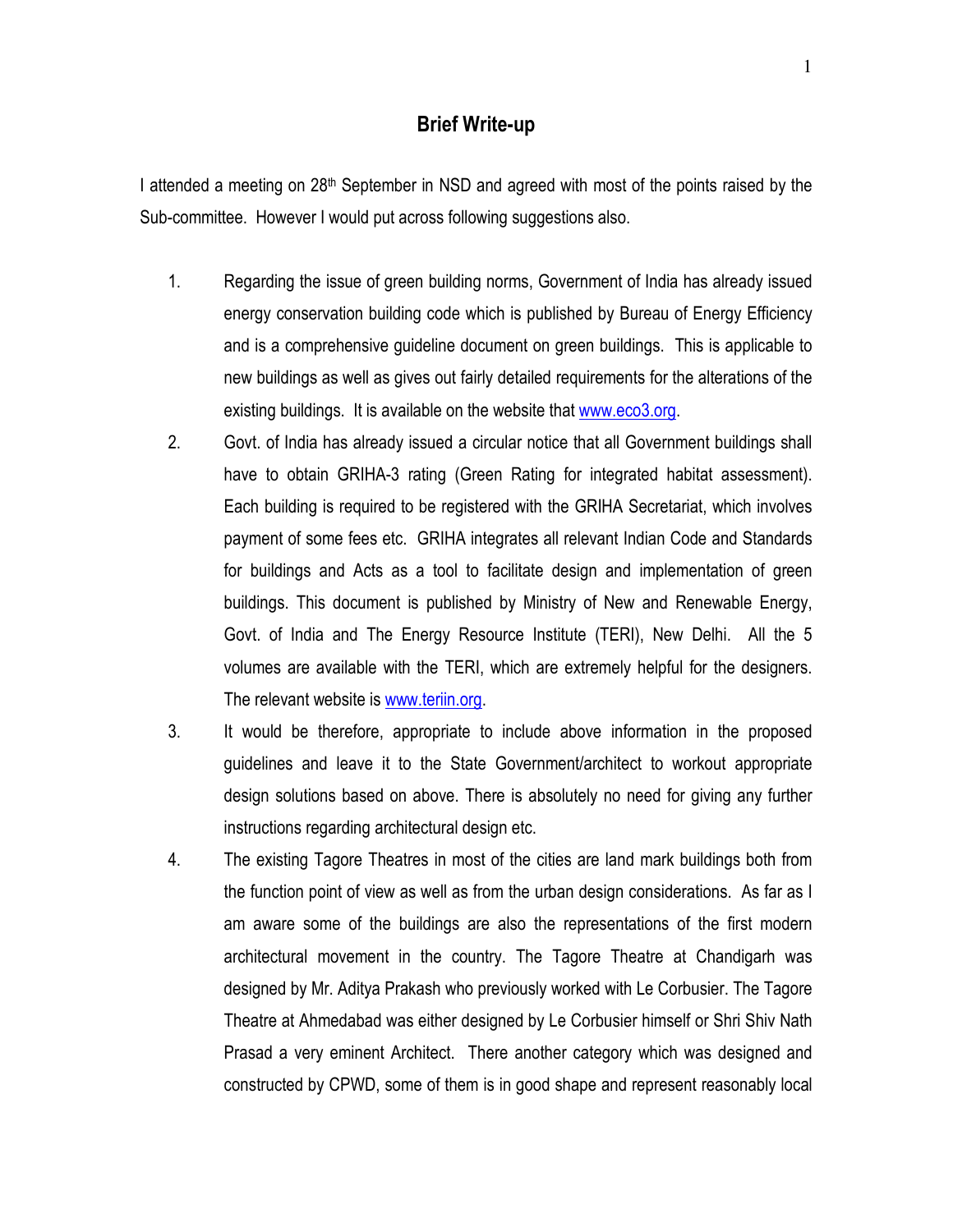level architectural character. Some of the Tagore Theatres have very less supporting land available and some have large. Any additional construction on the existing Tagore Theatre plots may not be desirable from the aesthetic point of view as well as functional point of view. The additional construction will also increase traffic load and will also displace some little green bio-mass available in the city. It is therefore, suggested that the existing Tagore Theatre may be upgraded from the point of view of following:-

- a) Retaining the existing capacity but improving the facilities/services which will include lighting, audio, as well as other visual requirements.
- b) Improving the façade if it is not acceptable. Of course this may involve only cosmetics.
- c) Improve the landscape and avoid any further constructions. This landscape garden if more land is available could be converted into a memorial garden, with open air theatre and a food court.

The objective of above would be only to upgrade the existing Tagore Theatre and create an important cultural destination in the city. So far as the technology up-gradation is concerned we may not able to bring it upto the International level because of structural restrictions. However, the upgradation can happen within a limited budget upto a certain acceptable level. There is no need to increase the capacity beyond what is available.

So far as the requirements of performing arts ie green room details the inputs could be provided by the other members of the committee.

5. So far as the premises are concerned, there is absolutely wide scope. However, a cultural complex/theatre with the capacity of 1000 to 2000 may not be economically viable for most of the cities and would definitely involve private participation in a very big way for operation and maintenance.

Further I would like to repeat that so far green building norms are concerned the energy conservation building code and the GRIHA National Rating system explains all such green norms in detail. No additional work is required to be done on this subject

Mr. R K Safaya **HUDCO**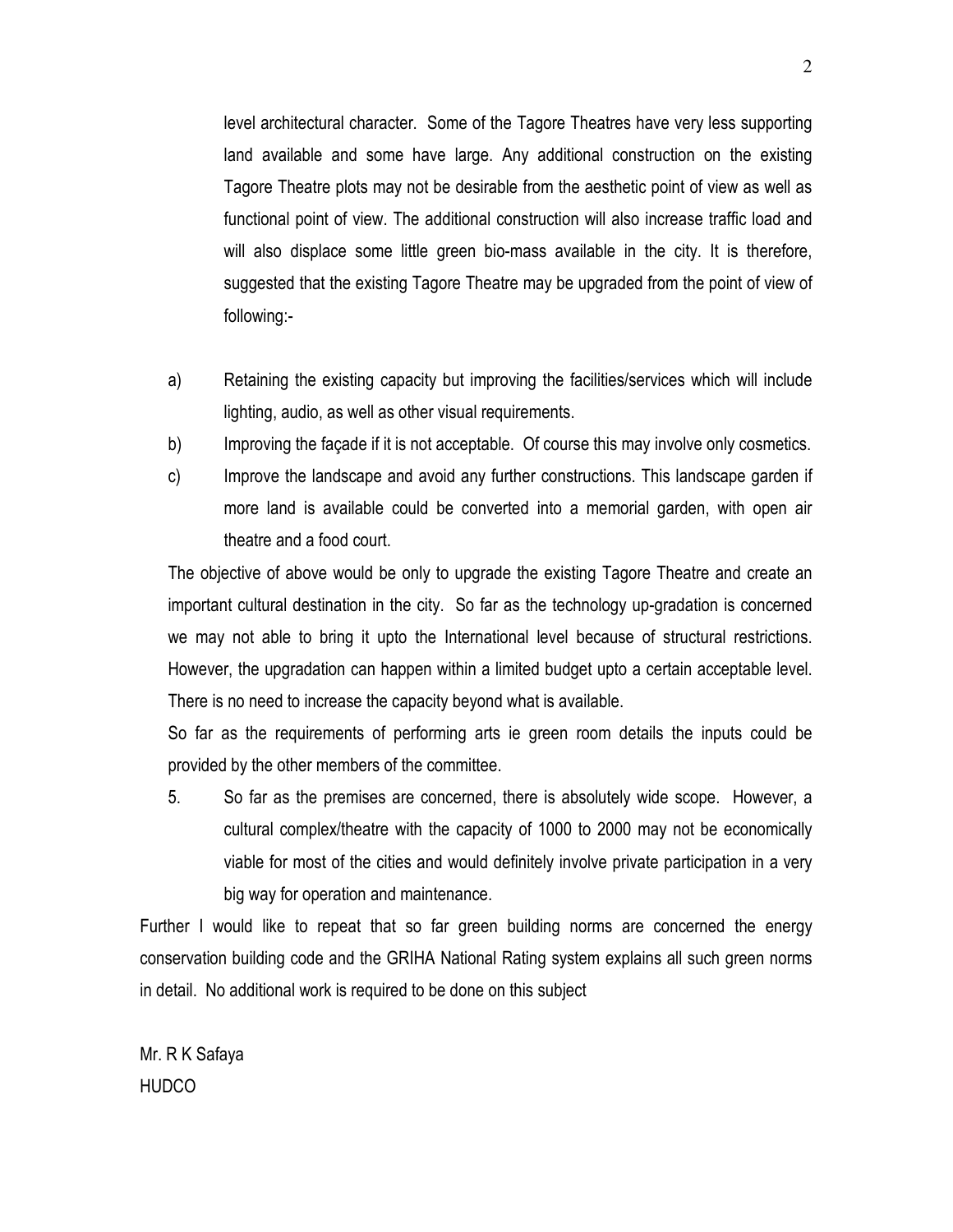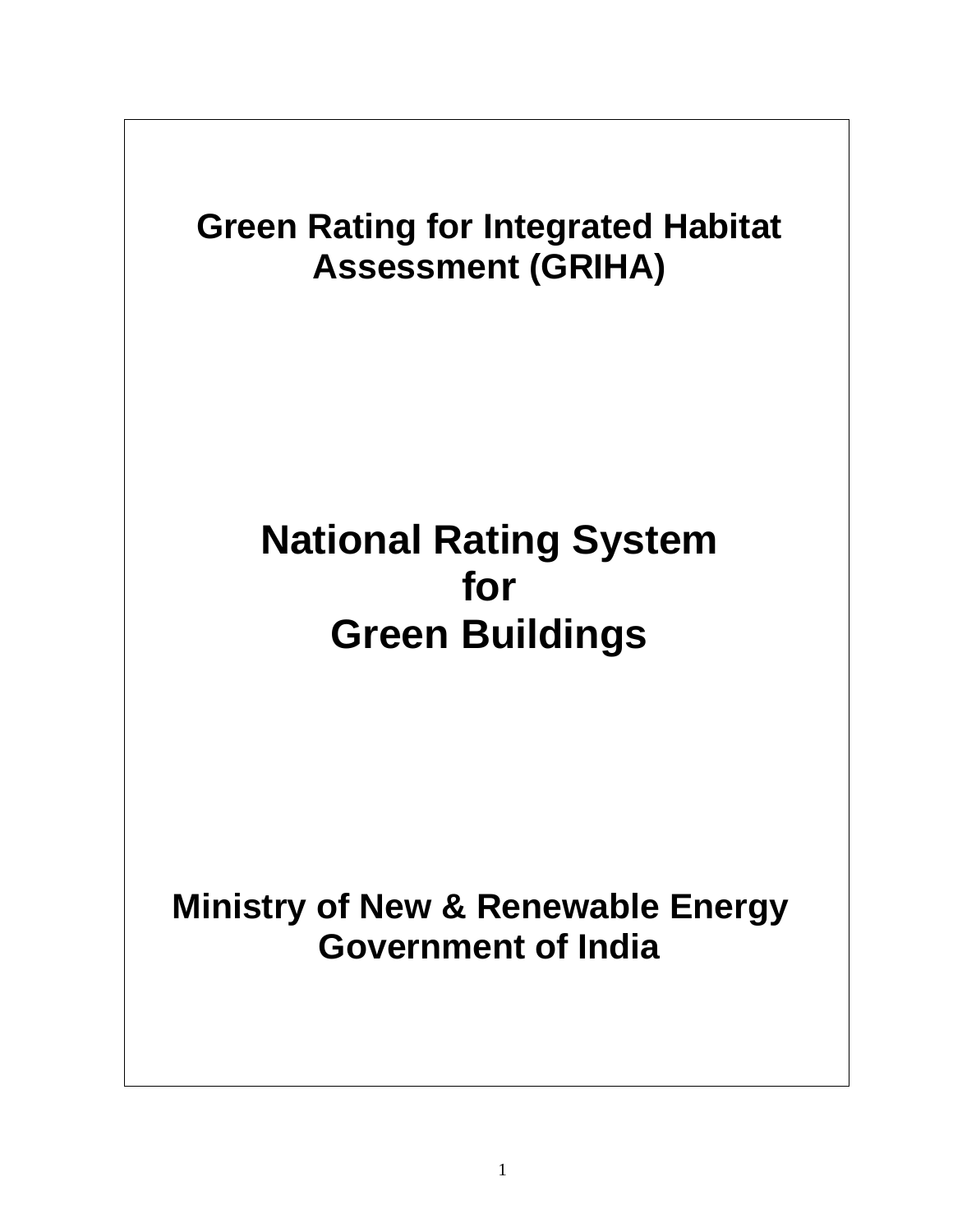

## **GRIHA – green building 'design evaluation system'– A tool to design, operate, evaluate and maintain resource efficient 'healthy' and 'intelligent' building**

## **What is a green building?**

Buildings have major environmental impacts over their entire life cycle. Resources such as ground cover, forests, water, and energy are depleted to give way to buildings.

A green building depletes the natural resources to the minimum during its construction and operation. The aim of a green building design is to minimize the demand on non-renewable resources, maximize the utilization efficiency of these resources, when in use, and maximize the reuse, recycling, and utilization of renewable resources. It maximizes the use of efficient building materials and construction practices; optimizes the use of on-site sources and sinks by bio-climatic architectural practices; uses minimum energy to power itself; uses efficient equipment to meet its lighting, air-conditioning, and other needs; maximizes the use of renewable sources of energy; uses efficient waste and water management practices; and provides comfortable and hygienic indoor working conditions. In sum, the following aspects of the building design are looked into in an integrated way in a green building.

- Site planning
- Building envelope design
- Building system design ((HVAC) heating ventilation and air conditioning, lighting, electrical, and water heating)
- Integration of renewable energy sources to generate energy onsite.
- Water and waste management
- Selection of ecologically sustainable materials (with high recycled content, rapidly renewable resources with low emission potential, etc.).
- Indoor environmental quality (maintain indoor thermal and visual comfort, and air quality)

## **1.0 GRIHA- the green building rating system**

## **1.0.1 The context**

Internationally, voluntary building rating systems have been instrumental in raising awareness and popularizing green design. However, most of the internationally devised rating systems have been tailored to suit the building industry of the country where they were developed. In India a US based LEED rating system is under promotion by CII Green Business Centre, Hyderabad which is more on energy efficiency measures in AC buildings. Keeping in view of the Indian agro-climatic conditions and in particular the preponderance of non-AC buildings, a National Rating System - GRIHA has been developed which is suitable for all kinds of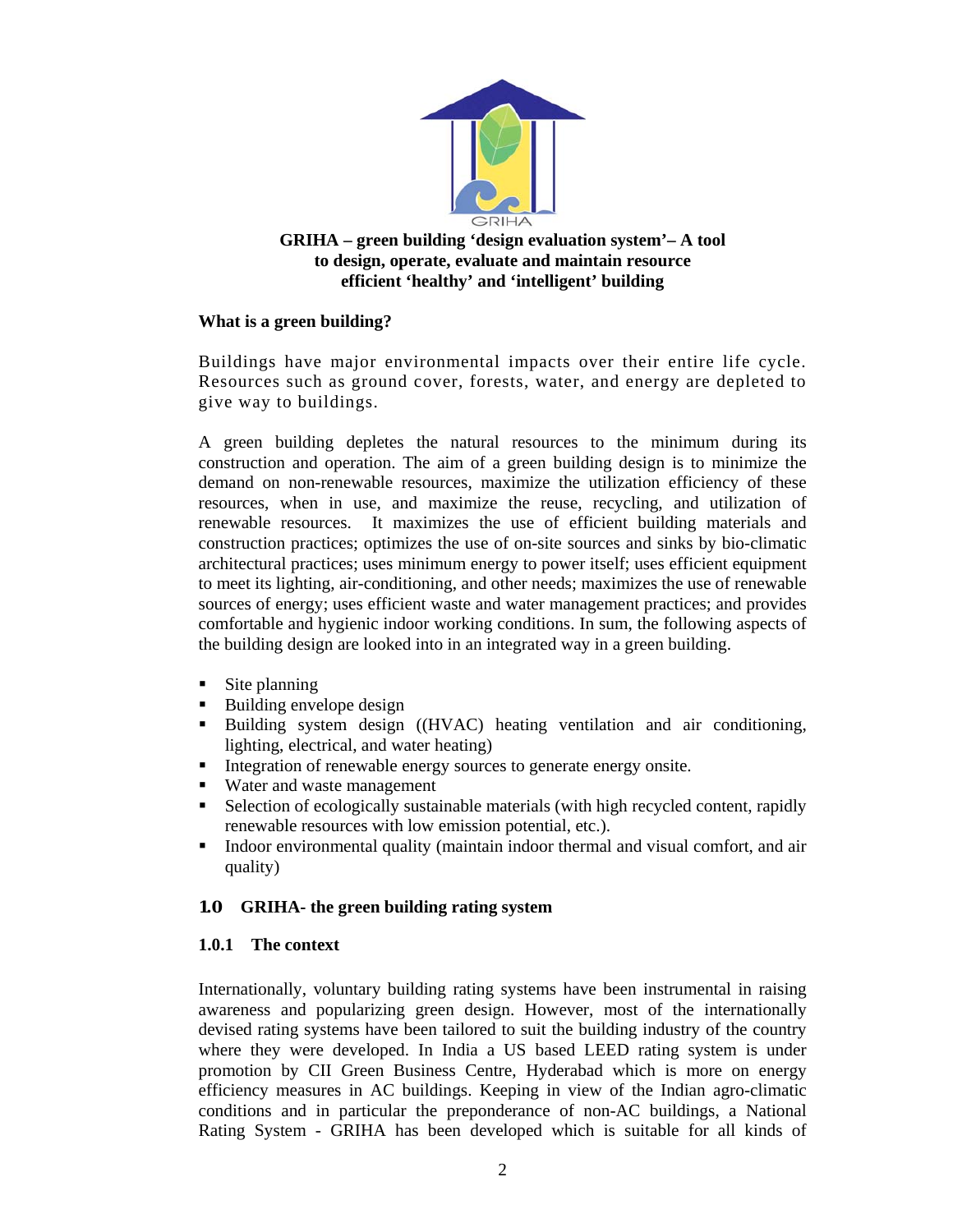building in different climatic zones of the country. The system was initially conceived and developed by TERI (The Energy & Resource Institute) as TERI-GRIHA which has been modified to GRIHA as National Rating System after incorporating various modifications suggested by a group of architects and experts. It takes into account the provisions of the National Building Code 2005, the Energy Conservation Building Code 2007 announced by BEE and other IS codes, local bye-laws, other local standards and laws. The system, by its qualitative and quantitative assessment criteria, would be able to 'rate' a building on the degree of its 'greenness'. The rating would be applied to new and existing building stock of varied functions – commercial, institutional, and residential.

## **1.0.2 The benefits**

GRIHA- the National Rating System will evaluate the environmental performance of a building holistically over its entire life cycle, thereby providing a definitive standard for what constitutes a 'green building'. The rating system , based on accepted energy and environmental principles, will seek to strike a balance between the established practices and emerging concepts, both national and international. The guidelines/criteria appraisal may be revised every three years to take into account the latest scientific developments during this period.

On a broader scale, this system, along with the activities and processes that lead up to it, will benefit the community at large with the improvement in the environment by reducing GHG (greenhouse gas) emissions, improving energy security, and reducing the stress on natural resources.

Some of the benefits of a green design to a building owner, user, and the society as a whole are as follows :

- Reduced energy consumption without sacrificing the comfort levels
- Reduced destruction of natural areas, habitats, and biodiversity, and reduced soil loss from erosion, etc.
- Reduced air and water pollution (with direct health benefits)
- Reduced water consumption
- Limited waste generation due to recycling and reuse
- Reduced pollution loads
- Increased user productivity
- Enhanced image and marketability

#### **1.0.3 The basic features**

Currently the system has been developed to help 'design and evaluate' new buildings (buildings that are still at the inception stages). A building is assessed based on its predicted performance over its entire life cycle – inception through operation. The stages of the life cycle that have been identified for evaluation are the preconstruction, building design and construction, and building operation and maintenance stages. The issues that get addressed in these stages are as follows:

- **Pre-construction stage (intra- and inter-site issues)**
- Building planning and construction stages (issues of resource conservation and reduction in resource demand, resource utilization efficiency, resource recovery and reuse, and provisions for occupant health and well being). The prime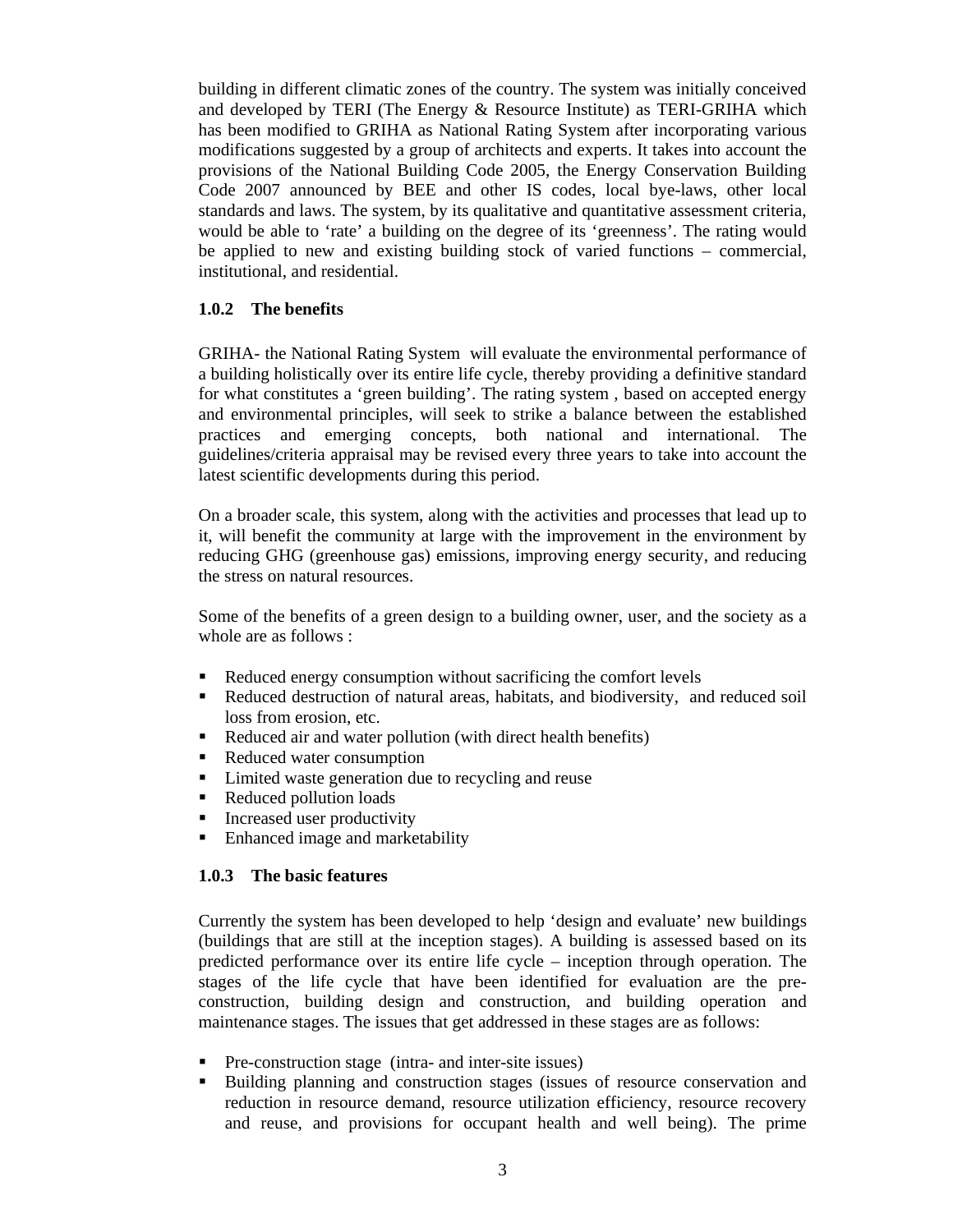resources that are considered in this section are land, water, energy, air, and green cover.

 Building operation and maintenance stage (issues of operation and maintenance of building systems and processes, monitoring and recording of consumption, and occupant health and well being, and also issues that affect the global and local environment).

### **1.1 Synopsis of the criteria for rating**

The criteria have been categorised as follows:

### **1.1.1 Site planning**

#### **Conservation and efficient utilization of resources**

**Objective**: To maximize the conservation and utilisation of resources (land, water, natural habitat, avi fauna, and energy) conservation and enhance efficiency of the systems and operations.

## **Criteria 1** Site Selection:

*Commitment*: Site plan should be in conformity to the Development Plan/Master Plan/UDPFI guidelines (mandatory). Site should be located within  $\frac{1}{2}$  km radius of an existing or planned and funded bus stops, commuter rail, light rail or metro station or the proposed site is a brownfield site (to rehabilitate damaged sites where development is complicated by environmental contamination, reducing pressure on undeveloped land).

**Criteria 2** Preserve and protect the landscape during construction/compensatory depository forestation.

*Commitment P*roper timing of construction, preserve top soil and existing vegetation, staging and spill prevention, and erosion and sedimentation control. Replant, onsite, trees in the ratio 1:3 to those removed during construction.

**Criteria 3** Soil conservation (till post-construction).

*Commitment* Proper top soil laying and stabilization of the soil and maintenance of adequate fertility of the soil to support vegetative growth.

**Criteria 4** Design to include existing site features.

*Commitment* Minimize the disruption of natural ecosystem and design to harness maximum benefits of the prevailing micro-climate.

**Criteria 5** Reduce hard paving on-site and /or provide shaded hard- paved surfaces. *Commitment* Minimize storm water run-off from site by reducing hard paving on site.

**Criteria 6** Enhance outdoor lighting system efficiency.

*Commitment* Meet minimum allowable luminous efficacy (as per lamp type) and make progressive use of a renewable energy -based lighting system.

**Criteria 7** Plan utilities efficiently and optimize on-site circulation efficiency. *Commitment* Minimize road and pedestrian walkway length by appropriate planning and provide aggregate corridors for utility lines.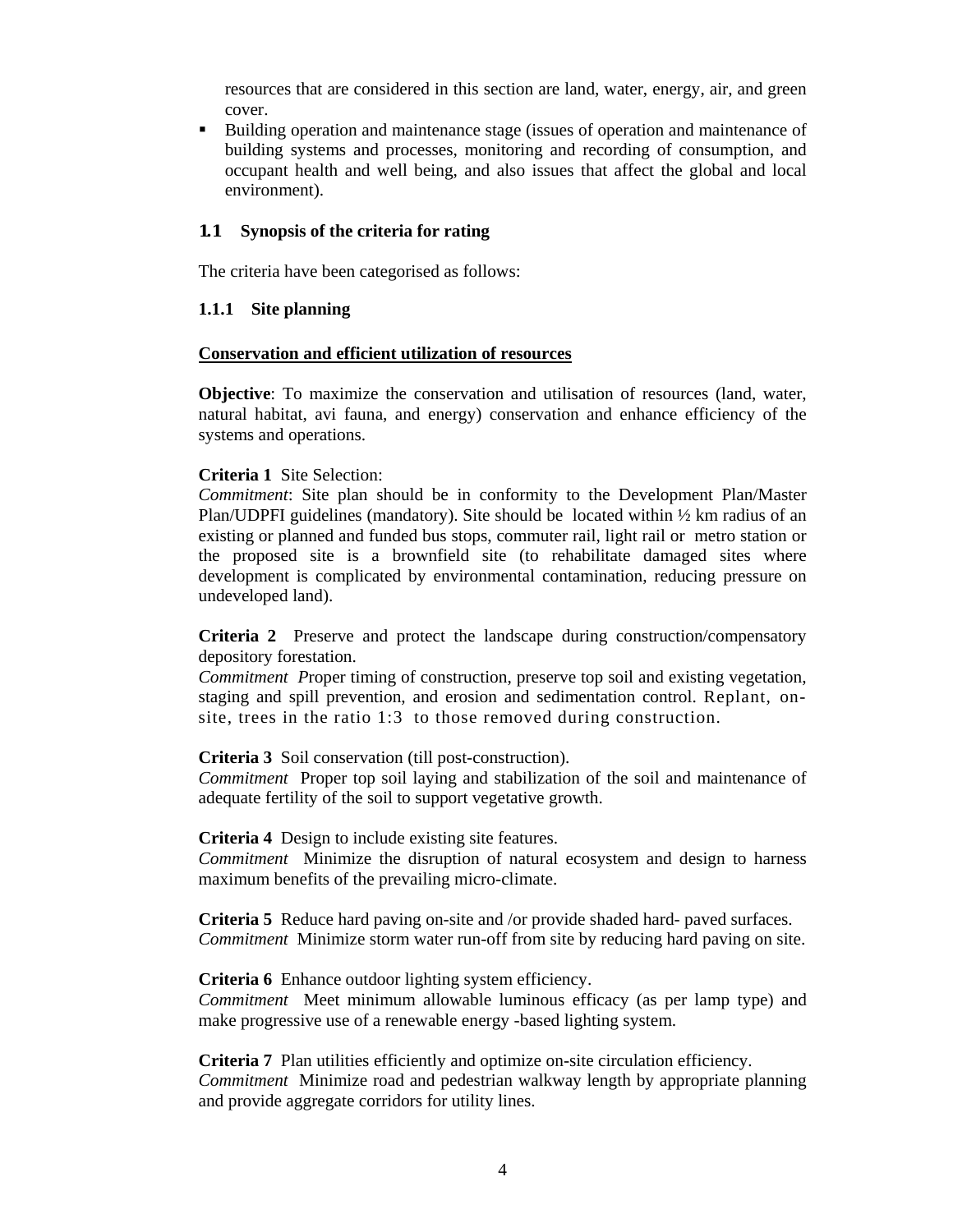## **Health and well being**

**Objectives** To protect the health of construction workers and prevent pollution.

**Criterion 8** Provide at least, the minimum level of sanitation/safety facilities for construction workers.

*Commitment* Ensure cleanliness of workplace with regard to the disposal of waste and effluent, provide clean drinking water and latrines and urinals as per applicable standard.

**Criterion 9** Reduce air pollution during construction.

*Commitment* Ensure proper screening, covering stockpiles, covering brick and loads of dusty materials, wheel-washing facility, water spraying.

## **1.1.2 Building planning and construction stage**

### **Conservation and efficient utilization of resources**

**Objective** To maximize resource (water, energy, and materials) conservation and enhance efficiency of the system and operations.

#### *Water*

**Criterion 10** Reduce landscape water requirement.

*Commitment* Landscape using native species and reduce lawn areas while enhancing the irrigation efficiency, reduction in water requirement for landscaping purposes.

**Criterion 11** Reduce building water use.

*Commitment* Reduce building water use by applying low-flow fixtures, etc.

**Criterion 12** Efficient water use during construction.

*Commitment* Use materials such as pre-mixed concrete for preventing loss during mixing. Use recycled treated water and control the waste of curing water.

## *Energy: end use*

**Criterion 13** Optimise building design to reduce the conventional energy demand. *Commitment* Plan appropriately to reflect climate responsiveness, adopt an adequate comfort range, less air-conditioned areas, daylighting, avoid over-design of the lighting and air-conditioning systems.

**Criterion 14** Optimise the energy performance of the building within specified comfort limits.

*Commitment* Ensure that energy consumption in building under a specified category is 10%–40% less than that benchmarked through a simulation exercise. Ensure that thermal comfort in non air conditioned spaces are within specified limits.

## *Energy: embodied and construction*

**Criterion 15** Utilization of fly ash in the building structure.

*Commitment* Use of fly ash for RCC (reinforced cement concrete) structures with in-fill walls and load bearing structures, mortar, and binders.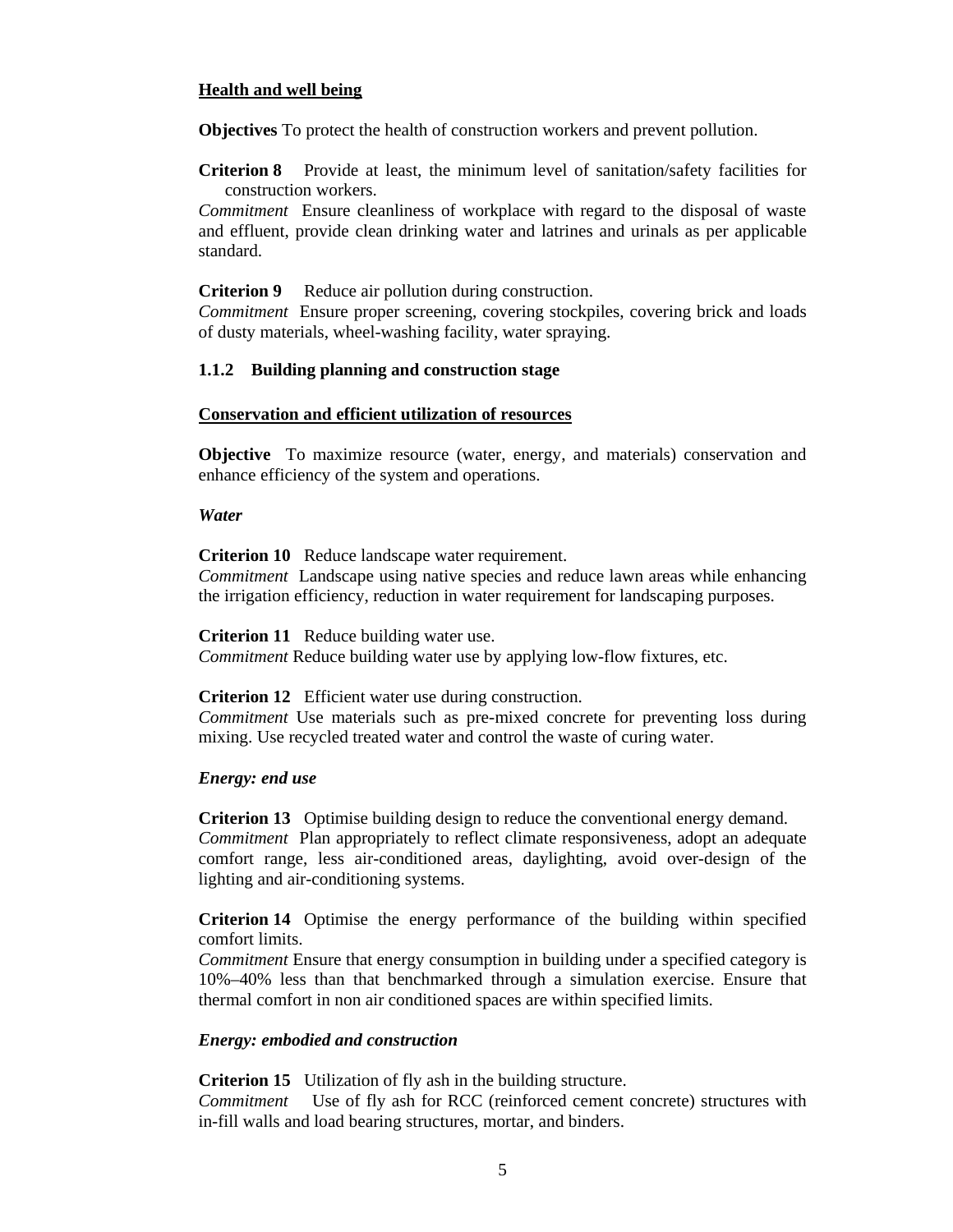**Criterion 16** Reduce volume, weight, and time of construction by adopting an efficient technology (e.g. pre-cast systems, ready-mix concrete, etc.).

*Commitment* Replace a part of the energy-intensive materials with less energyintensive materials and/or utilize regionally available materials, which use lowenergy/energy-efficient technologies.

**Criterion 17** Use low-energy material in the interiors.

*Commitment* Minimum 70% in each of the three categories of interiors (internal partitions, panelling/false ceiling/interior wood finishes/ in-built furniture door/window frames, flooring) from low-energy materials/finishes to minimize the usage of wood.

#### *Energy: renewable*

**Criterion 18** Renewable energy utilization.

*Commitment* Mandatory provide renewable energy system with capacity equivalent to 1% of connected load for lighting and space conditioning. Meet energy requirements for a minimum of 5% of the internal lighting load (for general lighting) or its equivalent from renewable energy sources (solar, wind, biomass, fuel cells, etc). Energy requirements will be calculated based on realistic assumptions which will be subject to verification during appraisal.

**Criterion 19** Renewable energy - based hot- water system.

*Commitment* Meet 20% or more of the annual energy required for heating water through renewable energy based water-heating systems.

#### **Recycle, recharge, and reuse of water**

**Objective:** To promote the recycle and reuse of water.

**Criterion 20** Waste- water treatment

*Commitment* Provide necessary treatment of water for achieving the desired concentration of effluents.

**Criterion 21** Water recycle and reuse (including rainwater).

*Commitment* Provide wastewater treatment on-site for achieving prescribed concentration, rainwater harvesting, reuse of treated waste water and rainwater for meeting the building's water and irrigation demand.

#### **Waste management**

#### **Criterion 22**

*Commitment:* To minimize waste generation, streamline waste segregation, storage, and disposal, and promote resource recovery from waste.

**Criterion 23** Reduction in waste during construction.

*Commitment* Ensure maximum resource recovery and safe disposal of wastes generated during construction and reduce the burden on landfill.

**Criterion 24** Efficient waste segregation.

*Commitmen*t Use different coloured bins for collecting different categories of waste from the building.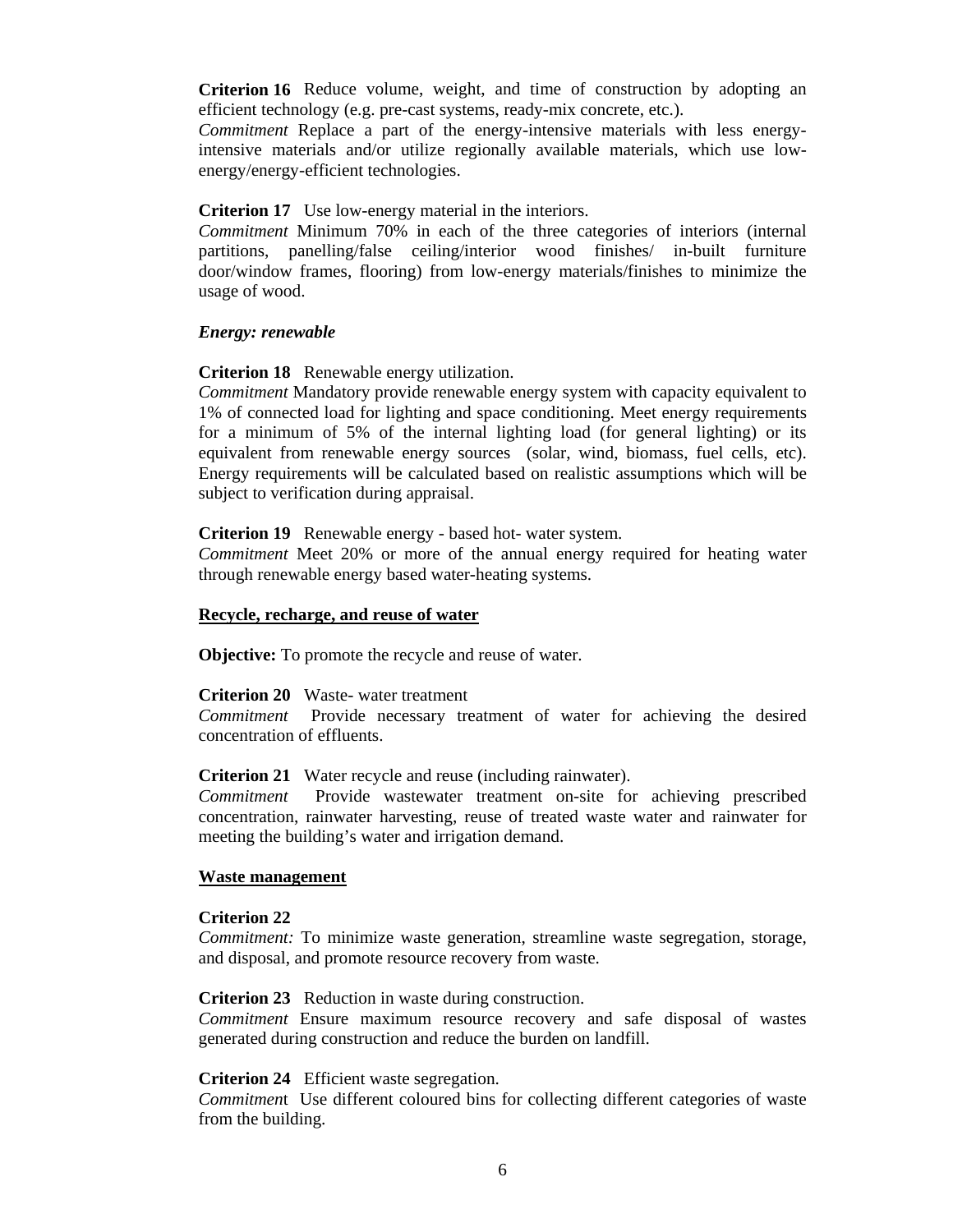#### **Criterion 25** Storage and disposal of waste.

*Commitment* Allocate separate space for the collected waste before transferring it to the recycling/disposal stations.

#### **Criterion 26** Resource recovery from waste.

*Commitment* Employ resource recovery systems for biodegradable waste as per the *Solid Waste Management and handling Rules, 2000 of the MoEF*. Make arrangements for recycling of waste through local dealers.

#### **Health and well-being**

**Objective** To ensure healthy indoor air quality, water quality, and noise levels, and reduce the global warming potential.

Use of low-VOC (volatile organic compounds) paints/ adhesives / sealants.

*Commitment* Use only low VOC paints in the interior of the building. Use water – based rather than solvent based sealants and adhesives.

**Criterion 27** Minimize ozone depleting substances.

*Commitment* Employ 100% zero ODP (ozone depletion potential) insulation; HCFC (hydrochlorofluorocarbon)/ and CFC (chlorofluorocarbon) free HVAC and refrigeration equipments and/halon-free fire suppression and fire extinguishing systems.

#### **Criterion 28** Ensure water quality.

*Commitment* Ensure groundwater and municipal water meet the water quality norms as prescribed in the Indian Standards for various applications (*Indian Standards for drinking [IS 10500-1991], irrigation applications [IS 11624-1986].* In case the water quality cannot be ensured, provide necessary treatment of raw water for achieving the desired concentration for various applications.

#### **Criterion 29** Acceptable outdoor and indoor noise levels.

*Commitment* Ensure outdoor noise level conforms to the Central Pollution Control Board–Environmental Standards–Noise (ambient standards) and indoor noise level conforms to the *National Building Code of India, 2005, Bureau of Indian Standards, Part 8–Building Services; Section 4–Acoustics, sound insulation, and noise control.*

#### **Criterion 30** Tobacco and smoke control.

Zero exposure to tobacco smoke for non-smokers, and exclusive ventilation for smoking rooms.

## **Criterion 31** Universal accessibility

*Commitment*: To ensure accessibility and usability of the building and its facilities by employees, visitors and clients with disabilities

## **1.1.3 Building operation and maintenance**

Objective Validate and maintain 'green' performance levels/adopt and propagate green practices and concepts.

**Criterion 32** Energy audit and validation.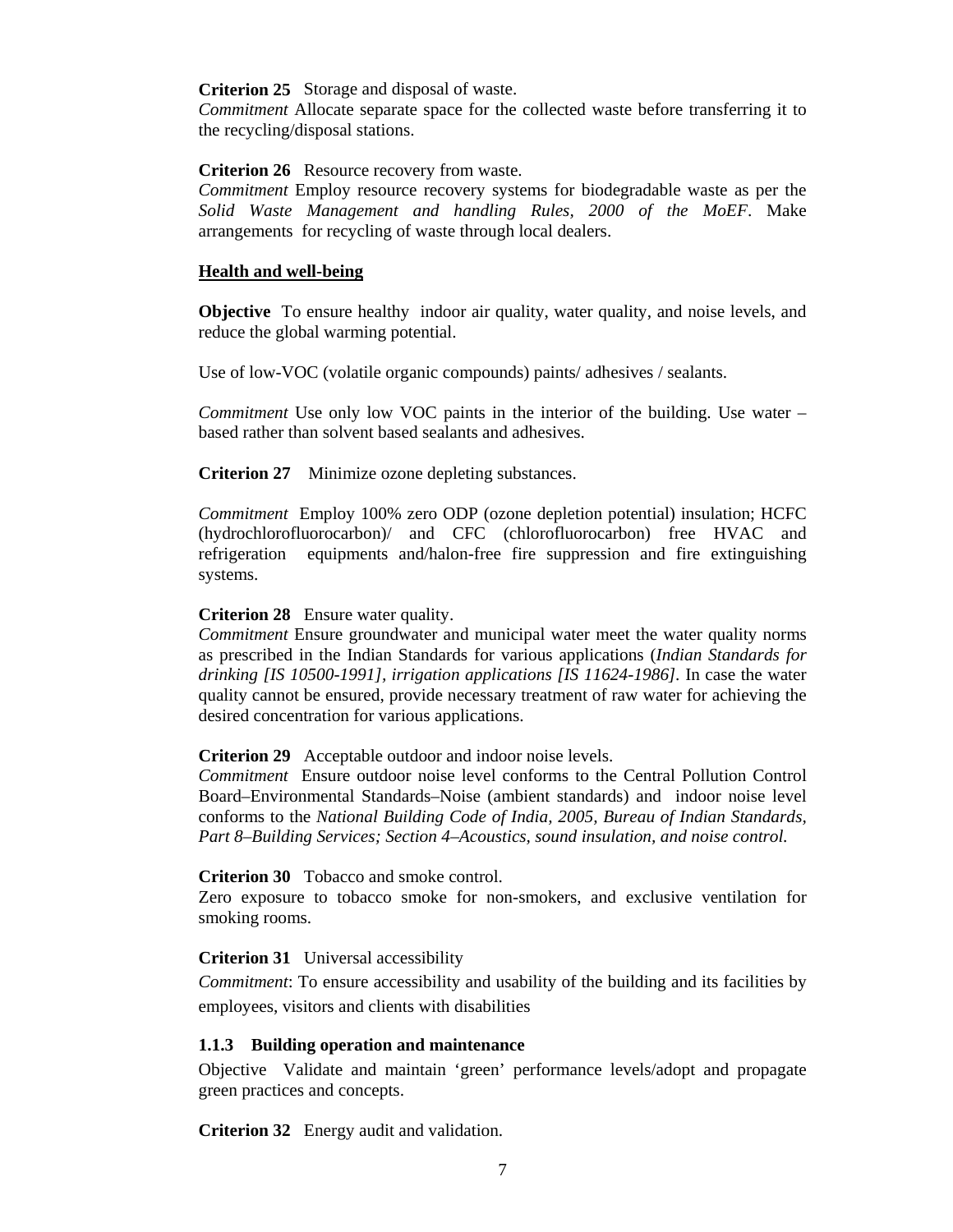*Commitment* Energy audit report to be prepared by approved auditors of the Bureau of Energy Efficiency, Government of India.

**Criterion 33** Operation and maintenance protocol for electrical and mechanical equipment.

*Commitment* Ensure the inclusion of a specific clause in the contract document for the commissioning of all electrical and mechanical systems to be maintained by the owner, supplier, or operator. Provide a core facility/service management group, if applicable, which will be responsible for the operation and maintenance of the building and the electrical and mechanical systems after the commissioning. Owner/ builder/ occupants/ service or facility management group to prepare a fully documented operations and maintenance manual, CD, multimedia or an information brochure listing the best practices/do's and don'ts/maintenance requirements for the building and the electrical and mechanical systems along with the names and addresses of the manufacturers/suppliers of the respective system.

### **1.1.4 Innovation**

**Criterion 34** Innovation points.

Four innovation points are available under the rating system for adopting criteria which enhance the green intent of a project, and the applicant can apply for the bonus points Some of the probable points, not restricted to the ones enumerated below, could be

- 1. Alternative transportation
- 2. Environmental education
- 3. Company policy on green supply chain
- 4. Life cycle cost analysis
- 5. Any other criteria proposed by applicant

#### **1.2 Scoring points for GRIHA**

GRIHA is a guiding and performance-oriented system where points are earned for meeting the design and performance intent of the criteria. Each criterion has a number of points assigned to it. It means that a project intending to meet the criterion would qualify for the points. Compliances, as specified in the relevant criterion, have to be submitted in the prescribed format. The points related to these criteria (specified under the relevant sections) are awarded provisionally while certifying and are converted to firm points through monitoring, validation, and documents/photographs to support the award of point. GRIHA has a 100 point system consisting of some core points, which are mandatory to be met while the rest are optional points, which can be earned by complying with the commitment of the criterion for which the point is allocated. The innovation points are available over and above the 100 point system. This means that a project can hypothetically apply for a maximum of 104 points. But the final scoring shall be done out of 100 points. Different levels of certification (one star to five star) are awarded based on the number of points earned. The minimum points required for certification is 50. Buildings scoring 50 to 60 points, 61 to 70 points, 71 to 80 points, and 81 to 90 points shall get one star, 'two stars', 'three stars' and 'four stars' respectively. A building scoring 91 to 100 points will get the maximum rating viz. five stars.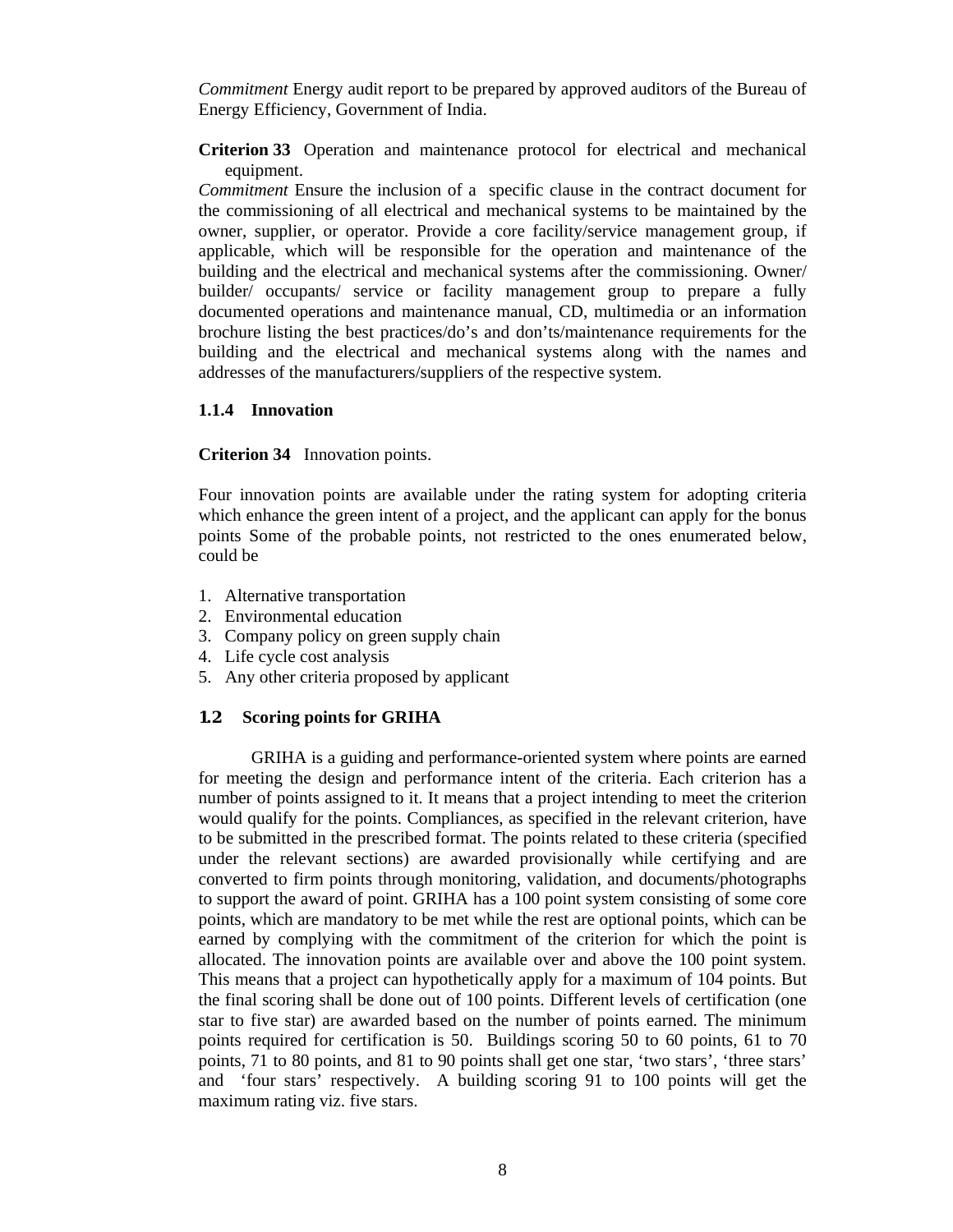| <b>Points scored</b> | <b>Rating</b> |
|----------------------|---------------|
| $50 - 60$            | One star      |
| $61 - 70$            | Two stars     |
| $71 - 80$            | Three stars   |
| $81 - 90$            | Four stars    |
| $91 - 100$           | Five stars    |

The details of the points are given below:

## **1.3 Evaluation procedure of criterion of GRIHA**

| List of criteria and points for GRIHA |                                                                                                             |                |                     |
|---------------------------------------|-------------------------------------------------------------------------------------------------------------|----------------|---------------------|
|                                       | Criteria                                                                                                    | Poi            |                     |
|                                       |                                                                                                             | nts            |                     |
| Criteria 1                            | <b>Site Selection</b>                                                                                       | $\mathbf{1}$   | Partly              |
|                                       |                                                                                                             |                | mandatory           |
| Criteria 2                            | Preserve and protect landscape during construction                                                          | 5              | Partly              |
|                                       | /compensatory depository forestation.                                                                       |                | mandatory           |
| Criteria 3                            | Soil conservation (post construction)                                                                       | 4              |                     |
| Criteria 4                            | Design to include existing site features                                                                    | $\overline{2}$ | Mandatory           |
| Criteria 5                            | Reduce hard paving on site                                                                                  | $\overline{2}$ | Partly<br>mandatory |
| Criteria 6                            | Enhance outdoor lighting system efficiency and<br>use RE system for meeting outdoor lighting<br>requirement | 3              |                     |
| Criteria 7                            | Plan utilities efficiently and optimise on site 3<br>circulation efficiency                                 |                |                     |
| Criteria 8                            | Provide<br>minimum<br>least.<br>level<br>of<br>.at<br>sanitation/safety facilities for construction workers | $\overline{2}$ | Mandatory           |
| Criteria 9                            | Reduce air pollution during construction                                                                    | $\overline{2}$ | Mandatory           |
| Criteria 10                           | Reduce landscape water requirement                                                                          | 3              |                     |
| Criteria 11                           | Reduce building water use                                                                                   | $\overline{2}$ |                     |
| Criteria 12                           | Efficient water use during construction                                                                     | $\mathbf{1}$   |                     |
| Criteria 13                           | Optimise building design to reduce conventional<br>energy demand                                            | 6              | Mandatory           |
| Criteria 14                           | Optimise energy performance of building within 12<br>specified comfort                                      |                |                     |
| Criteria 15                           | Utilisation of fly ash in building structure                                                                | 6              |                     |
| Criteria 16                           | Reduce volume, weight and time of construction                                                              | $\overline{4}$ |                     |
|                                       | by adopting efficient technology (e.g. pre-cast                                                             |                |                     |
|                                       | systems, ready-mix concrete, etc.)                                                                          |                |                     |
| Criteria 17                           | Use low-energy material in interiors                                                                        | $\overline{4}$ |                     |
| Criteria 18                           | Renewable energy utilization                                                                                | 5              | Partly<br>Mandatory |
| Criteria 19                           | Renewable energy based hot water system                                                                     | 3              |                     |
| Criteria 20                           | Waste water treatment                                                                                       | $\overline{2}$ |                     |
| Criteria 21                           | Water re-cycle and re-use (including rainwater)                                                             | 5              |                     |
| Criteria 22                           | Reduction in waste during construction                                                                      | $\overline{2}$ |                     |
| Criteria 23                           | Efficient waste segregation                                                                                 | $\sqrt{2}$     |                     |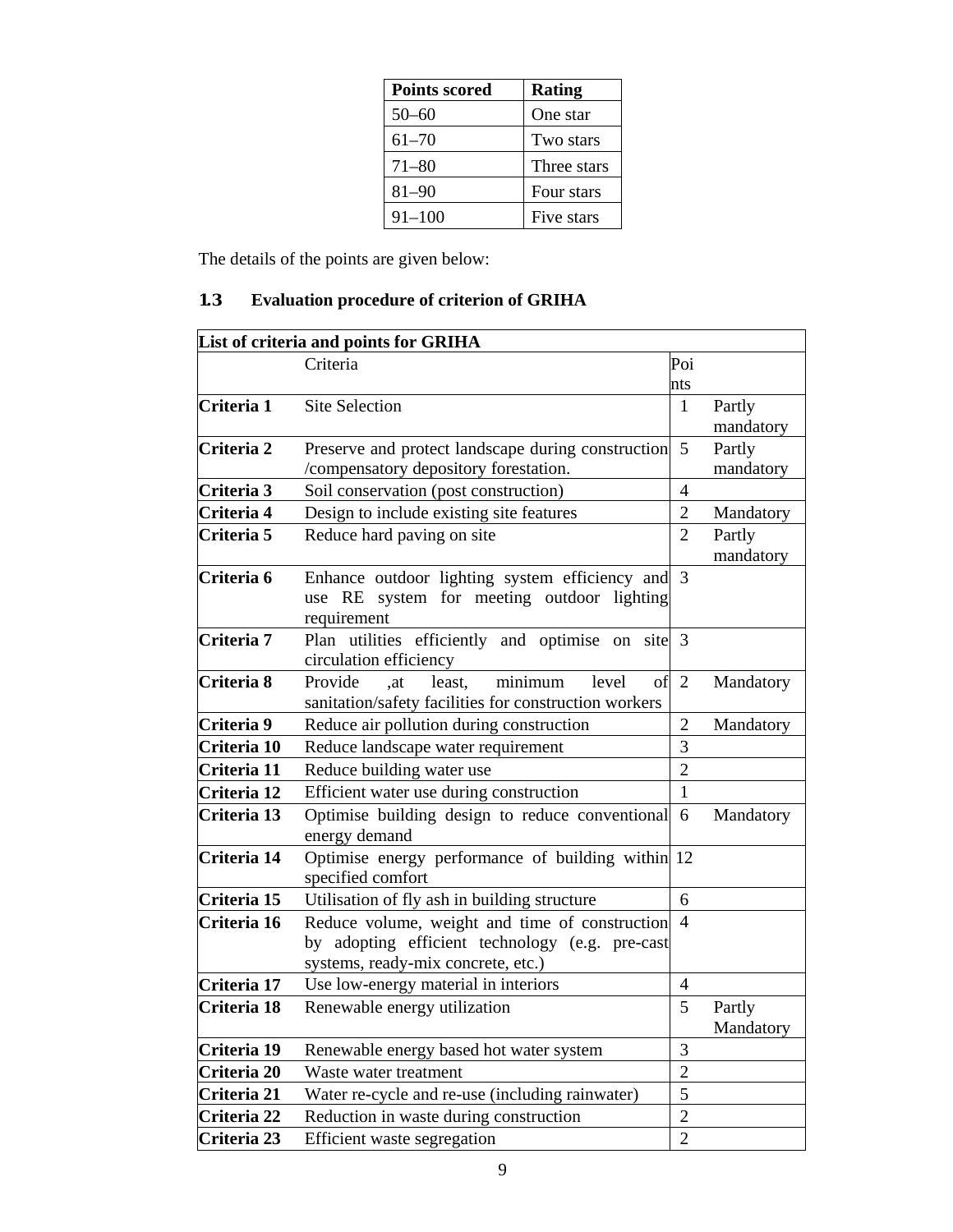| Criteria 24 | Storage and disposal of waste                                                    | 2   |           |
|-------------|----------------------------------------------------------------------------------|-----|-----------|
| Criteria 25 | Resource recovery from waste                                                     | 2   |           |
| Criteria 26 | Use of low VOC paints/ adhesives/ sealants.                                      | 4   |           |
| Criteria 27 | Minimize Ozone depleting substances                                              | 3   | Mandatory |
| Criteria 28 | Ensure water quality                                                             | 2   | Mandatory |
| Criteria 29 | Acceptable outdoor and indoor noise levels                                       | 2   |           |
| Criteria 30 | Tobacco and smoke control                                                        |     |           |
| Criteria 31 | Universal Accessibility                                                          |     |           |
| Criteria 32 | Energy audit and validation                                                      |     | Mandatory |
| Criteria 33 | Operations and Maintenance protocol for electrical 2<br>and mechanical equipment |     | Mandatory |
|             | <b>Total score</b>                                                               | 100 |           |
| Criteria 34 | Innovation(beyond 100)                                                           | 4   |           |
|             |                                                                                  | 104 |           |

## **2.0 Operationalisation of GRIHA –the NRS**

## **2.1 National Advisory Council (NAC)**

A National Advisory Council (NAC) has been constituted by the MNRE and shall be convened by the Advisor, MNRE. The NAC shall comprise eminent architects, senior government officials from the Central Ministry, Bureau of Energy Efficiency, Central Public Works Department and select state nodal agencies; representatives from the IT sector, real estate sector and developers; and representatives from the GRIHA secretariat, TERI. The NAC shall be chaired by the Secretary, MNRE and co-chaired by the Director General, TERI.

The NAC shall provide advice and direction to the National Rating System and shall be the interface between MNRE and the rating secretariat, which will be located within TERI. Its broad functions will be as below:

- i) Guide the administrative structure for GRIHA
- ii) Decide fee structure
- iii) Endorse the rating
- iv) Recommend incentives, awards etc. by GOI /State Governments
- v) Endorse modifications / upgrades from time to time.

## **2.1.1 Technical Advisory Committee (TAC)**

A Technical Advisory Committee has been be constituted by the MNRE for providing technical advice to the GRIHA team on modifications and up gradation of the GRIHA framework to a National Rating System. The technical advisory team shall comprise eminent architects and experts well versed with design and construction of green buildings . Three meetings of TAC have been held .

**2.1.2** The Ministry proposes to incentivise the National Rating System with a view to promote large scale design and construction of green buildings in the country.

**\*\*\*\*\***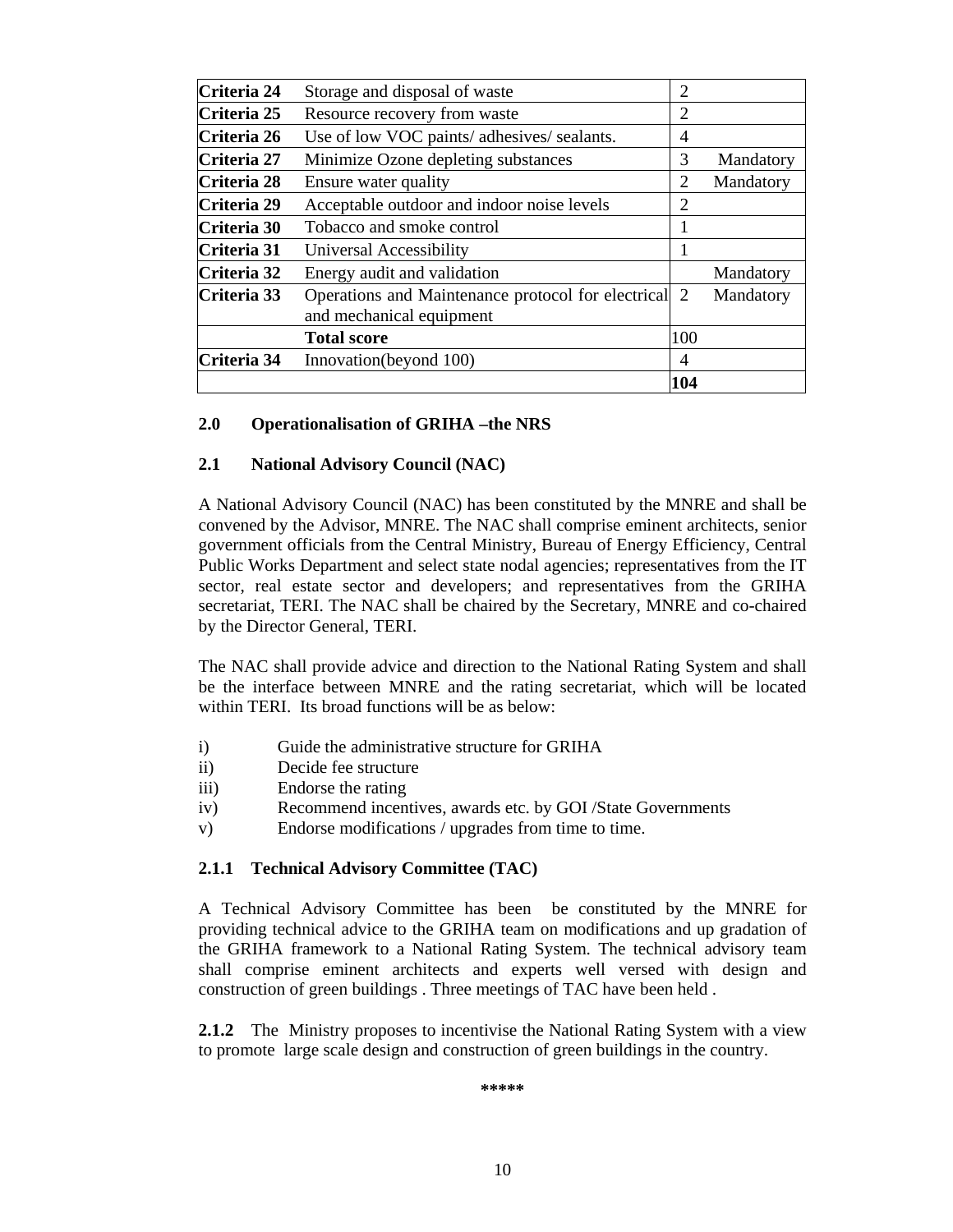## **Guidelines and Space Standards for Barrier Free Built Environment for Disabled and Elderly Persons**

## **Preamble**

The main objectives of the "Persons with Disabilities (Equal Opportunities, Protection of Rights and Full Participation) Act, 1995 enacted by the Government of India on January 1, 1996 are to create barrier free environment for persons with disabilities and to make special provisions for the integration of persons with disabilities into the social mainstream.

Chapter VII of the Act, Sections 44 to 46 deal with non-discrimination in transport on the roads and in the built environment. It enjoins upon the governments and local authorities to ensure within their economic capacity provision for installation of auditory signals at red lights in the public roads for the benefit of persons with visual handicaps, kerbs and slopes to be made in pavements for the easy access of wheel chair users, devising appropriate symbols of disability an warning signals at appropriate places.

In regard to non-discrimination in the built environment, provisions have been made in this Act for ramps in public buildings, adaptation of toilets for wheel chair users, Braille symbols and auditory signals in elevators.

In order to create a barrier free environment in consonance with the provisions of the Act, the Government of India (Ministry of Urban Affairs & Employment) is currently engaged in the process of amending/modifying the existing building bye-laws which would be applicable to all buildings and facilities used by the public.

With this intention to ensure that everyone, including the physically disabled and elderly persons will have equal access in every day life in the city, the Min. of UA&E has constituted a committee under the chairmanship of DG(W), CPWD with the following members for the purpose of developing comprehensive Guidelines and space standards for barrier free built environment for disabled and elderly persons.

| 1. Director General (Works), CPWD | Chairman        |
|-----------------------------------|-----------------|
| 2. Chief Architect I, CPWD        | Member Convener |
| 3. Chief Planner, TCPO            | Member          |
| 4. Chief Architect, DDA           | Member          |
| 5. Chief Architect, MCD           | Member          |
| 6. Chief Engineer, MCD            | Member          |

The access standards codes have taken into consideration the access needs of diverse disability groups, such as persons with mobility, speech, hearing, and visual impairments by meeting disabled peoples standards for safety, convenience and usability.

This "Guidelines and space standards for Barrier Free Built Environment for Disabled and Elderly Person" have also considered the comments received from School of Planning and Architecture (SPA) CBRI, Handicapped Welfare Federation (NGO) and National Federation of Blind (NGO).

The scopes and responsibilities which have been identified in various organizations will include the followings: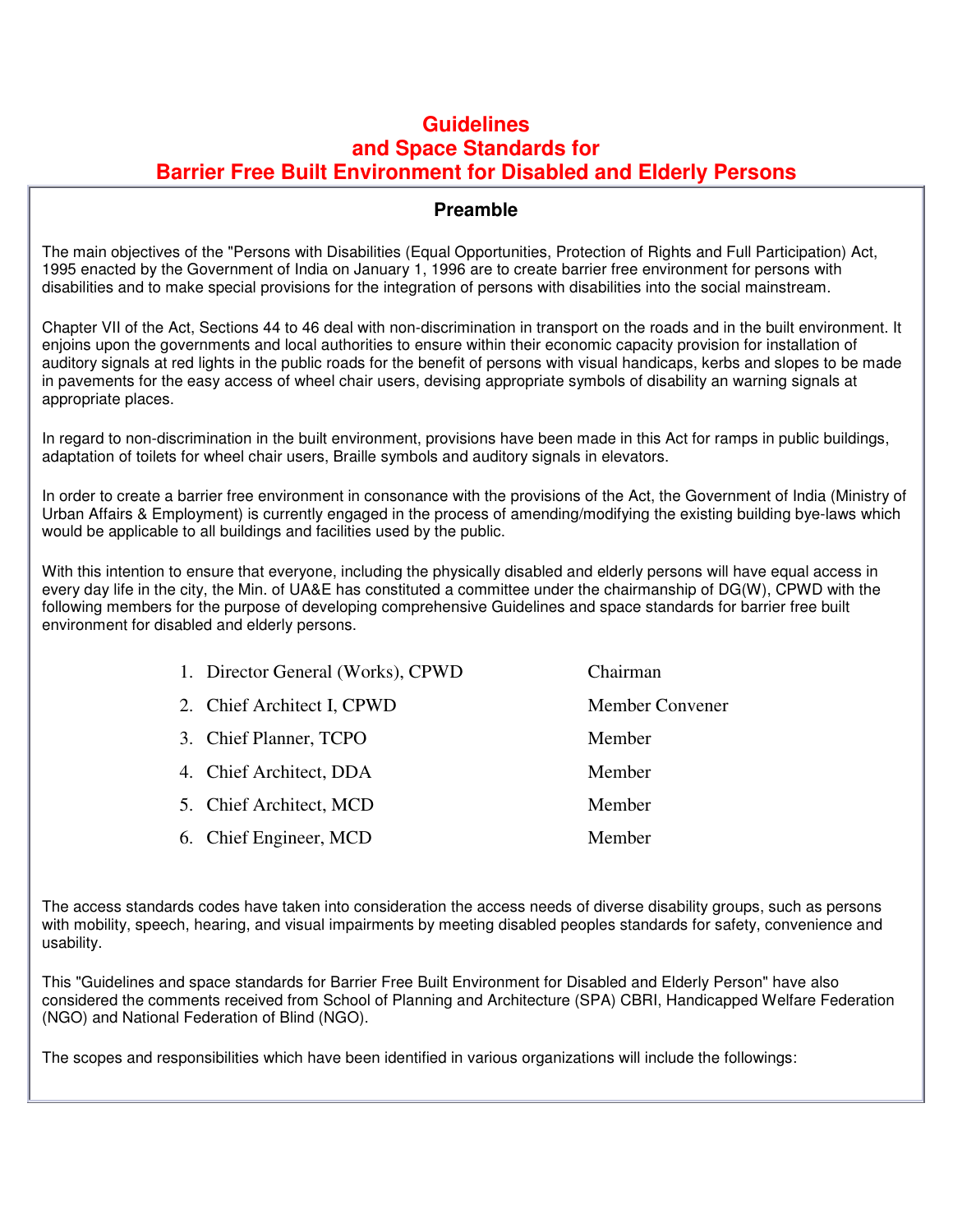## **Academic Institution**

- There should be a conscious attempt of all educationalists to develop young architects/planners with an awareness of creating barrier free environment for physically handicapped.
- A detail design exercise should be carried out in all schools of Architecture in their curriculums as an essential subject of architecture education.

## **State Govt./Central Govt. Agencies**

• The Govt. departments should follow the recommended standards of provisions for disabled alongwith the general guidelines.

## **Municipal Bodies/Corporations**

- The building codes should specify basic architectural provisions that need to be incorporated in new buildings to make them convenient for disabled.
- An integrated effort should also require from all local authorities to update their building codes.
- Municipal authorities/corporations should ensure, before giving permissions of construction, the provisions of stepless system for easy access to buildings, lifts for free access to upper floors, adequate doors width for wheel chairs entry and accessible toilets.

## **Main Topics**

Introduction Type of Disabilities **Mobility Devices Controls** Construction and Maintenance Standards Classification of Buildings Min. Access Provisions Required in Various Types of Buildings Design Elements within the Building Premises Site Planning Typical Detail of Walkway Approach to Plinth Level Ramp Details Entrance Landing **Corridor** Entrance/Exit Door Windows Steps and Stairs Lift Toilet Typical Toilet Signages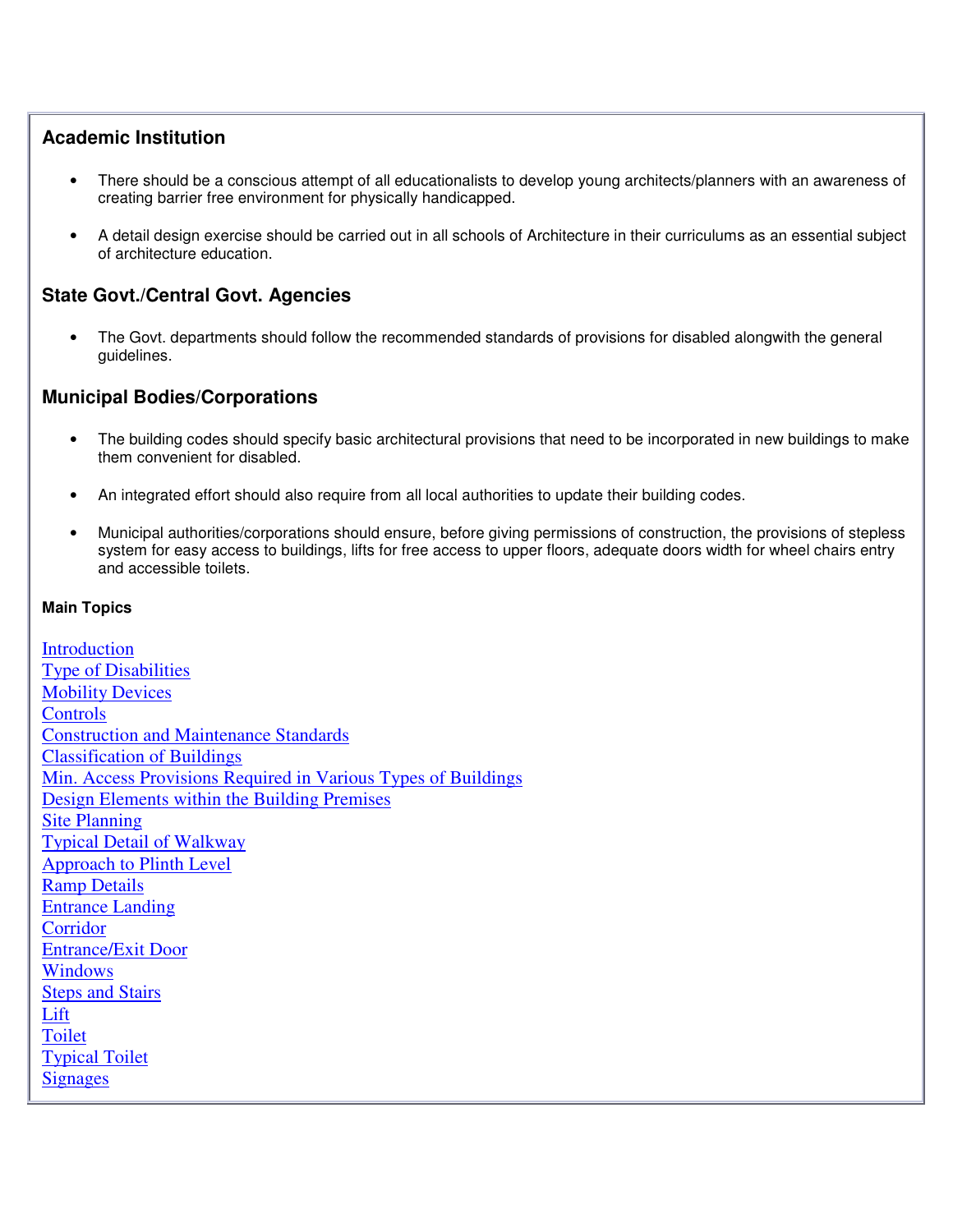Guiding/Warning Floor Material **Other Facilities** Design Elements Outside the Building Road Crossing Public Toilets Bus Stops Taxi Stand Telephone Booth Residential Buildings Kitchen Livingroom and Bedroom Bathroom Guest House Auditorium Parks Restaurant Railway Stations Model Building bye-laws to provide facilities for physically handicapped persons Explanatory Notes **Bibliography** 

## **Introduction**

Barrier Free Environment is one which enables people with disabilities to move about safety and freely and to use the facilities within the built environment. The goal of barrier free design is to provide an environment. The gaol of barrier free design is to provide an environment that supports the independent functioning of individuals so that they can get to, and participate without assistance, in everyday activities such as procurement of goods and services, community living, employment, and leisure. The fundamental principles which have been followed in developing standards/norms for various facilities to buildings, health care institutions, meet disabled peoples standards for safely, convenience and usability. Barrier free design standards should satisfy anyone who is hampered in his mobility of functioning (as compared with a non disabled person) as a result of obstacles put in his way by the design of a building, the choice of hardware and equipment, and the arrangement of outside space.

The primary objective of this report is to frame guidelines for non-ambulant (chair bound), semi-ambulant (lower limb impairments), visual and hearing disabled persons. This construction and maintenance standard should be followed in all categories of buildings and facilities used by the public for making accessible to and functional for physically disabled person. Although the recommendations are concerned exclusively with the requirements of disabled people but the facilities will invariable make buildings more convenient for elderly persons and persons suffering from any kind of physical ailments. A safer, easier environment for the physically disabled benefits everyone.

The main purpose is to integrate disabled and elderly persons fully into the society. The presumption that all elderly are handicapped, or that all handicapped of the needs of both groups and is a disservice to both.

Building types to which the recommendations may be applied for are services, community living, employment, residential buildings other than domestic buildings, commercial buildings, Industrial buildings, health care institutions, educational establishments, community and religious centres agricultural and transport facilities. The guide lines have also indicated the minimum access provisions required in various types of buildings.

Builders, designers and architects are ultimately the users of this standard to ensure the specific environment created by them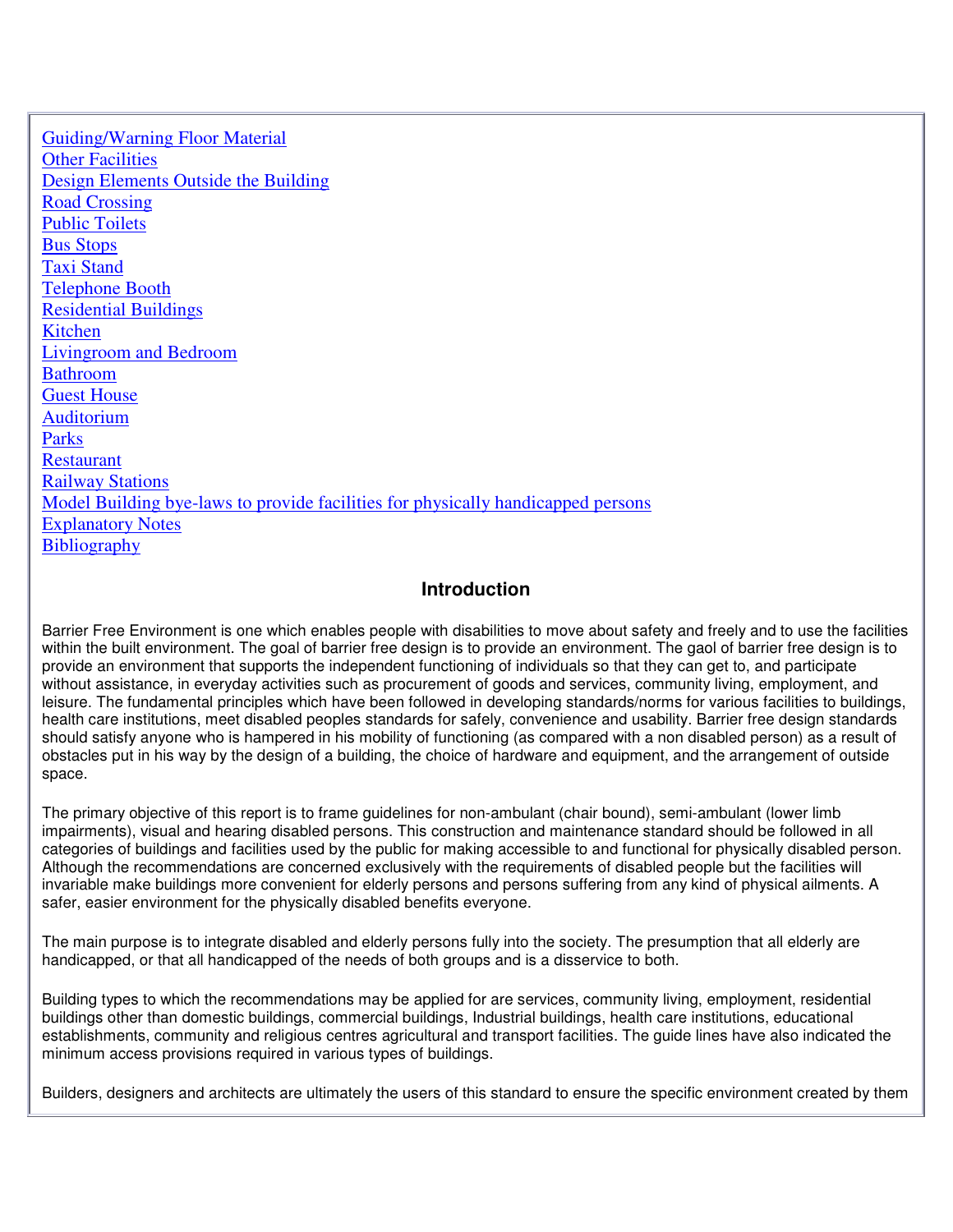are suitable for all categories of people. The standard also indicated that barrier free design can be achieved without economic burden to the client, builder, designer, and the architect. It will help to provide framework for developing policies to ensue a barrier free environment and eliminate the lack of awareness in both the public and private sectors to the problem of accessibility. This standard shall be a valuable document to exchange comments between disabled consumers architects and others interested in an environment which does not exclude disabled people. This may also generate research activities to provide required knowledge base. *Top* **Type of Disabilities**  Various disabilities which have been considered while preparing the guidelines for barrier free built environment are broadly classified under four categories 1. Non-Ambulatory: Impairments that, regardless of cause or manifestation, for all practical purposes, confine individuals to wheel-chairs. 2. Semi-Ambulatory : Impairments that cause individuals to walk with difficulty or insecurity. Individual using braces or crutches, amputees, arthritics, spastics and those with pulmonary and cardiac ills may be seni-ambulatory. 3. Sight : Total blindness or impairments affecting sight to the extent that the individual functioning in public areas is insecure or exposed to danger 4. Hearing: Deafness or hearing handicaps that might make an individual insecure in public areas because he is unable to communicate or hear warning signals *Top*

**Mobility Devices**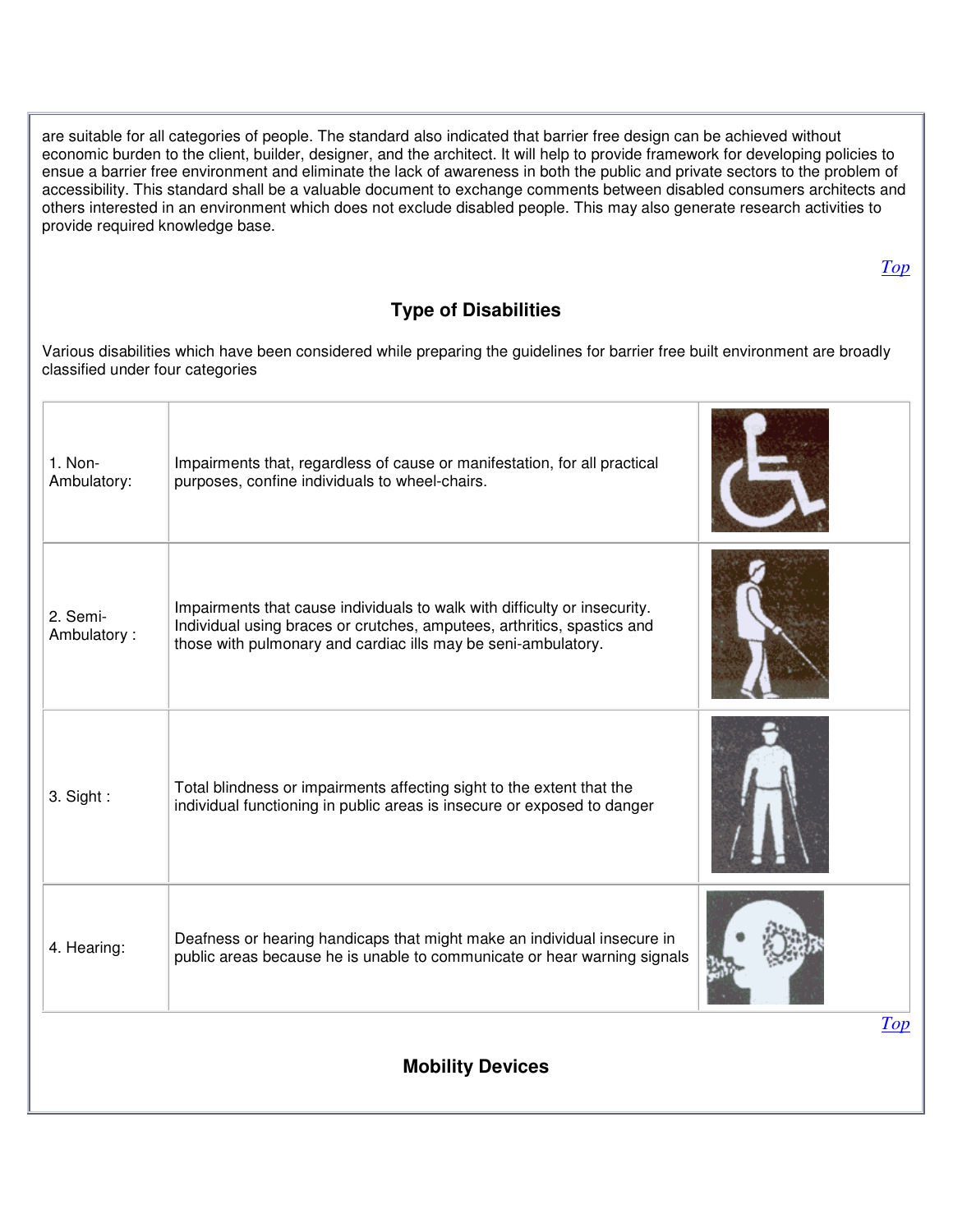### **Recommendation**

Adequate space for persons using mobility devices

- Adequate space should be allocated for persons using mobility devices, e.g. wheelchairs, crutches and walkers, as well as walking with the assistance of other persons (Fig. 1, 2 and 7).
- The range of reach (forward and side; with or without obstruction) of a persons in a wheelchair should be taken into consideration (Fig. 3, 4, 5 and 6).
- Attention should be given to dimensions of wheelchairs used locally. Standard size of wheel chair has been taken as 1050mm x 750mm (as per ISI).

### **Wheel Chair**



Structure of wheelchair and name of each part(standard type)



## Forward reach without obstruction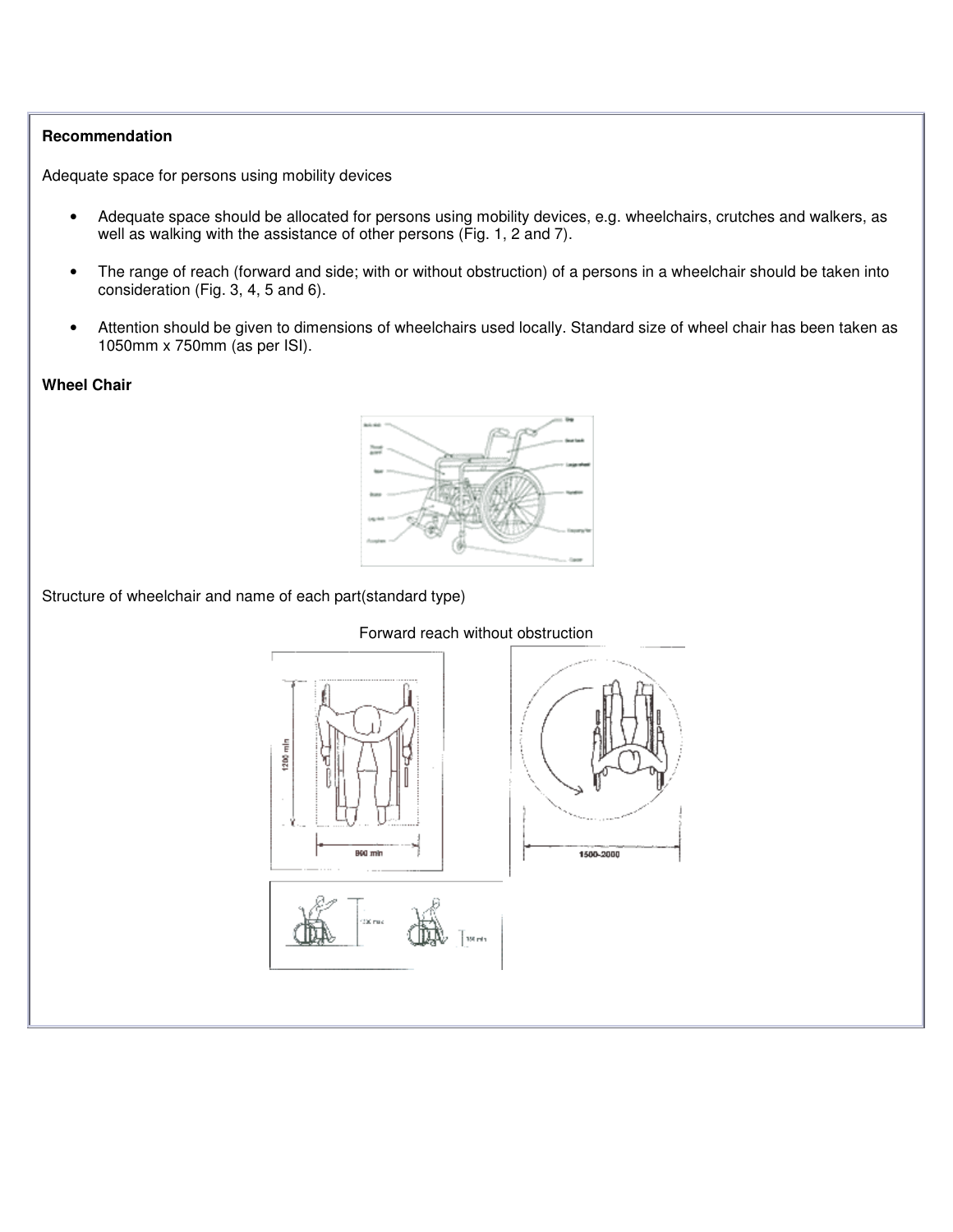

Forward reach over obstruction



Side reach without obstruction



Side reach over obstruction

**Crutches**



Space Allowance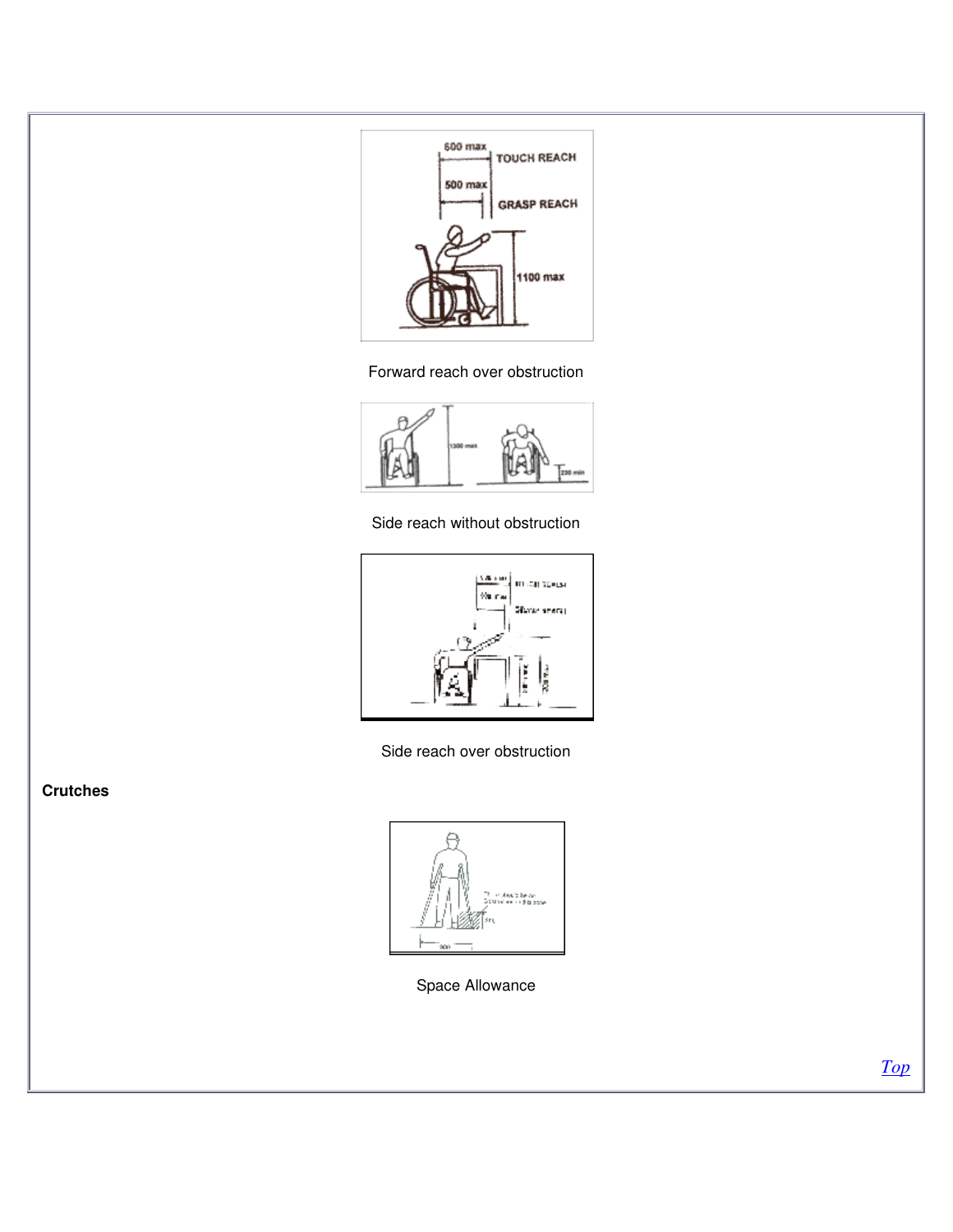



Heights for Switches, Doors, Handrails

## **Controls**

- For locking and opening controls for window and doors should not be more than 1400mm from the finished floor usable by one hand.
- Switches for electric light and power as well as door handles and other fixtures and fittings should be between 900mm - 1200mm from finished floor.
- Power point for general purpose should be fixed between 400-500mm from the finished floor.



Typical Dimensions for Essential uses with in easy reach

## **Range of Reach**

- A wheelchair user's movement pivots around his or her shoulders. Therefore, the range of reach is limited, approximately 630m for an adult male.
- While sitting in a wheelchair, the height of the eyes from the floor is about 1190mm for an adult male.

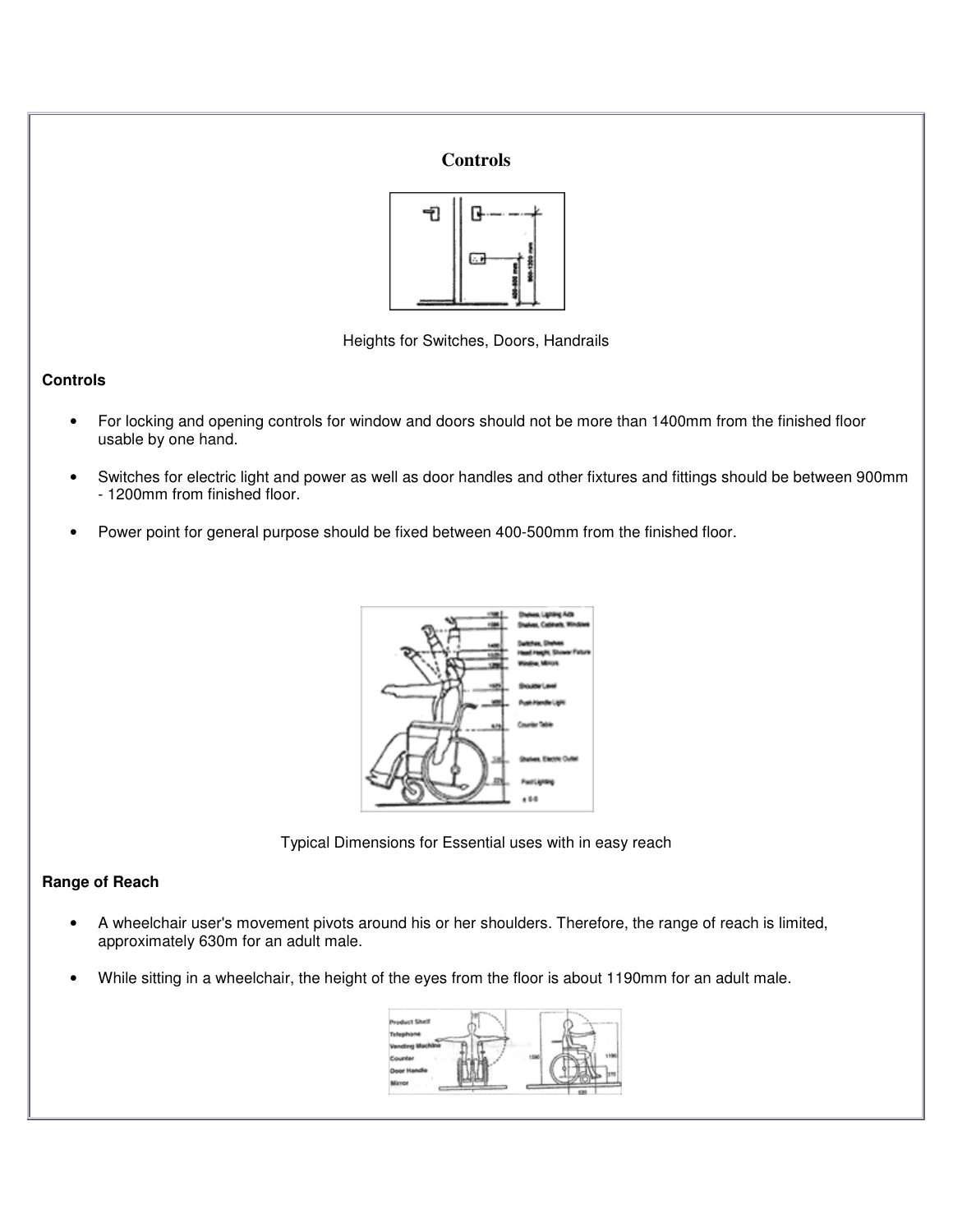## Range of Reach

- A wheelchair has a footplate and leg rest attached in front of the seat. (The footplate extends about 350mm in front of the knee). The footplate may prevent a wheelchair user from getting close enough to an object.
- a. Manually operated equipment must be designed to be easily accessible from a wheelchair.
- b. Make sure that the coin slots of vending machines etc. are located no higher than 1200mm.
- c. Allow a space at least 350mm deep and 700mm high under a counter, stand, etc.



Space required for wheelchair footplate

*Top*

## **Construction and Maintenance Standards**

## **Special Needs for the Persons with disabilities:-**

With regards to the design guidelines the special needs of the persons with disabilities for construction of built environment are as follows:

#### A. **Non-Ambulatory Disabilities**

Persons restricted on wheel chair should use the facilities within the built environment alone without a helper's assistance.

#### **Wheelchair Users**

A wheelchair may be operated by the user alone or with a helper's assistance. However, wheelchair design must assume that the user should be able to operate the wheelchair without help.

The width and length of the wheel chair, its control and the diameter of the casters decide the following:

- $\circ$  Width of entrances and exists (clear 900mm, click here to view image)
- o Width of the passage/corridor (min. 900mm, click here to view image)
- $\circ$  Slope of the climbing (min. ramp slope 1:12, click here to view image)
- o Passing over different levels and grooves (Grafting with narrow slots in the direction of movement and level difference to limit to 2 cm or less, click here to view image).
- o Range of reach ( click here to view image)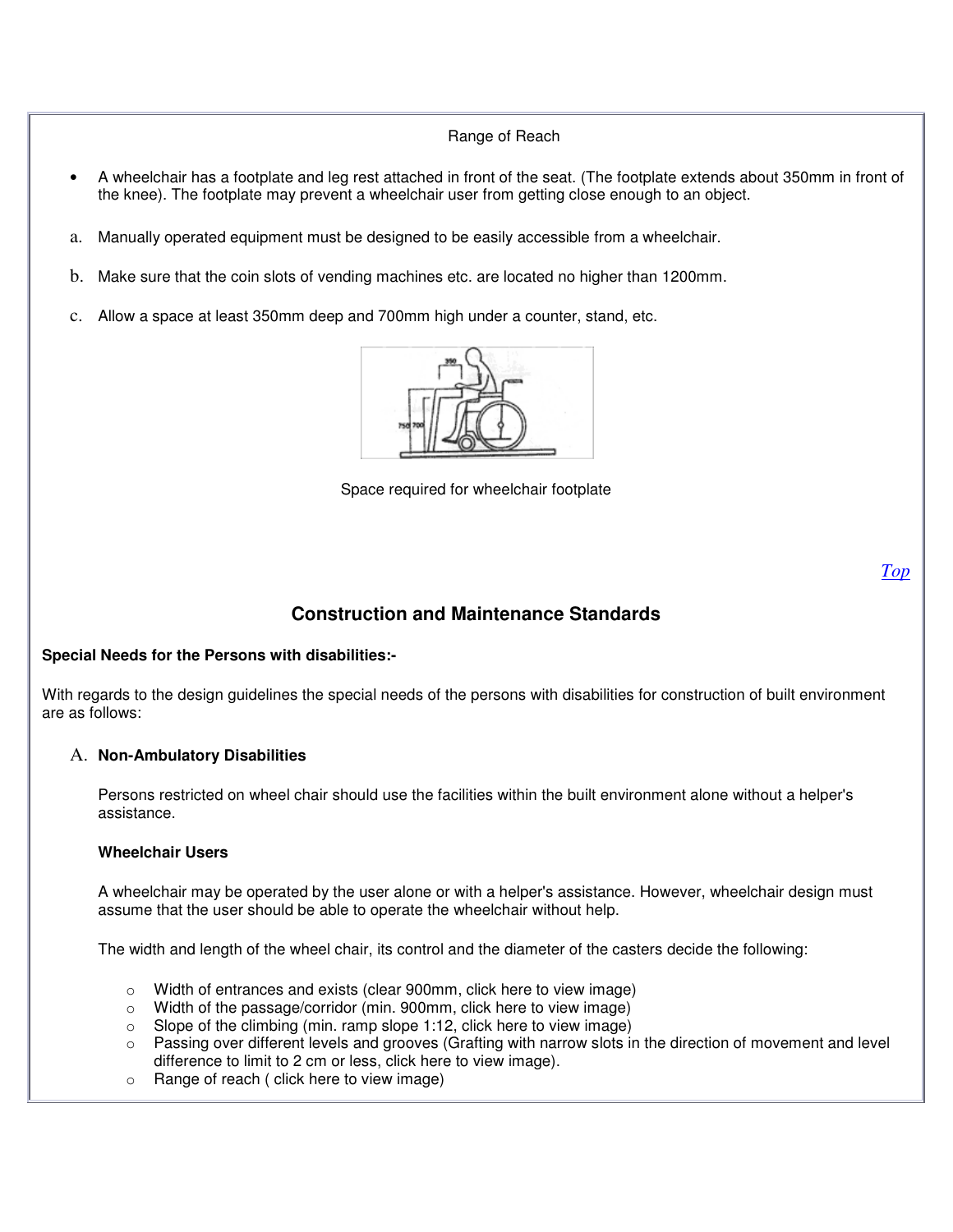- $\circ$  Transferring from wheel chair (adequate space is required to transfer from wheel chair to toilet seat and bed. (Ref. Details of toilets, and guest rooms, Page No. 43 & 65).
- o Lift size (Ref. Details of lift, click here to view image).
- o Toilet size (Ref. Details of toilet, click here to view image)

### B. **Semi Ambulatory Disabilities**

#### **Persons with impaired walking**

Persons in this category who use walking aids such as crutches or canes, who are amputees, who have chest ailments or heart disease. The persons in this category include those who can not walk without a cane and those who have some trouble in their upper or lower limbs although they can walk unassisted.

### **Design requirements**

- Width of passage for crutch users (min. 900 mm)
- o Finishes of floor surface with non slip floor material.
- $\circ$  Installation of handrail to support the body weight at the critical places e.g. staircase, toilet, ramp, passage with a change of level (800-850 mm).
- $\circ$  Extension of handrail on the flat landing at the top and bottom of the stairs (300 mm).
- $\circ$  To prevent slipping off the cane or crutch from the side of the stairs or ramps (20 mm high lip on the exposed edge).



#### Shape of passage

To prevent a cane or crutch tip from slipping off the side of the stairs or ramp, install a 20 mm high lip on the exposed edge.

#### C. **Sight Disabilities**

#### **Persons with impaired vision**

Persons in this category are totally blind or with impaired vision. Visually impaired persons make use of other senses such as hearing or touch to compensate for the lack of vision. It is necessary to give instructions accessible through the sense of touch (hands, fingers or legs).

While walking with a white cane to spot their feet near the tip of the cane the persons may bump his or her head or shoulder, against protruding objects.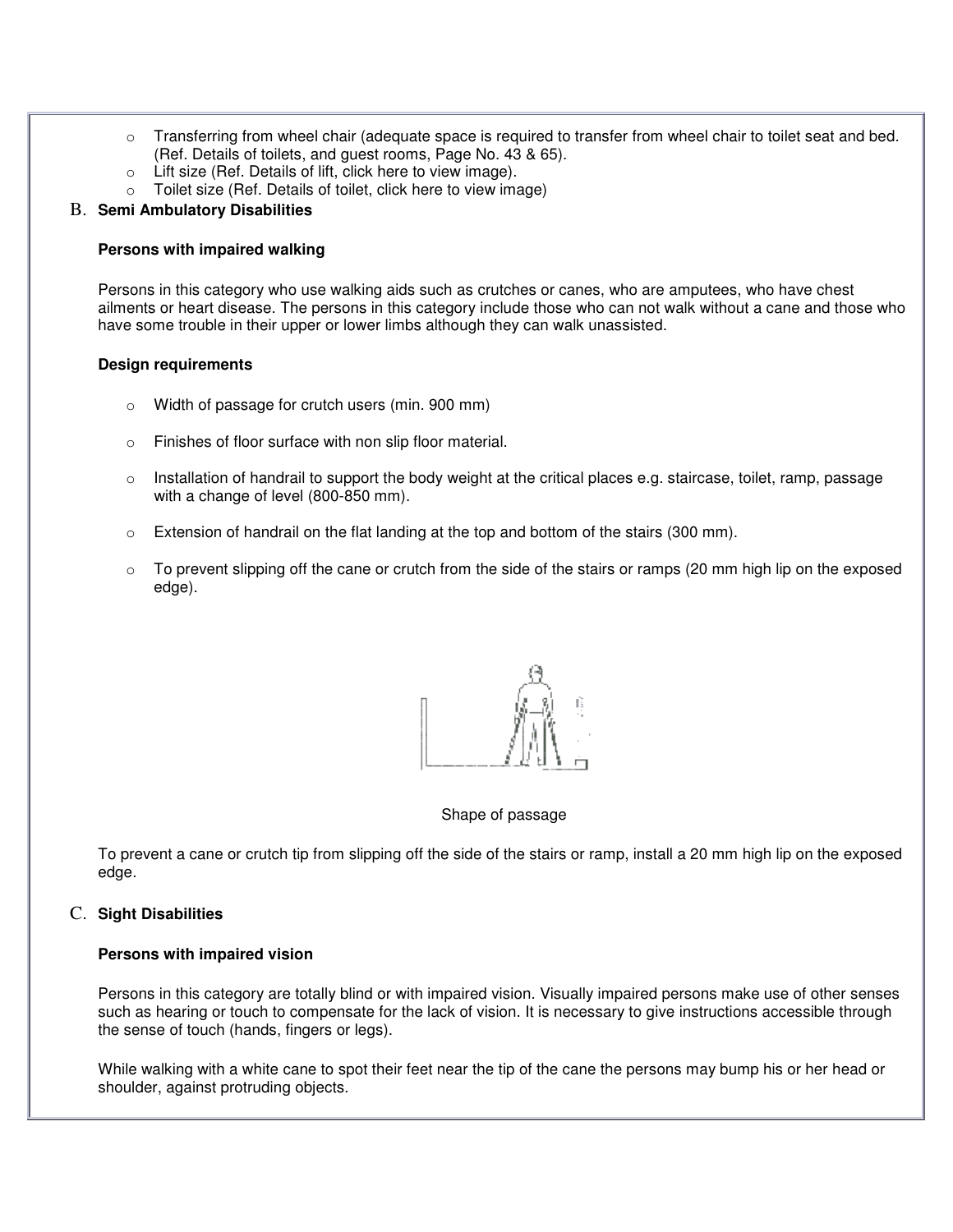Persons with limited vision may be able to discriminate between dark and bright, shades and difference in primary colors.



### **Design requirements**

- o Use of guiding blocks for persons with impaired vision to guide them within the buildings and facilities and facilities and outside the building. (Refer details of guiding/warning blocks).
- o Installation of information board in braille.
- o Installation of audible signages (announcements)
- o Removal of any protruding objects and sufficient walking space for safe walking.
- o For persons with limited vision use of contrasting color arrangements.

#### D. **Hearing Disabilities**

### **Person with impaired hearing**

Persons in this category are totally deaf or have difficulty in hearing. They are generally use their sight to gather information in public places.



#### **Design requirements**

o Provision of information board in an easily understandable manner.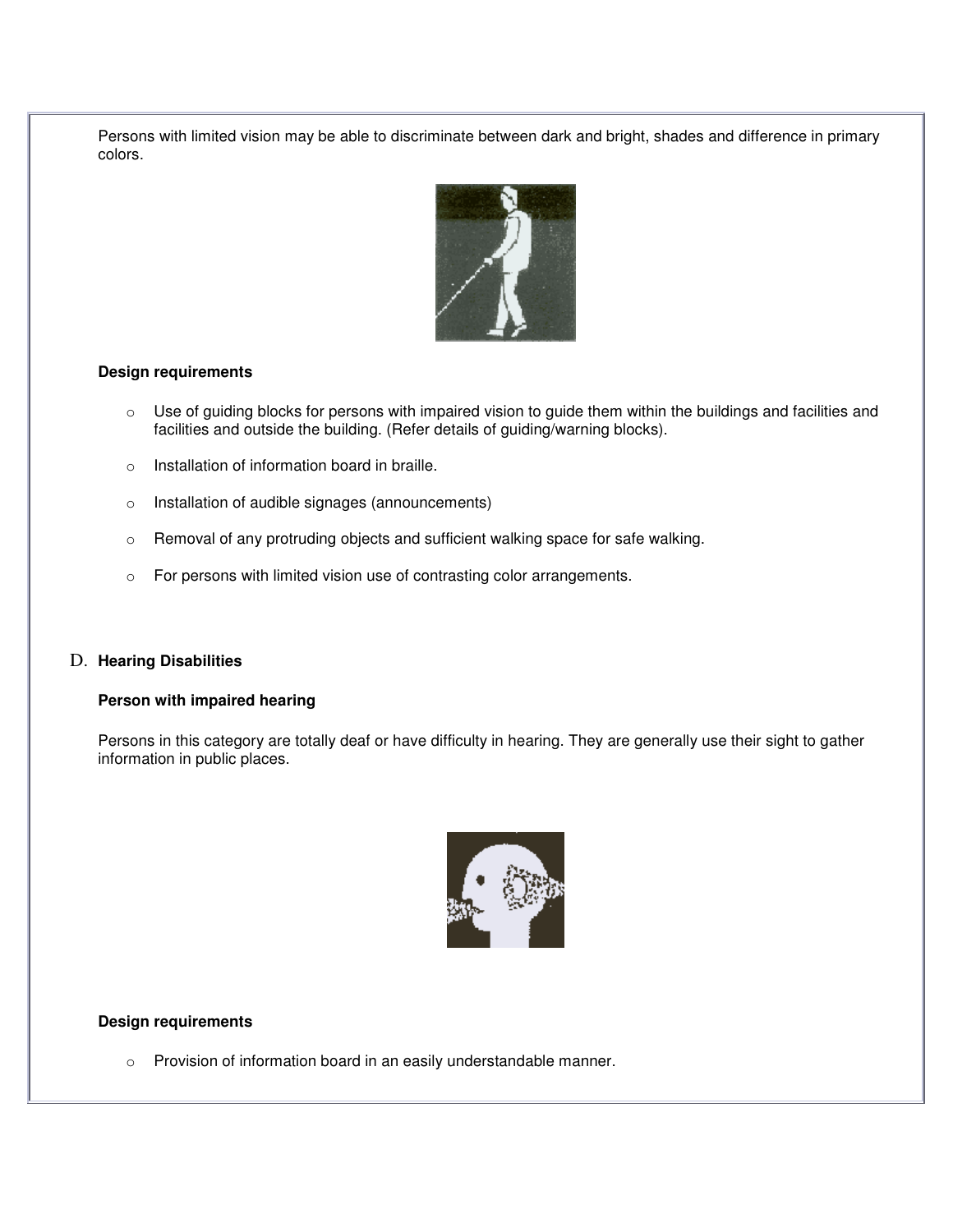o Provision of illuminated signages, layout diagrams to help the persons easily reach the desired place.

### **Elderly person**

Elderly persons may suffer impaired mobility, sight disabilities or any other physical difficulties, for which the design guidelines for them within and outside the buildings and facilities shall be similar like other physically disabled persons.

*Top*

## **Classification of Buildings**

| Category 1 | Residential                    |
|------------|--------------------------------|
| Category 2 | Commercial                     |
| Category 3 | Manufacturing                  |
| Category 4 | <b>Public and Semipublic</b>   |
| Category 5 | Recreational                   |
| Category 6 | Transportation & Communication |
| Category 7 | Agriculture & Water Bodies     |
| Category 8 | Special Area                   |

| Category 1 | <b>Residential</b><br><b>Primary Residential Zone</b><br>Mixed Residential Zone<br>Unplanned Informal Residential Zone                                  |
|------------|---------------------------------------------------------------------------------------------------------------------------------------------------------|
| Category 2 | Commercial<br>Retail Shopping Zone<br>General Business & Commercial<br><b>District Centres</b><br>Wholesale, Godowns,<br>Warehousing/Regulated Markets. |
| Category 3 | <b>Manufacturing</b><br>Service and Light Industry<br><b>Extensive and Heavy Industry</b><br>Special Industrial Zone,<br>Hazardus, Noxius, and chemical |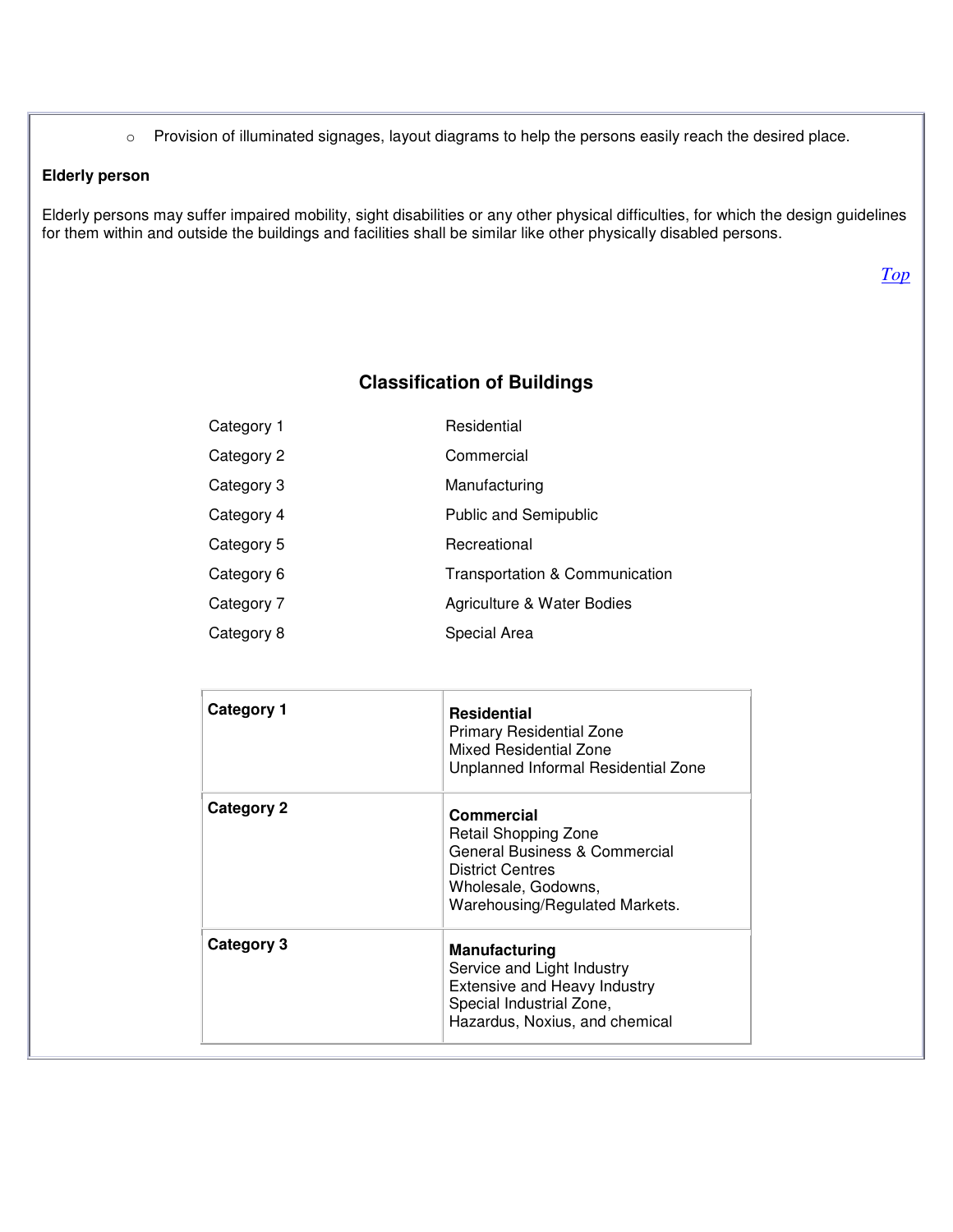| Category 4        | <b>Public and Semi-public</b><br>Govt/Semi Govt/Public Offices<br>Education and Research, Medical and<br>Health<br>Social Cultural and Religious<br><b>Utilities and Services</b>                              |
|-------------------|----------------------------------------------------------------------------------------------------------------------------------------------------------------------------------------------------------------|
| Category 5        | <b>Recreational</b><br>Playgrounds/stadium/sports complex<br>Parks & Gardens-Public open spaces<br>Special recreational zone-restricted<br>openspaces<br>Multi open-space (Maidan)                             |
| Category 6        | <b>Transportation &amp; Communication</b><br><b>Roads</b><br>Railways<br>Airports<br>Seaports and Dockyards<br><b>Bus Depots/Trucks Terminals &amp;</b><br>Freight complex<br>Transportation and Communication |
| <b>Category 7</b> | <b>Agriculture &amp; Water Bodies</b><br>Agriculture<br>Forest<br>Poultry and Daily Farming<br><b>Rural Settlements</b><br><b>Brick Kiln and Extractive Areas</b><br>Water Bodies                              |
| <b>Category 8</b> | <b>Special Area</b><br>Old Built up (core) Area<br>Heritage and Conservation Area<br><b>Scenic Value Areas</b><br><b>Village Settlement</b><br>Other uses                                                      |

*Top*

# **Min. Access Provisions Required in Various Types of Buildings**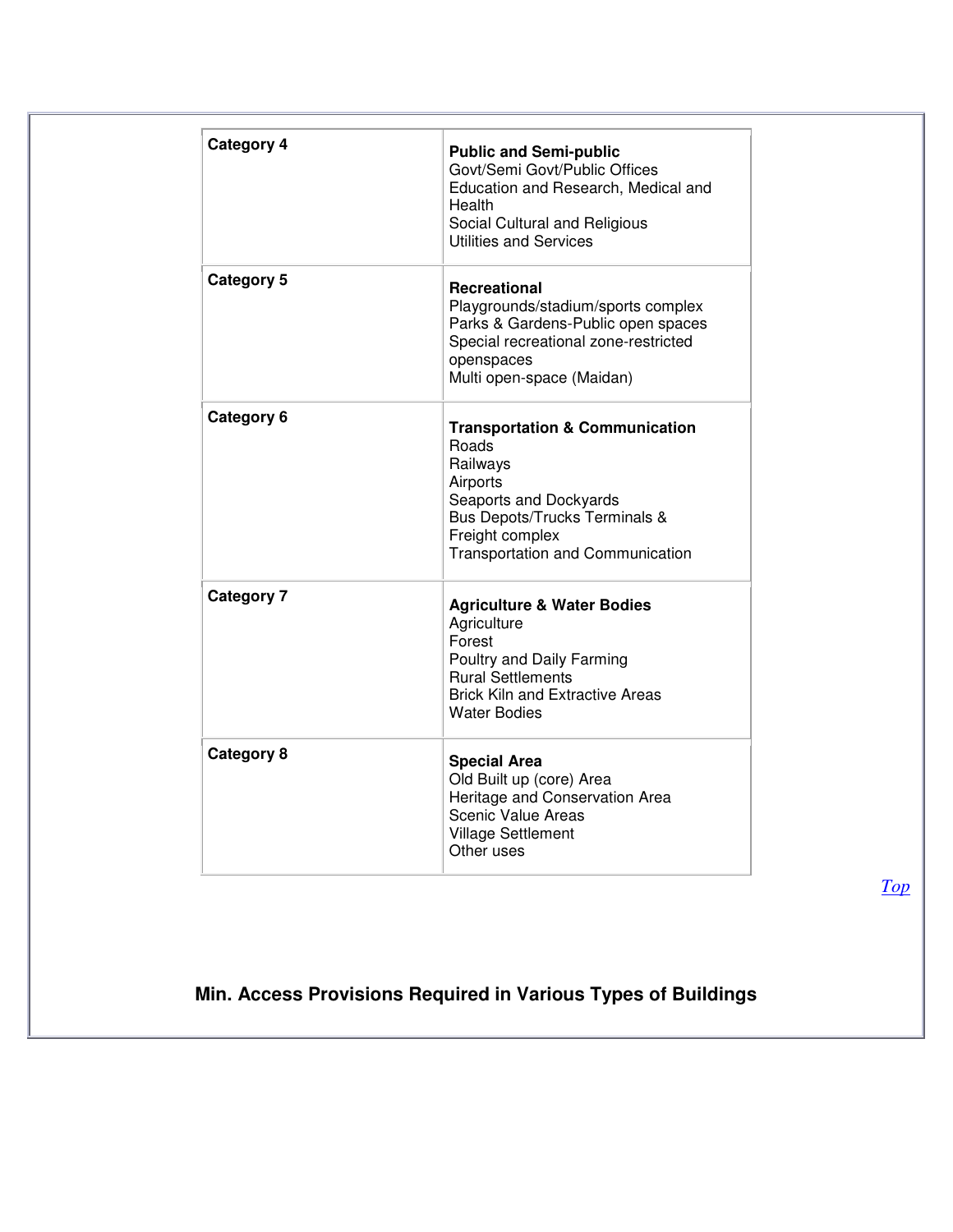| <b>Type of Building</b>                                                                 | <b>Minimum Provisions</b>                                                                                                                                                                                                  |
|-----------------------------------------------------------------------------------------|----------------------------------------------------------------------------------------------------------------------------------------------------------------------------------------------------------------------------|
| Single detached, single<br>dwelling units                                               | A minimum of 2 per cent of the total<br>number of units to be constructed<br>with barrier-free features. (Adoptable<br>Units)                                                                                              |
| Staff housing, multiple<br>dwelling and high rise<br>residential units and<br>tenements | A minimum of 1 unit for every 25,<br>plus 1 additional unit for every 100<br>units thereafter. Entrances and exits<br>to be accessible.                                                                                    |
| Tenement houses, row<br>houses, apartments and town<br>houses.                          | A minimum of 1 unit for up to 150<br>units, and a minimum of 1 additional<br>unit for every 100 units thereafter to<br>be accessible.                                                                                      |
| Post offices, banks and<br>financial service institutions                               | A minimum of 1 lowered service<br>counter on the premises<br>A minimum of 1 lowered automatic<br>teller machine (ATM) I cash<br>disbursement point on the premises.<br>Stamp vending machine.                              |
| Shophouses and single-<br>storey shops                                                  | Accessible shopping area                                                                                                                                                                                                   |
| Places of worship                                                                       | Entrances and exits and main area<br>of worship to be accessible.<br>Mosques: access to area for<br>ablutions; Churches: access to-<br>confessionals, fonts and chapels;<br>Temples: access to shrines arid<br>courtyards. |
| Food centres                                                                            | A minimum of 1 table without stools<br>or seats attached to the floor for                                                                                                                                                  |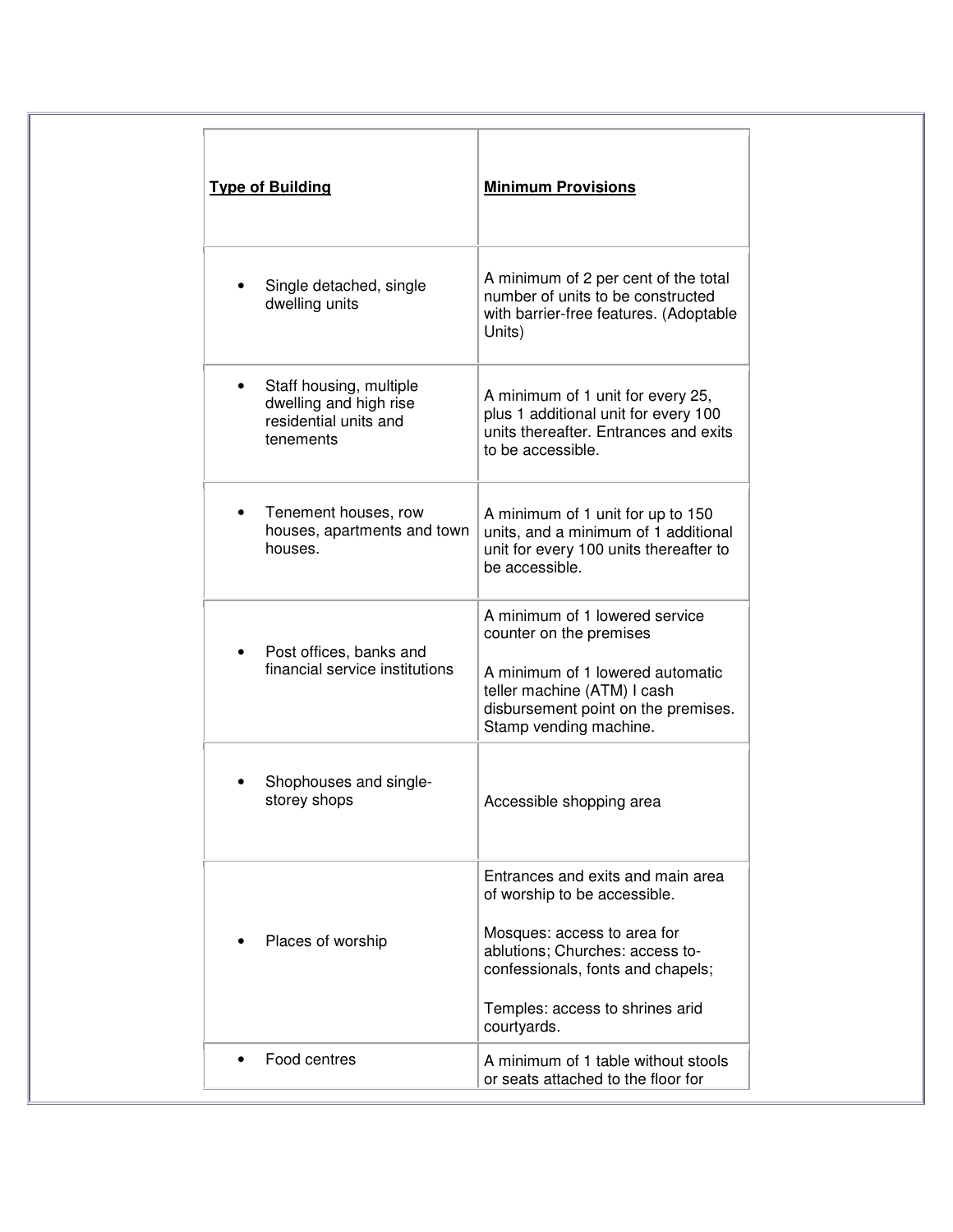|                                                                                            | every 10 tables.                                                                                                 |
|--------------------------------------------------------------------------------------------|------------------------------------------------------------------------------------------------------------------|
|                                                                                            | A minimum of 2 tables without stools<br>or seats attached to the floor for the<br>whole premises.                |
|                                                                                            | Accessible entrance                                                                                              |
|                                                                                            | Accessible entrances, exists, aisles<br>and main community or public<br>gathering areas.                         |
|                                                                                            | Accessible toilet facilities should be<br>nearby.                                                                |
| Community centres, village<br>halls, auditoria, concert halls,<br>assembly halls, cinemas, | Seating for persons with disabilities<br>to be accessible from main<br>entrances and lobbies.                    |
| theatres and other places of<br>public assembly.                                           | Various seating/viewing choice to be<br>provided for persons in wheelchairs<br>throughout the main setaing area. |
|                                                                                            | A minimum of 2 wheelchair spaces<br>for seating capacity up to 100 seats.                                        |
|                                                                                            | A minimum of 4 wheelchair spaces<br>for seating capacity from over 100 to<br>400 seats.                          |

# **Design Elements within the Building Premises**

**(Public Buildings)**

1. Site Planning

- o Walks and Paths
- o Levels and Grooves
- o Kerb Ramp
- 2. Parking

3. Approach to Plinth Level

*Top*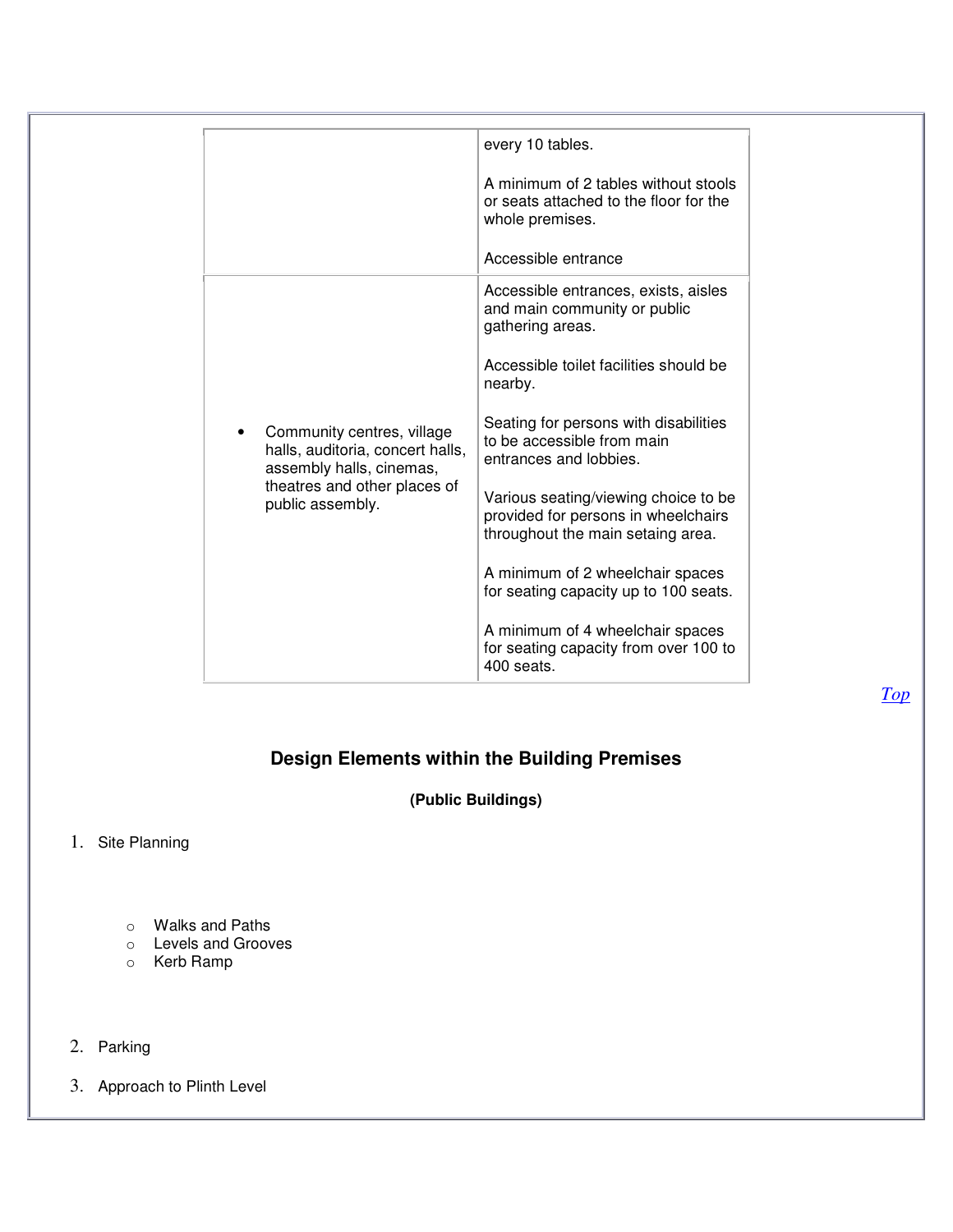- o Ramped Approach
- o Stepped Approach
- 4. Entrance landing
- 5. Corridor
- 6. Entrance Landing
- 7. Windows
- 8. Stair Ways
- 9. Lift
- 10. Toilet
- 11. Signages
- 12. Other Facilities
- **Counter**
- Water Fountain
- **Telephone**
- Mailbox
- Vending Machine

*Top*

## **Site Planning**

To accommodate the handicapped and elderly people each building and its site should be planned and designed as an integral unit from the very beginning of the design process.

## **Walks and Paths**

- Walks should be smooth, hard level surface suitable for walking and wheeling. Irregular surfaces as cobble stones, coarsely exposed aggregate concrete, bricks etc. often cause bumpy rides.
- The minimum walkway width would be 1200 mm and for moderate two way traffic it should be 1650 mm 1800 mm.
- Longitudinal walk gradient should be 3 to 5% (30 m 50 mm in 1 meter)
- When walks exceed 60 Meter in length it is desirable to provide rest area adjacent to the walk at convenient intervals with space for bench seats. For comfort the seat should be between 350 mm - 425 mm high but not over 450 mm.
- Texture change in walkways adjacent to seating will be desirable for blind persons.
- Avoid grates and manholes in walks. If grates cannot be avoided then bearing bar should be perpendicular to the travel path and no opening between bearing bars greater than 12 mm in width.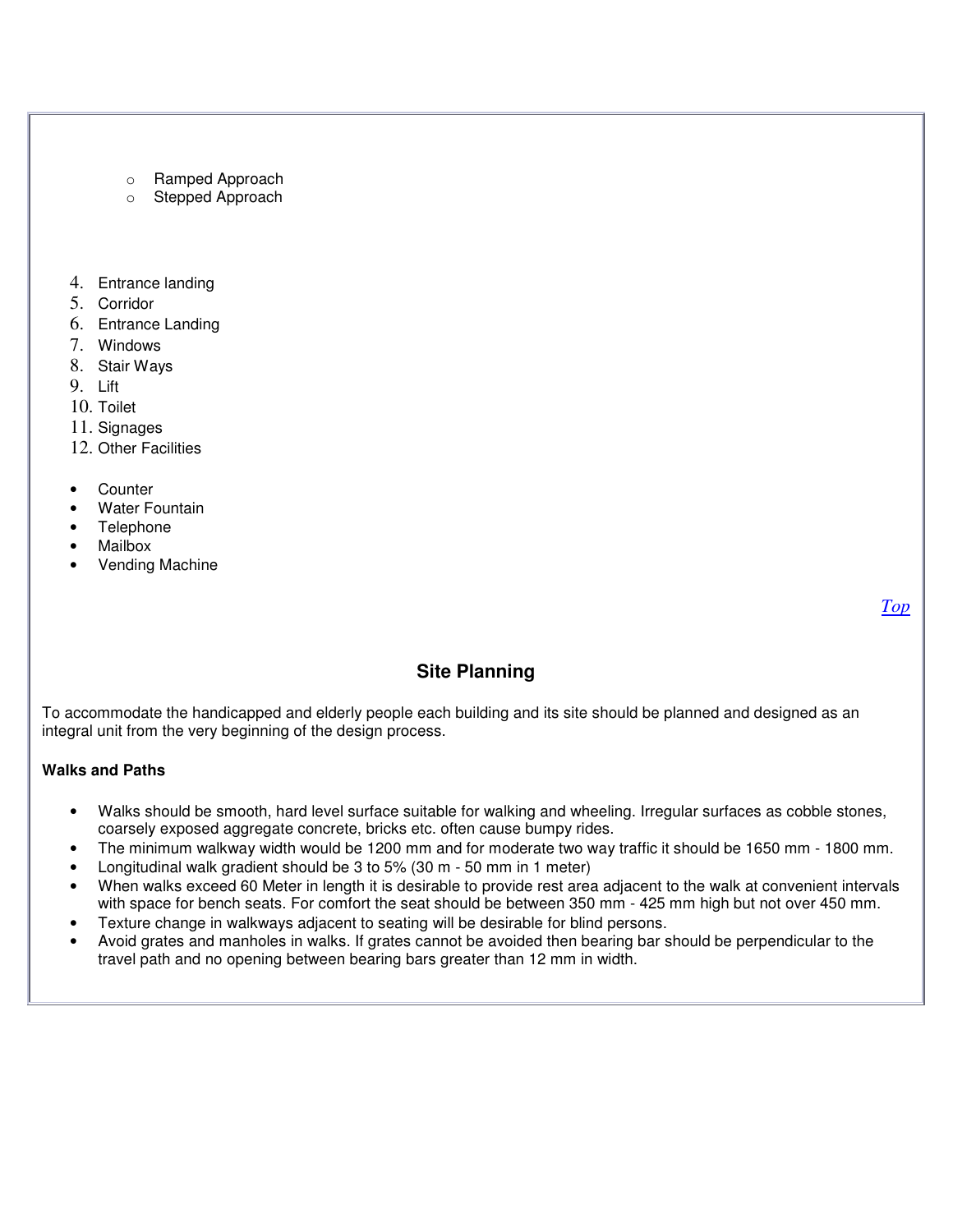





## **Levels and Grooves**

(Passing over different levels and grooves)

- The casters on a wheelchair are about 180 mm in diameter. Therefore, a wheelchair can only get over a small level difference.
- Use a method that can reduce the height of the level difference, in addition to the methods shown here.



- It can be difficult to move a wheelchair if a caster is caught in a groove.
- a. It is desirable that there is no difference in level, (if a difference is unavoidable, limit it to 20 mm or less.)
- b. Round off or bevel the edge.
- c. To prevent a wheelchair from getting its casters caught in a drainage ditch or other cover.
	- a. Install grafting with narrow slots in the direction of movement.
	- b. Treat the grafting with a non-slip finish.
	- c. Reduce the gap between an elevator floor and the landing.

## **Kerb Ramp**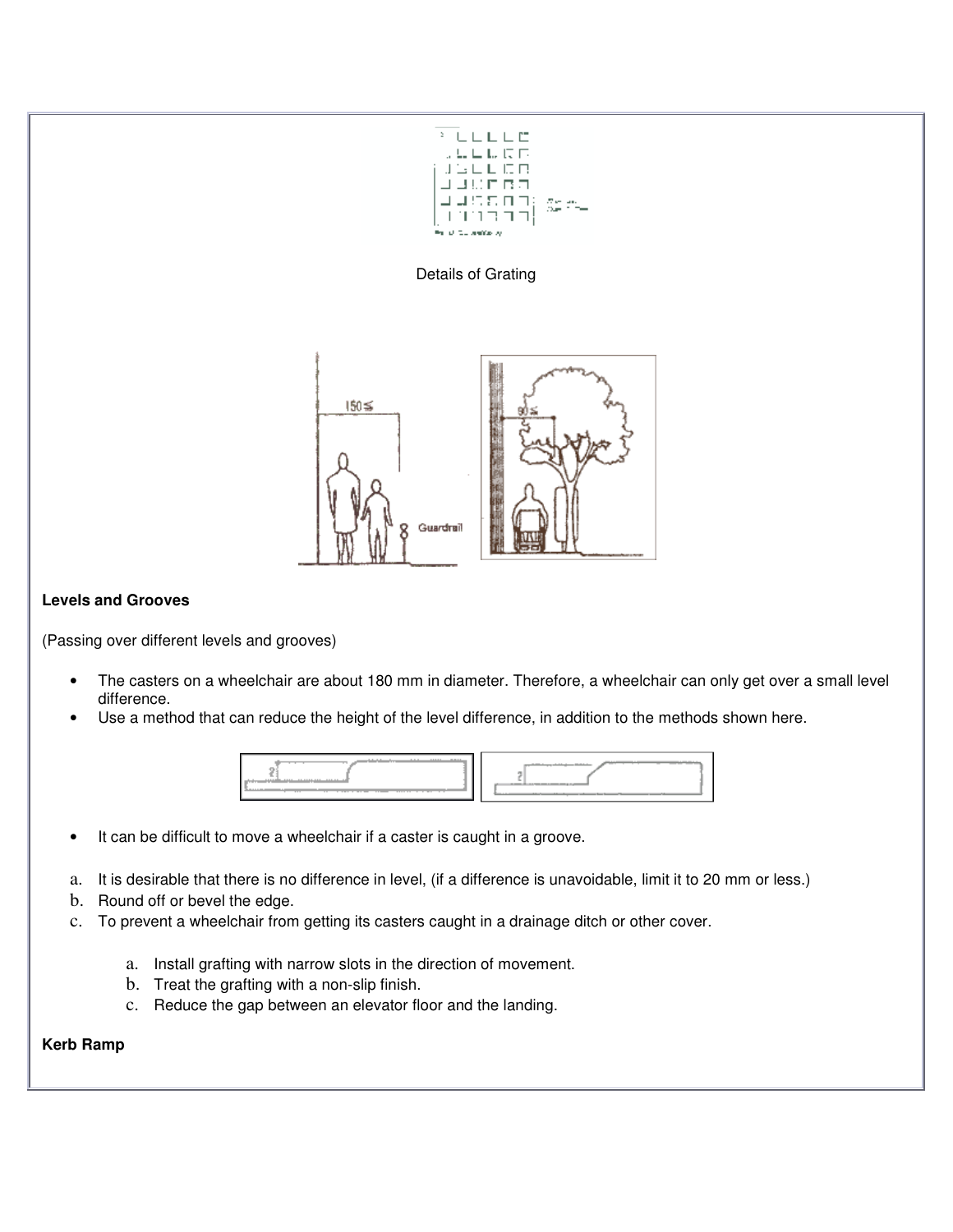

- Walkway should be constructed with a non-slip material & different from rest of the area.
- The walkway should not cross vehicular traffic.
- The manhole, tree or any other obstructions in the walkway should be avoided Guiding block at the starting of walkway & finishing of the walkway should be provided.
- Guiding block ran be of red chequered title, smooth rubble finish, prima regina, Naveen tiles or any other material with a different texture as compared to the rest of the area.



## **Parking**

Parking :- For parking of vehicles of handicapped people the following provisions shall be made:

- a. Surface parking for two care spaces shall be provided near entrance for the physically handicapped persons with maximum travel distance of 30 M from building entrance.
- b. The width of parking bay shall be minimum 360 Meter.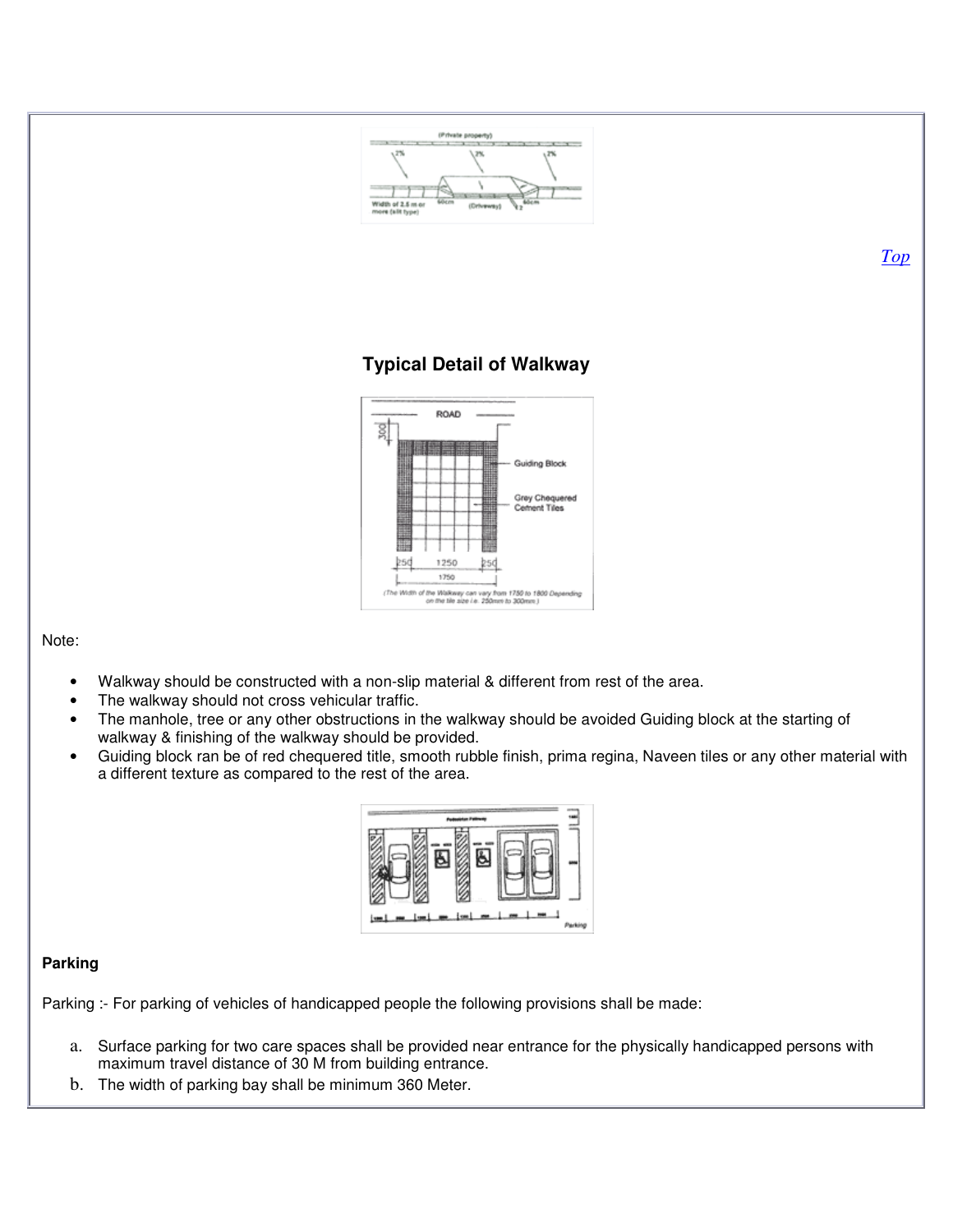- c. The information stating that the space is reserved for wheel chair users shall be conspicuously displayed.
- d. Guiding floor materials shall be provided or a device which guides visually impaired persons with audible signals or other devices which serves the same purpose shall be provided.



*Top*

## **Approach to the Plinth Level**

**Approach to plinth level:** Every building should have at least one entrance accessible to the handicapped and shall be indicated by proper signage. This entrance shall be approached through a ramp together with the stepped entry.

**Ramped Approach:** Ramp shall be finished with non slip material to enter the building. Minimum width or ramp shall be 1800 mm. With maximum gradient 1:12, length of ramp shall not exceed 9.0 M having double handrail at a might of 800 and 900 mm on both sides extending 300 mm, beyond top and bottom of the ramp. Minimum gap from the adjacent wall to the hand rail shall be 50 min.





**Cross Section of Ramp**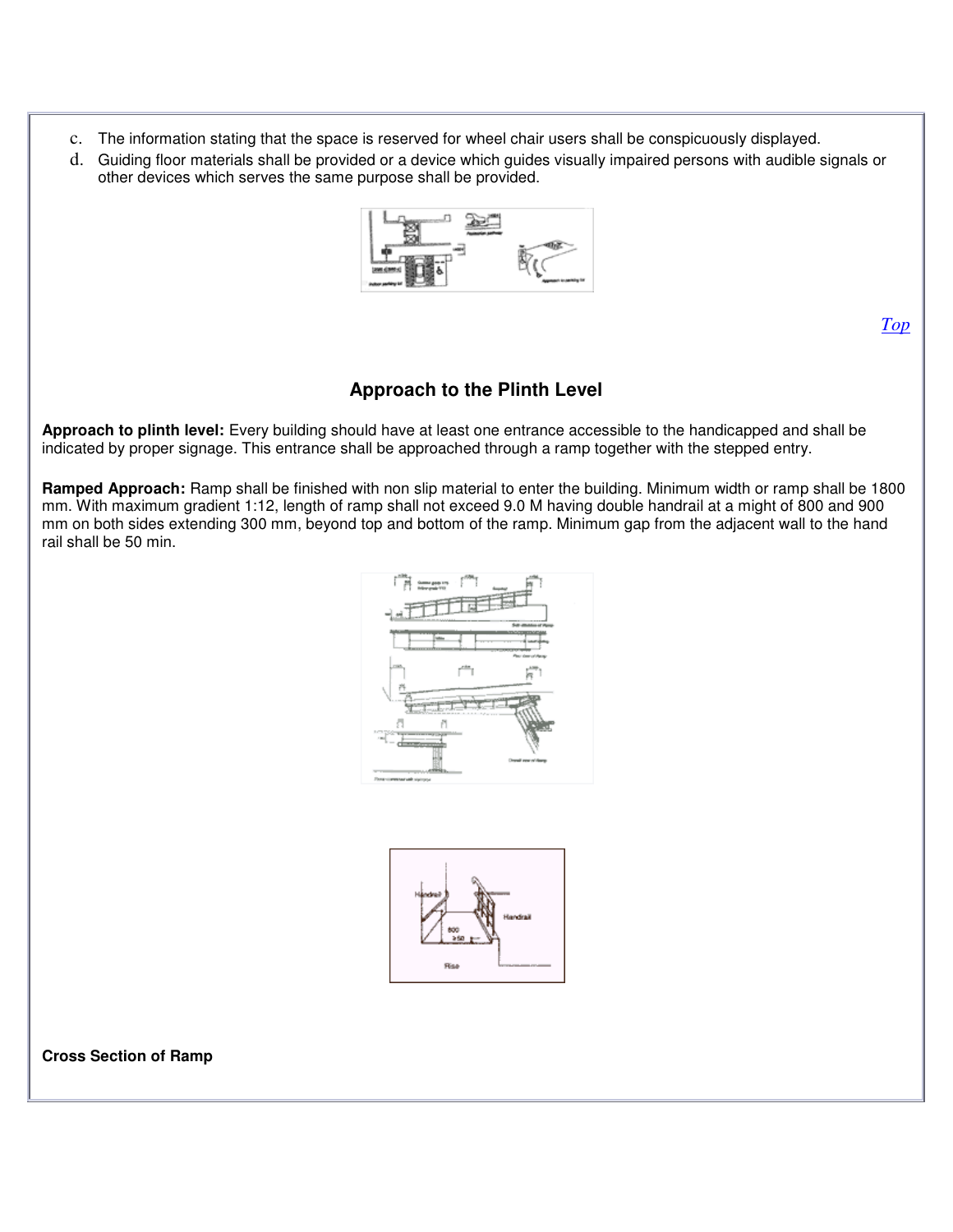- When climbing a ramp in a wheelchair, the upper limbs must bear the burden of propelling the body up the ramp.
- When descending a ramp in a wheelchair, especially on steep ramps, there is a possibility of the wheelchair running out of control because the user must manually control the speed.
- Prevent the installation of steep ramps.
- a. Make sure the grade of a ramp is a moderate rise of 10 mm to each 120 mm of travel.
- b. Provide a flat surface 1500 mm or more in length at the top and bottom of the ramp for a wheelchair to pause and prevent it from going out of control.



### Cross Section of ramp

**Stepped Approach:-** For stepped approach size of tread shall not be less than 300 mm. And maximum riser shall be 150 mm. Provision of 900 mm high hand rail on both sides of the stepped approach, similar to the ramped approach.





*Top*

**Ramp Details**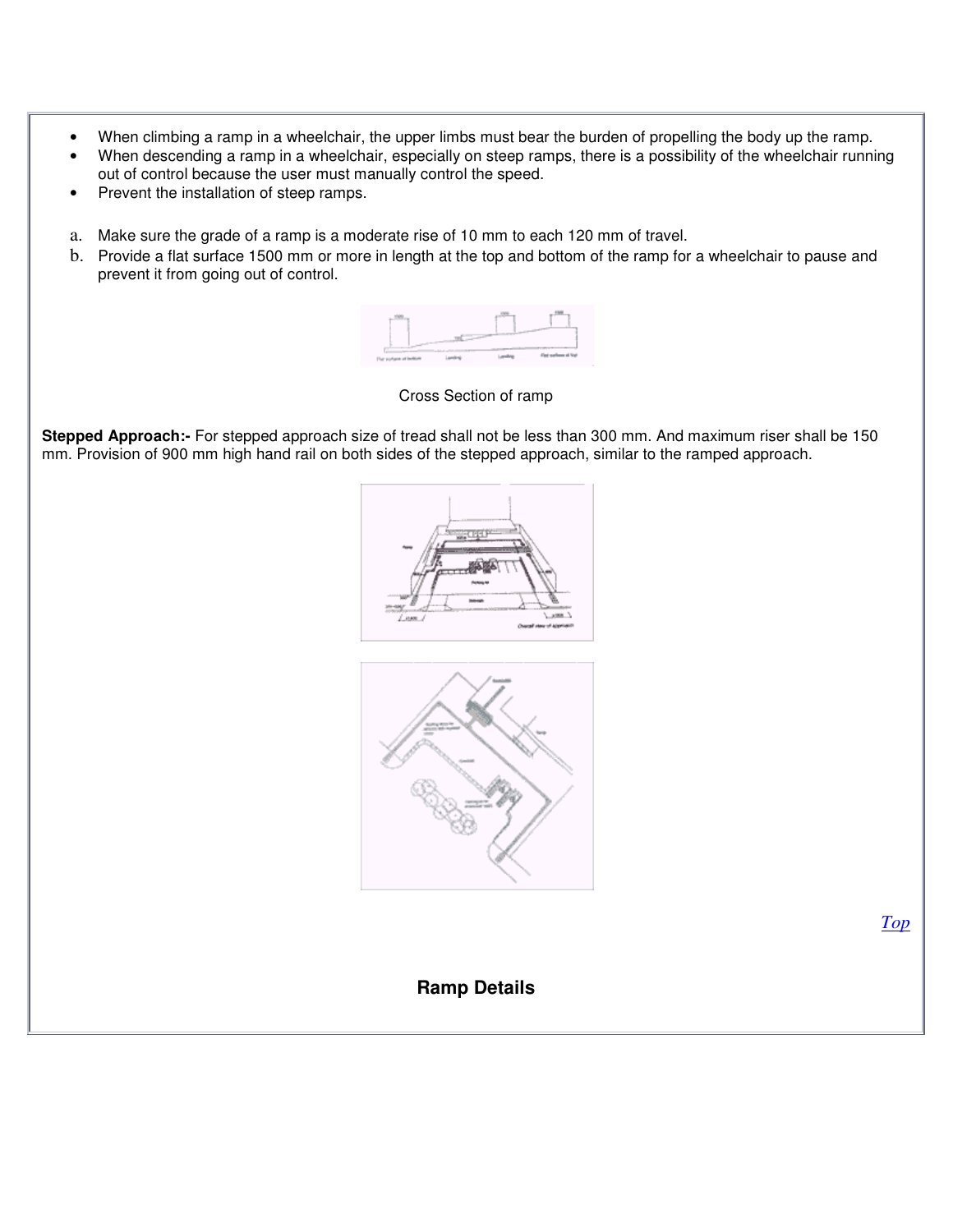

surrounding floor material or the material that emit different sound to guide visually impaired persons hereinafter referred to as "guiding floor material" (Annexure -1). Finishes shall have a non slip surface with a texture traversable by a wheel chair. Curbs wherever provided should blend to a common level.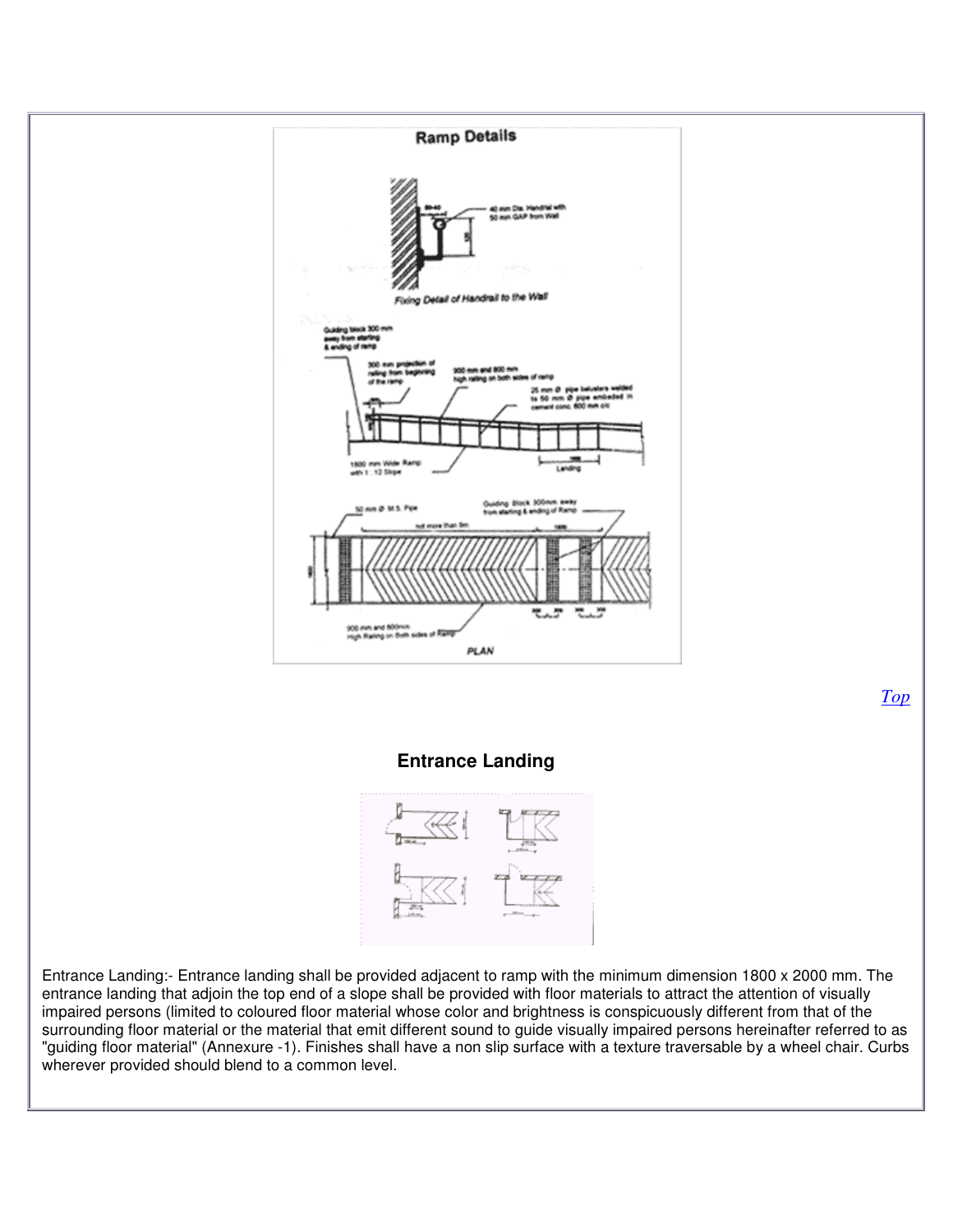## **Corridor**



**Corridor connecting the entrance/exit for the handicapped:-** The corridor connecting the entrance/exit for handicapped leading directly outdoors to a place where information concern in the overall use of the specific building can be provided to visually impaired persons either by a person or by signs, shall be provided as follows:

- a. 'Guiding floor materials' shall be provided or devices that emit sound to guide visually impaired persons.
- b. The minimum width shall be 15000 mm.
- c. In case there is a difference of level slope ways shall be provided with a slope of 1:12.
- d. Hand rails shall be provided for ramps/slope ways.



- 1. **Required width for passage of wheelchair**
	- 1. The wheelchair body itself is about 650 mm wide. Allowing for the use of hands and arms outside the wheelchair, the passage must be as wide as 900 mm or more.
	- 2. Locations such as entrances and exits can be 900 mm wide. However, a continuous passage (e.g. a corridor) must at least be 900 mm wide to allow for slight side-to-side movement of the wheelchair as it travels.

**Required width for Passage of Wheelchair**

*Top*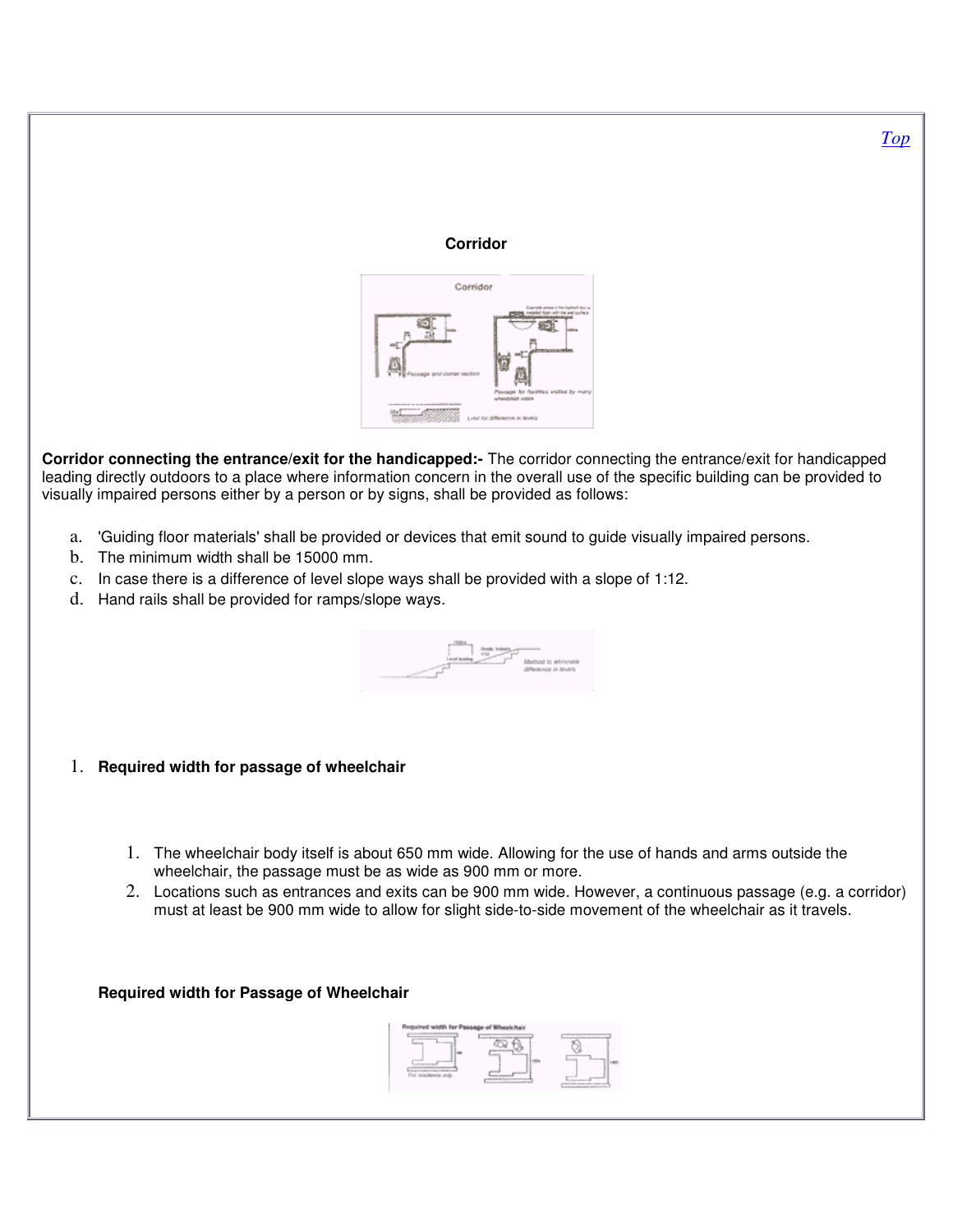

a. Corridors etc. must at least be 900 mm wide. At this width, however, it is difficult

to turn a wheelchair

## 2. **Required width to turn a wheelchair**

The diagram on the right shows the space required to turn a wheelchair.





Protruding objects, such as directional signs, tree branches, wires, guy ropes, public telephone booths, benches and ornamental fixtures should be installed with consideration of the range of a visually impaired persons's cane



Protruding objects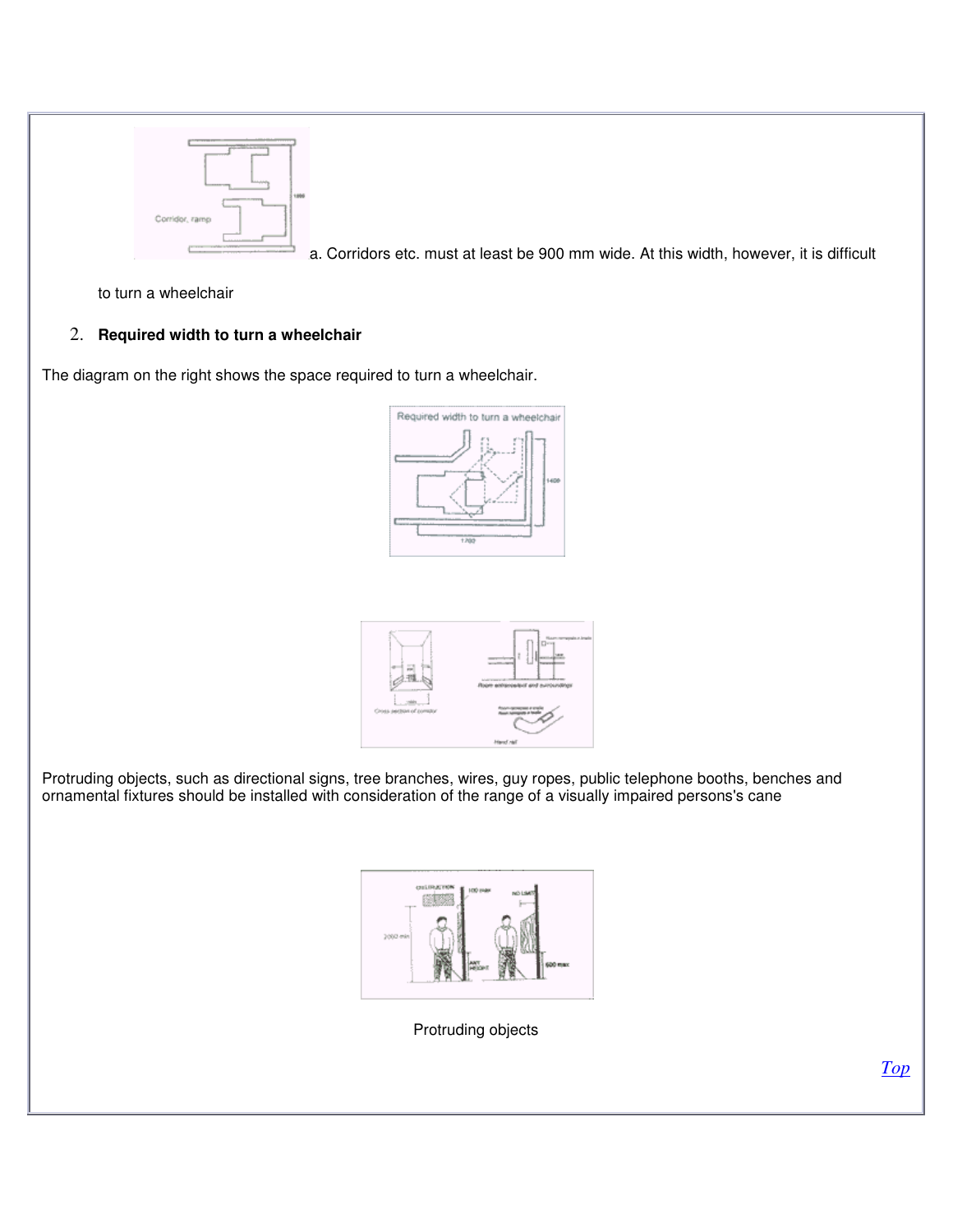# **Entrance/Exit Door**



**Exit/Entrance Door:-** Minimum clear opening of the entrance door shall be 900 mm. And it shall not be provided with a step that obstruct the passage of a wheel chair user. Threshold shall not be raised more than 12 mm.



Sliding door



Doorways

*Top*

# **Windows**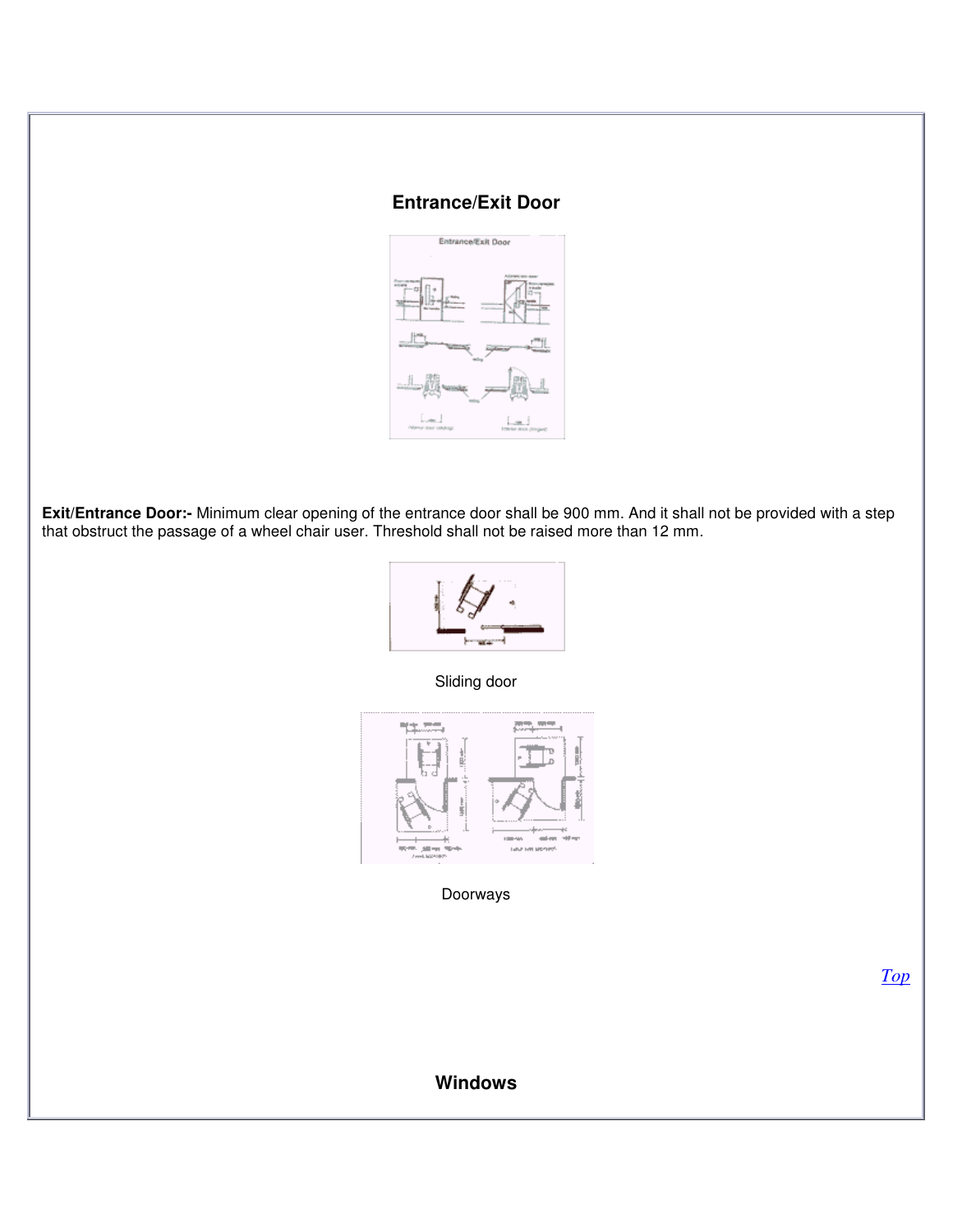- A window should have handies/controls at a height that permits use from wheelchairs.
- A window should have an unobstructed viewing zone for wheelchair users.
- Curtain or venetian blind controls/ropes should be accessible for wheelchair users.



**Steps and Stairs** Ö  $\circ$  $\circ$ 

# **Steps and Stairs**

*Top*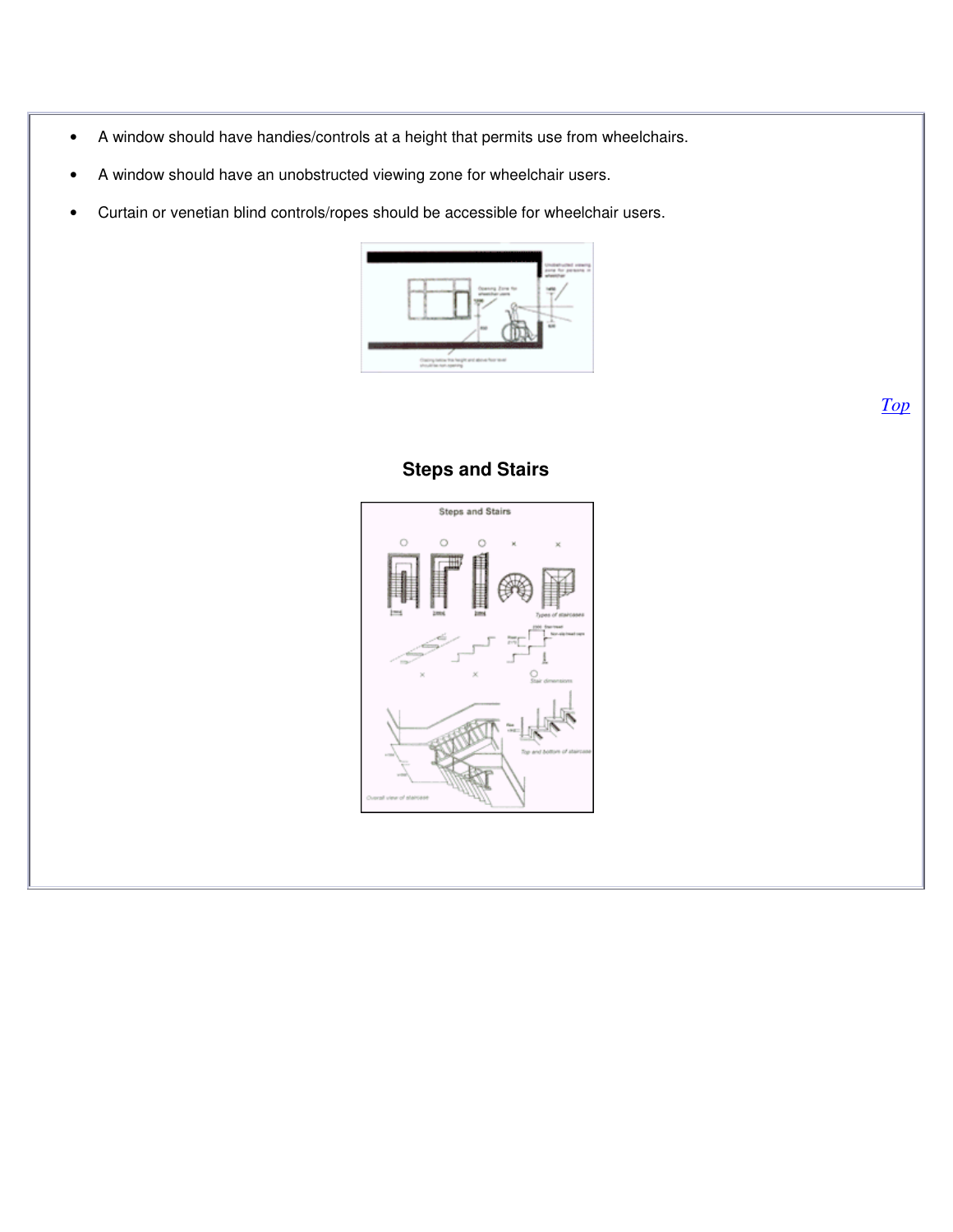

*Top*





**Lifts:** Wherever lift is required as per bye-laws, provision of at least one lift shall be made for the wheel chair user with the following cage dimensions of lift recommended for passenger lift of 13 persons capacity by Bureau of Indian Standards.

**Clear inter al depth** : 1100 mm.

Clear internal width : 2000 mm.

Entrance door width : 900 mm.

- a. A hand rail not less than 600 mm. Long at 800-1000 mm, above floor level shall be fixed adjacent to the control panel.
- b. The lift lobby shall be of an inside measurement of 1800 x 1800 mm or more.
- c. The time of an automatically closing door should or minimum 5 seconds and the closing speech should not exceed 0.25 M/Sec.
- d. The interior of the cage shall be provided with a device that audible of the cage for entrance/exit is either open or closed.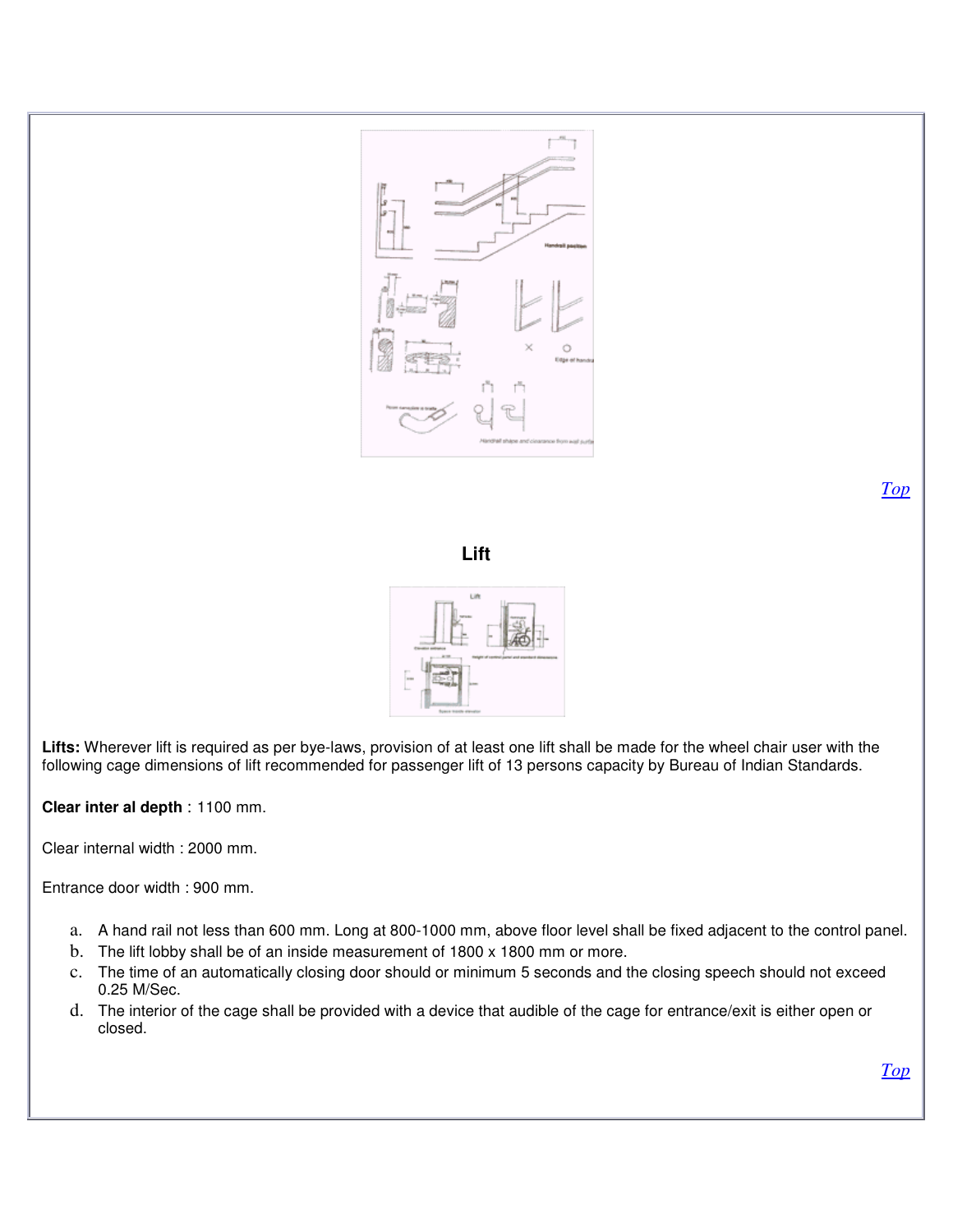# **Toilet**



One special W.C. in a set o toilet shall be provided for the use of handicapped with essential provision of wash basin near the entrance for the handicapped.

- Theminimum size shall be 1500 x 1750
- Minimum clear opening of the door shall be 900 mm. and the door shall swing out.
- Suitable arrangement of vertical/horizontal handrails with 50 mm. clearance from wall shall be made in the toilet.
- The W.C. seat shall be 500 mm. from the floor.



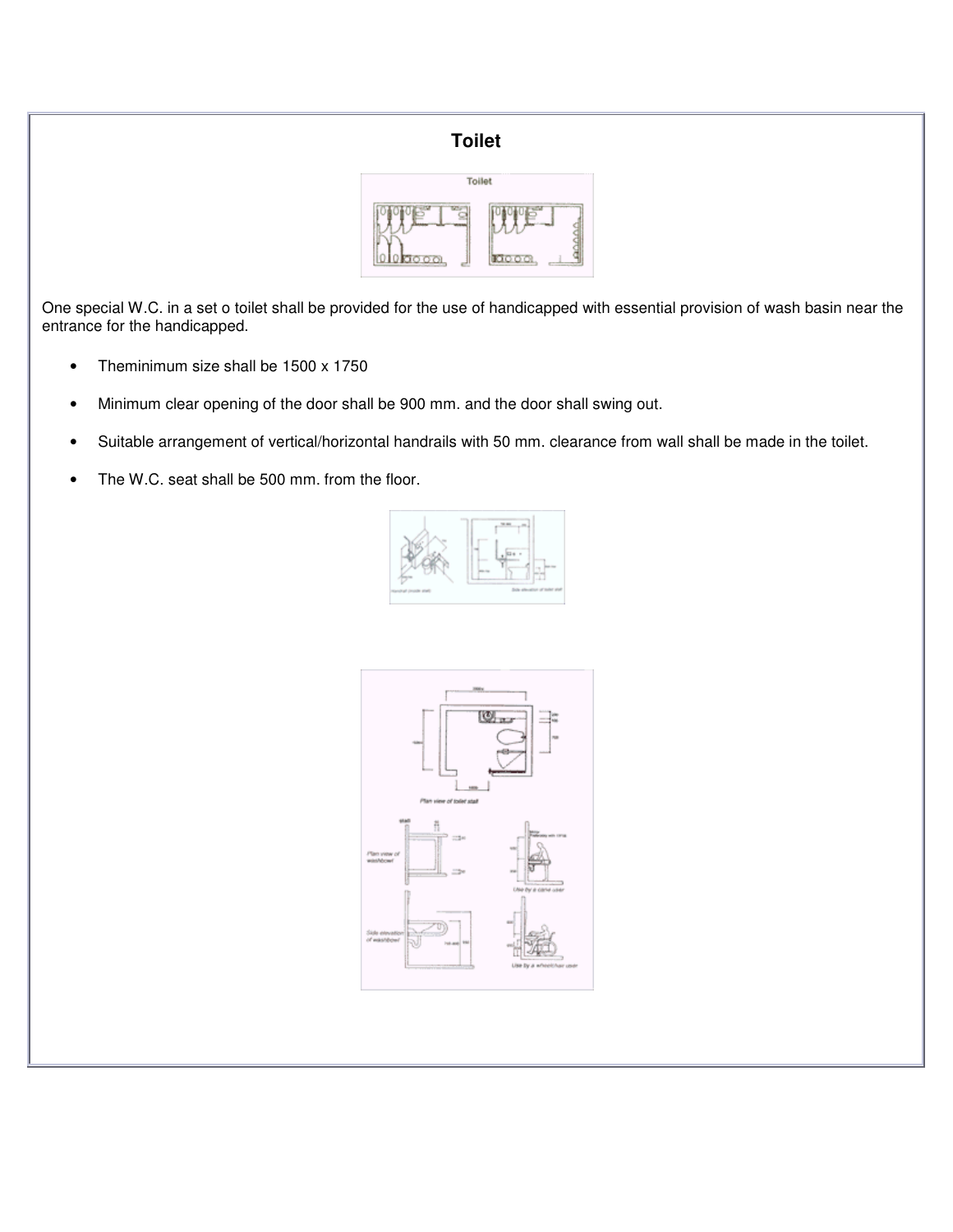

*Top*

# **Typical Toilet**



- Toilet floor shall have a non-slip surface without any IvI. Difference.
- Guiding block near the entry should have a textural difference, (e.g. Diamon Tiles, Prima Regina Tiles, Undressed Granite)
- Light-weight PVC door shutter should be provided as a sliding door
- Provision of vertical and horizontal rail as 40 mm C.P. Steel Pipe.

*Top*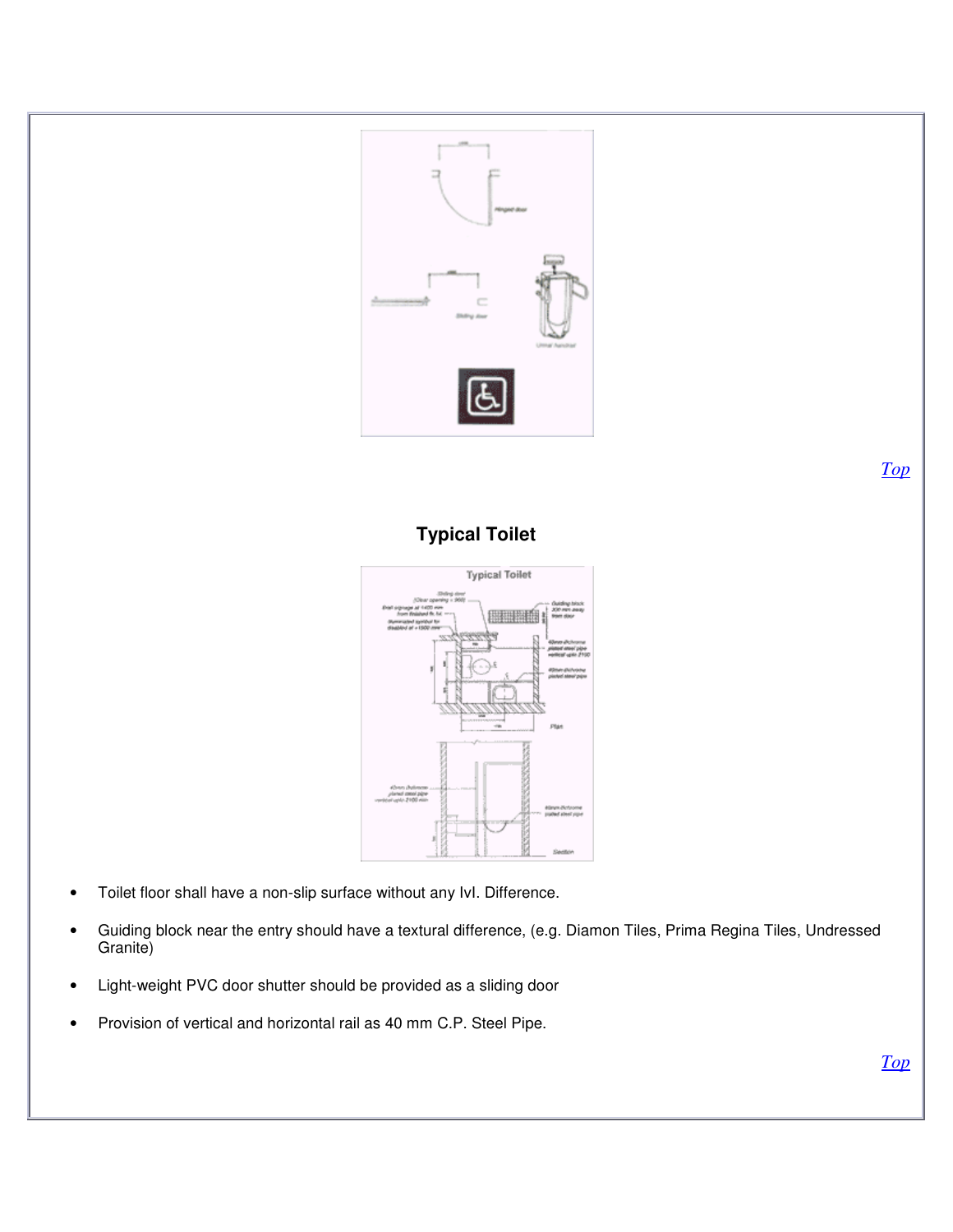# **Signages**

The main purpose of signs should be to provide a clear designation of places, warnings and routing information. A person in a wheel chair is less than 1200 mm high. A person who is partially sighted needs contrasting texture along side walkways and audible signs for dangerous areas. Signs should be useful to everyone, easily seen from eye level, readable by moving the fingers and well lighted for night time identification.

- Signs shall indicate the direction and name of the accessible facility and incorporate the symbol of access.
- The size, type and layout of lettering on signs shall be clear and legible.



#### **'Height' of letter for varying viewing distance**

| Required viewing Distance (M) Minimum height of letter (MM) |                   |
|-------------------------------------------------------------|-------------------|
| 2                                                           | 6                 |
| 3                                                           | $12 \overline{ }$ |
| 6                                                           | 20                |
| 8                                                           | 25                |
| 12                                                          | 40                |
| 15                                                          | 50                |
| 25                                                          | 80                |
| 35                                                          | 100               |
| 40                                                          | 130               |
| 50                                                          | 150               |

#### **Height of symbol of access for varying viewing distance**

| Requiring viewing Distance (M) Minimum size of letter (MM) |              |
|------------------------------------------------------------|--------------|
| 0 7                                                        | 60x60        |
| 7.18                                                       | 10x110       |
| 18+                                                        | Min. 200x200 |
|                                                            | Max.450x450  |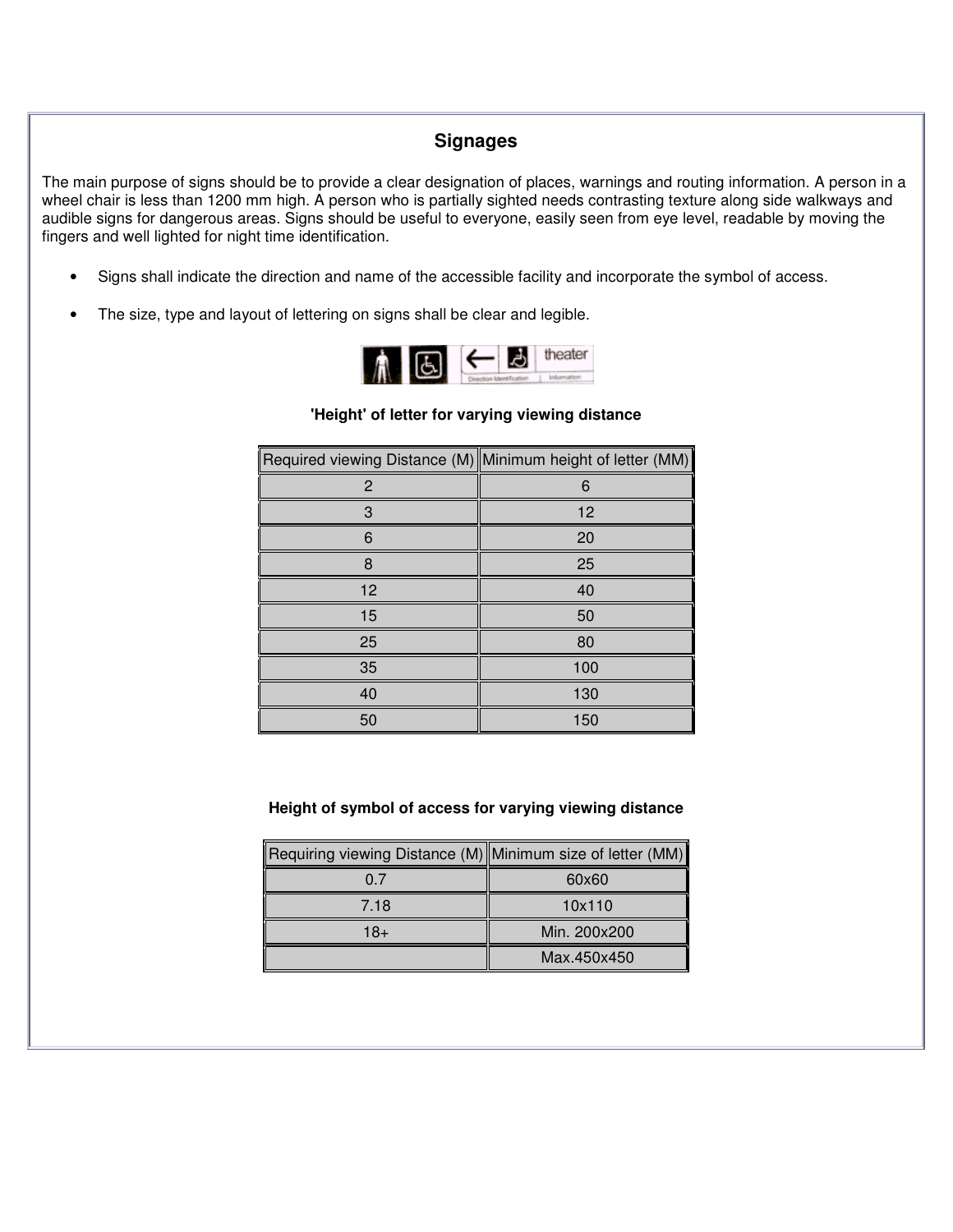

- Signs should be in contrasting colours and preferably be embossed in distinct relief to allow visually impaired persons to obtain the information they contain by touching them.
- Simple symbols and contrasting colours which are universally recognized should be used, e.g. green for safety or go, yellow or amber for risk or caution, and red for danger.

**Guiding/Warning Floor Material** Shapes of guiding blocks for persons with impaired vision (1) Shape of liner block  $\overline{30}$ 300 ׆ׇ֪֪֪֪֪֪֪֪֩֡֩֘֩֩֩<del>֟</del>֟֟֬֓֓֟ (2) Shape of spot block Ο  $000000$ O  $\Omega$  $0<sub>o</sub>$ O Ω క్ల  $\circ$  $0<sub>o</sub>$ Ο о  $000000$  $000000$ O O 300 300

# **Guiding/Warning Floor Material**

*Top*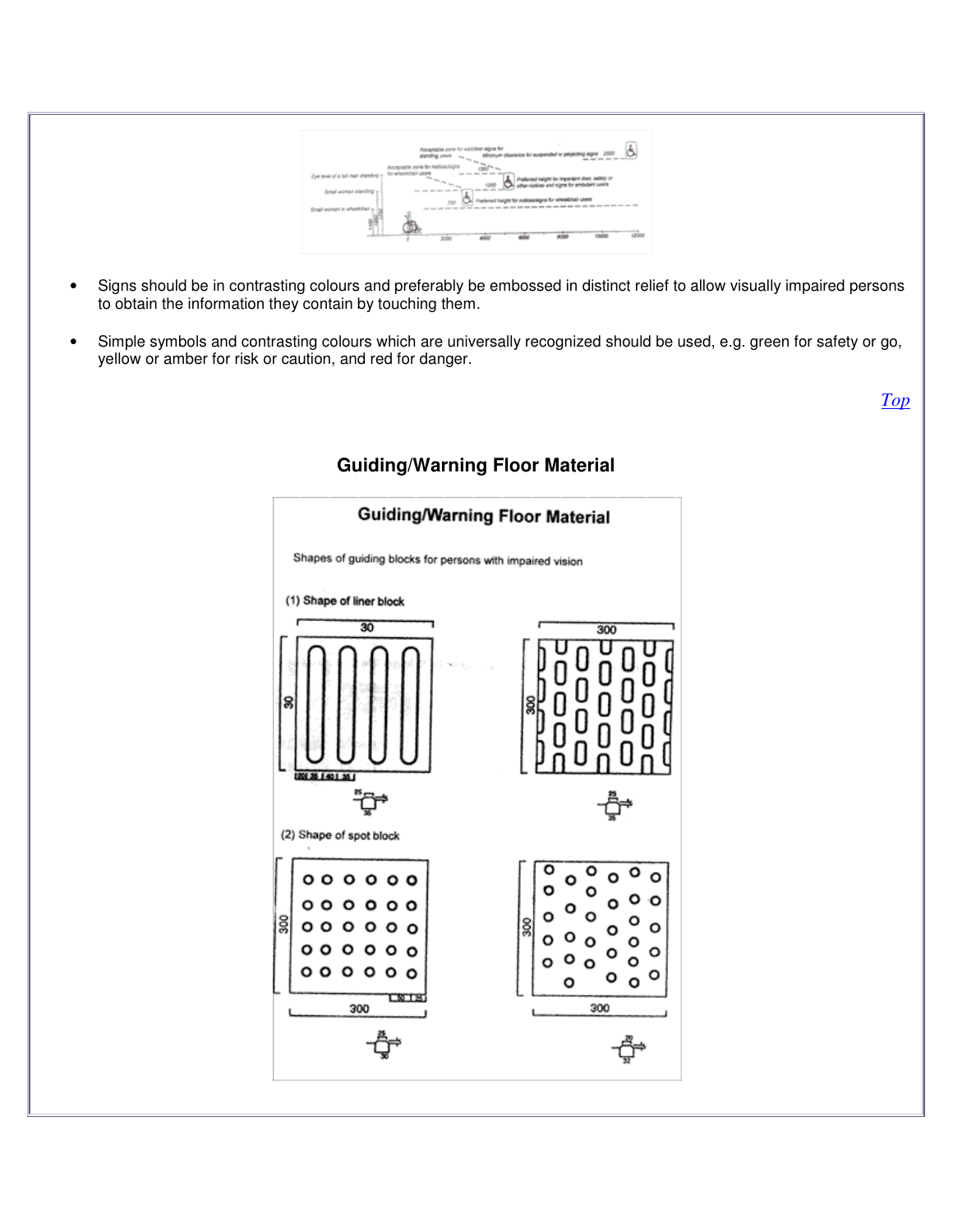#### **Places to install guiding blocks for persons with impaired vision**

- 1. Immediately in front of a location where there is a vehicular traffic.
- 2. Immediately in front of an entrance/exit to and from a staircase or multilevel crossing facility.
- 3. Entrance/exit to and from public transportation terminals, or at boarding areas.
- 4. Sidewalk section of a guiding or approaching road to the building.
- 5. Path from a public facility which is frequently visited by persons with impaired vision (e.g. a city hall or library) to the nearest railroad station (to be installed at intervals)
- 6. Other placed where installation of a guiding block for persons with impaired vision is considered effective (eg. locations abruptly changing in-level or ramp).





#### *Top*

# **Other Facilities**

#### **Counters**

To make a counter easily accessible for a wheel chair user, allow a space about 700mm high and 350mm deep under the counter.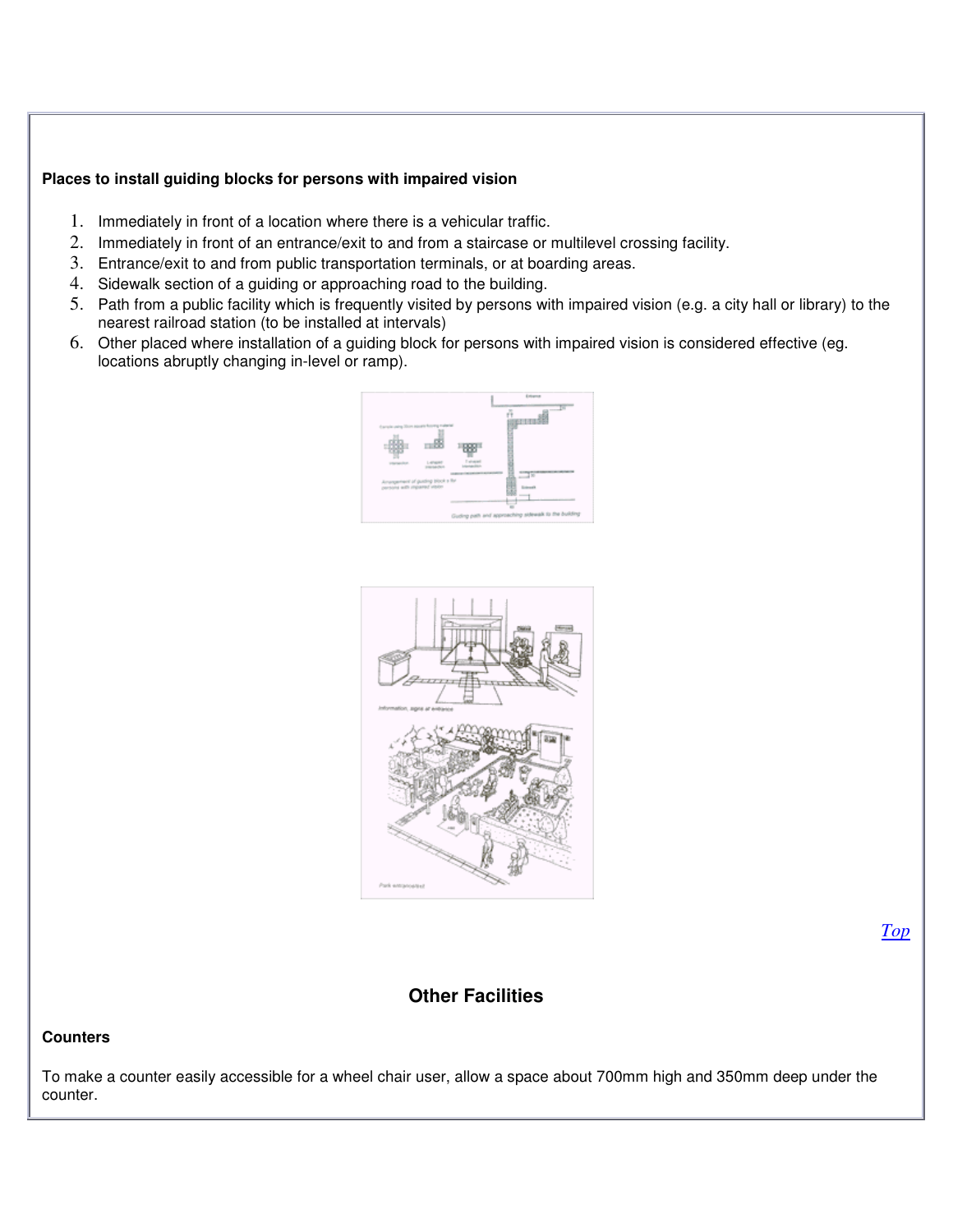#### **Water Fountains (Drinking)**

Allow sufficient space around the water fountain to make it easily accessible for wheel chair users. Depending on the type of water fountain allow a space about 700mm high and 350mm deep under the fountain.

#### **Telephones**

Allow a space about 700mm high and 350mm deep under the telephone stand. The telephone receiver must be placed at a height of 110 cm or less.

#### **Mailboxes**

The mail slot must be located at a height of 1200 mm or less.

#### **Vending Machines**

The coin slot must be located at a height of 1200 mm or less.



**Design Elements Outside the Building**

- 1. Kerb at Footpath
- 2. Road Crossing
- 3. Public Toilets
- 4. Bus Stops/Taxi Stand
- 5. Telephone Booth
- 6. Signages

Note:

*Top*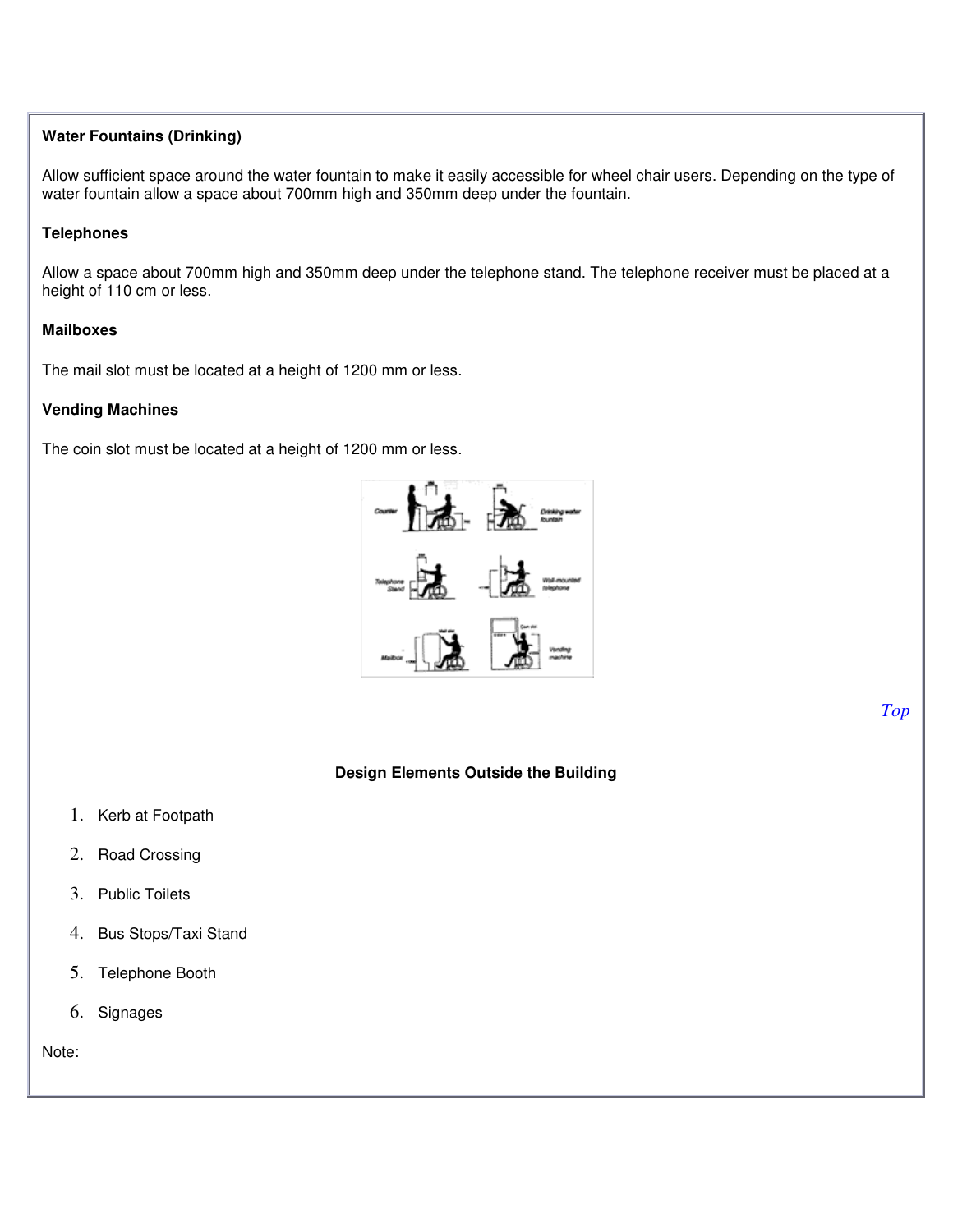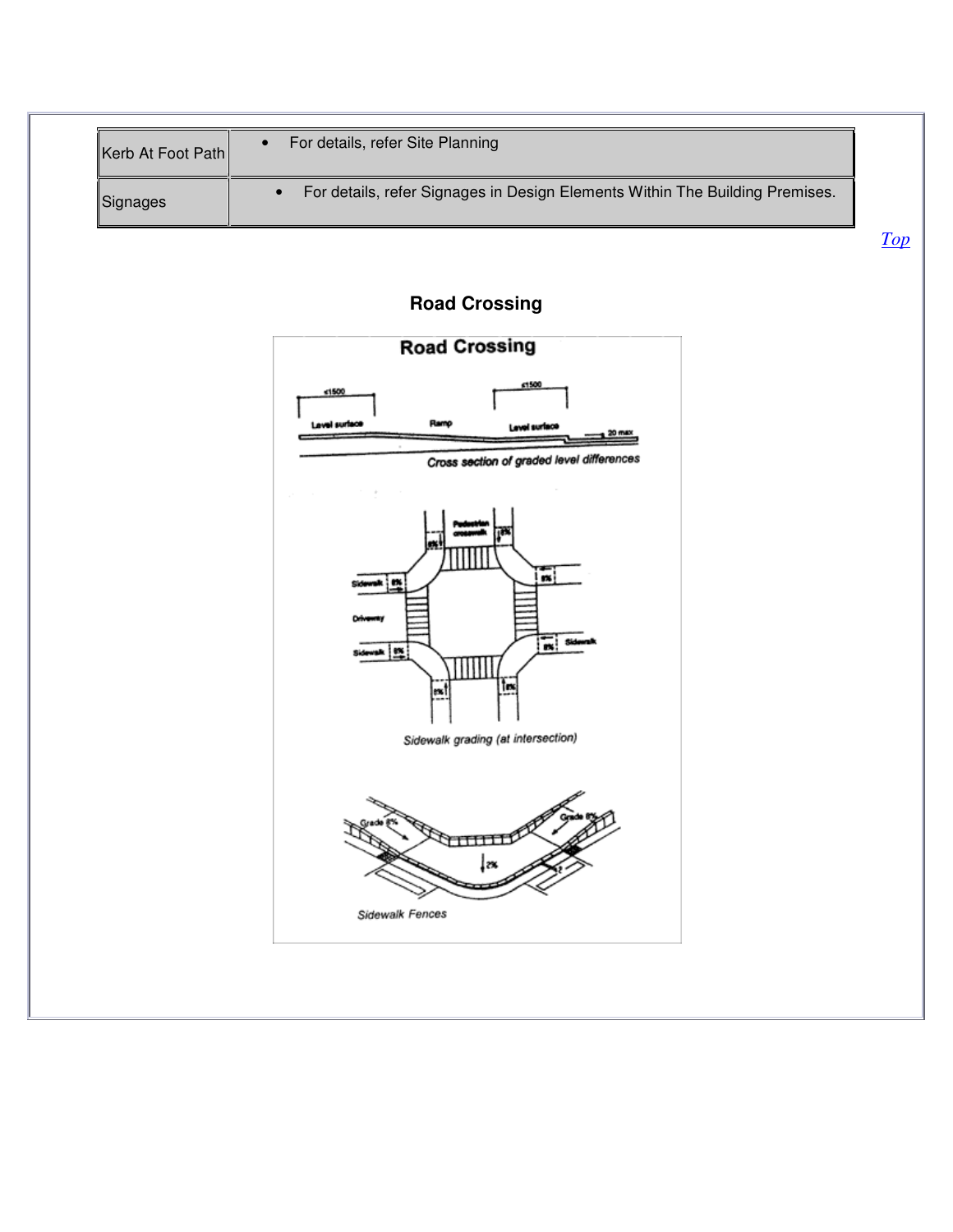

**Public Toilets**

The toilet bowl should preferably be a stool type.

At least one of the toilet bowls must have a handrail installed.

The door should, as a rule, be outward-opening.

The door lock must be easily operable. Also, an indication must be provided on the outside of the stall to show that the toilet is occupied.



*Top*

# **Bus Stops**

- Two rows of guiding blocks for persons with impaired vision should be provided 300 mm, away from the bus stop pole on the sidewalk.
- The bus stop pole should be clearly visible after dark.

*Top*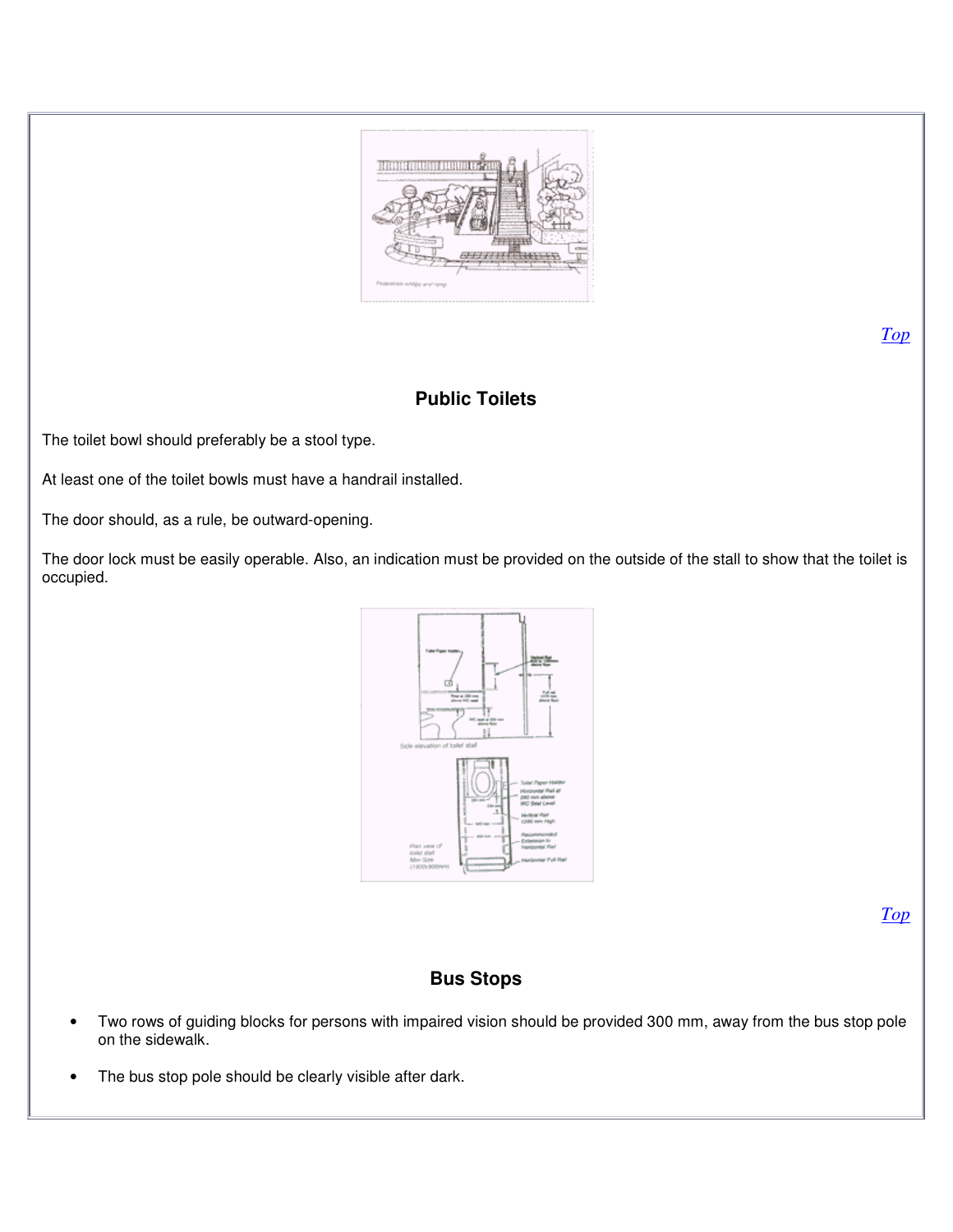The bus stop area should be equipped with a roof and bench.



- Information on the names of all stops along a bus route should be indicated inside the bus by displaying text in a suitable position. Preferably, this information should also be announced verbally.
- Information on a route and its final destination should be displayed outside the bus in large text, especially on its front and side. This information should be illuminated by an internal light to make it readable in the dark.



Guiding blocks for persons with impaired vision

*Top*

#### **Taxi Stand**

- Two rows of guiding blocks for person with impaired vision should be provided 300mm. away from the taxi stand pole on the sidewalk.
- The taxi stand pole should be visible after dark.
- For wheelchair users to be able to approach a taxi easily, sudden level difference from the taxi stand to the road need to be eliminated.



• It is recommended that taxis be adapted to allow passengers to get in and out of them while remaining seated in their wheelchairs.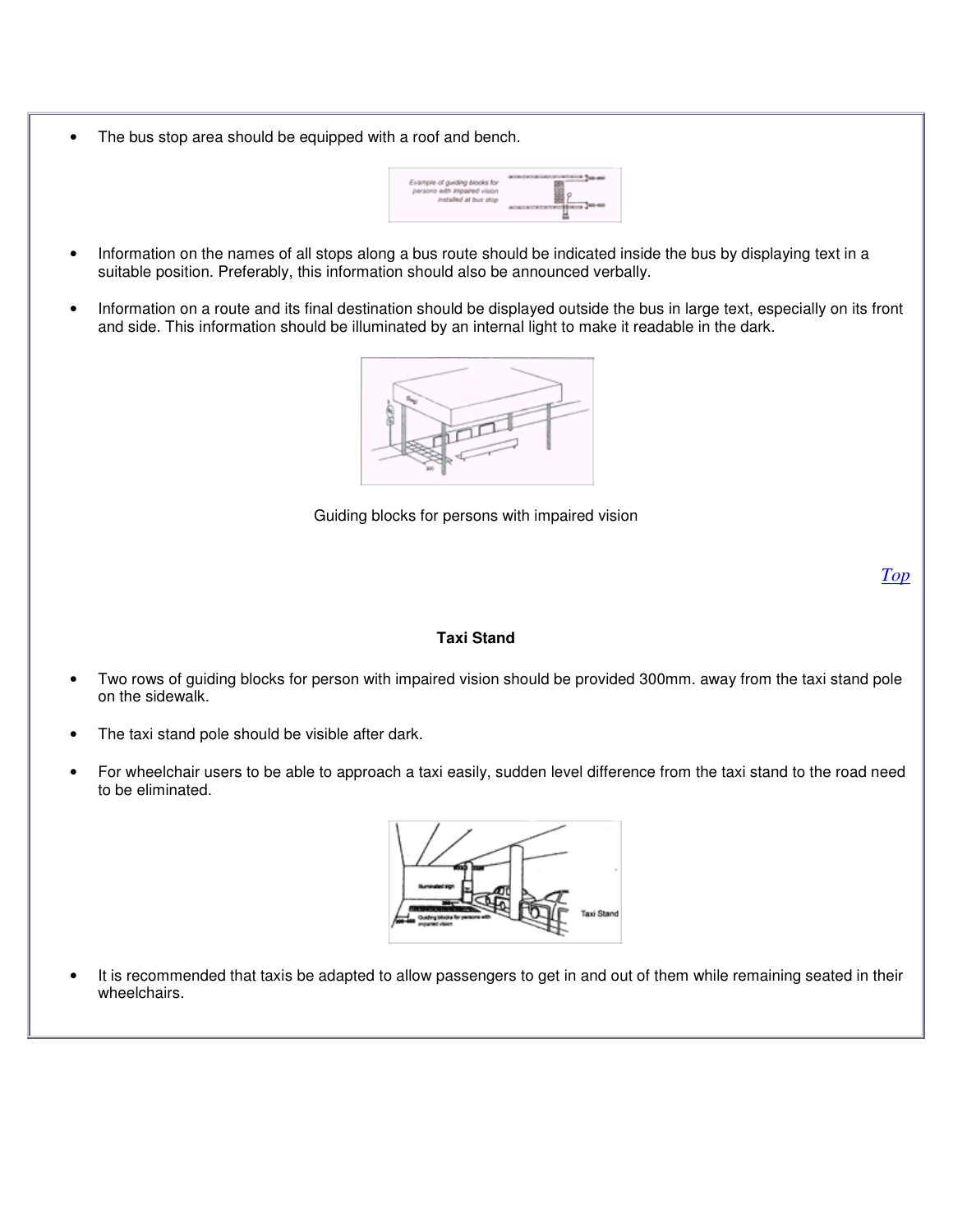

# **Telephone Booth**

- Sufficient floor or ground space for a forward or parallel approach by a wheelchair user should be provided near telephone booths.
- The highest part of a telephone should be within reach of a seated person.
- Knee space should be provided under telephones.



*Top*

*Top*

# **Residential Buildings**

Essential areas for barrier free design standards for disabled other than the general building design standards are as follows:

**Street**

**Shopping area**

**Access to transportation**

**Kitchen**

**Bathroom**

**Bedrooms**

**Living rooms**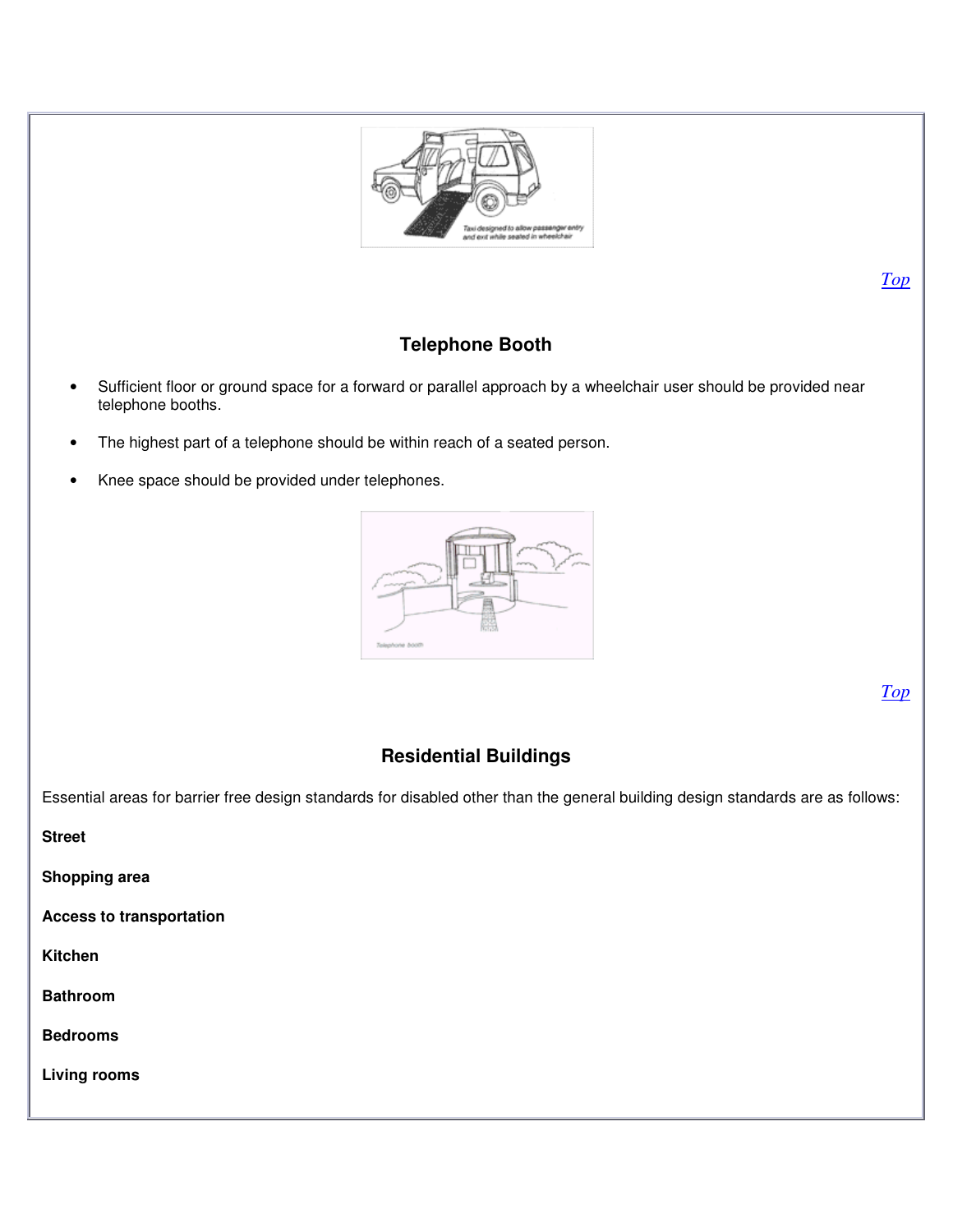#### **Windows and the view**

#### **Street**

Before building any apartment house for the elderly and handicapped, it is advisable to note street conditions, access to transportation, proximity to shopping areas, and whether there are major obstacles between the apartment house and the shopping locations.

Both wheelchair users and elderly handicapped persons have a common need of hard, nonslip, even street surface. Avoid loose gravel and provide continuing common surface not interrupted by steps or sudden changes in level, and other obstructions such as manhole covers, light or telephone poles. The street should be marked with signages in braille and visual signages at appropriate height to indicate the shopping area, apartment blocks, bus stop, taxi stand.

#### **Shopping Area**

It is not enough to design a barrier free building for the handicapped and elderly, one must also provide barrier free streets and shopping areas within the immediate vicinity if the residents are to as self sufficient as they would like an could be.

There should not be any major crossing between the apartment block and shopping area. If unavoidable, some form of safe crossing, such as bridge r subway accessible by ramp and steps over or below the highway should be planned which people could get from one side of the road to the other. The shops should be accessible with all essential barrier free design elements such as ramped approach along with stepped approach, adequate space for landing, sufficiently wide corridor, signages, sliding or automatic door, guiding warning block, accessible counter, telephone booth, mail box, and toilet facilities.

#### **Access to transportation**

It is essential to accept that very few handicapped or elderly persons living in such a special housing are able to drive or have their own cars, because of their handicaps or age, or even for economic reasons. This means that both, groups which are required to take care for easy access to transportation facilities are as below.

- Safe crossing facilities for persons with wheel chair and with impaired vision by providing acoustic signal and installing a safety zone on a wide road.
- Provision of kerb ramp at appropriate location at the footpath.
- Provision of guiding block at the starting and ending of crossing.
- Accessible bus stop/taxi stand (refer transportation, details or bus stop/taxi stand).
- Accessible sub way/over bridge (refer transportation, details of over bridge).
- Accessible concourse, ticket booth of the railway station (refer transportation).

*Top*

#### **Kitchen**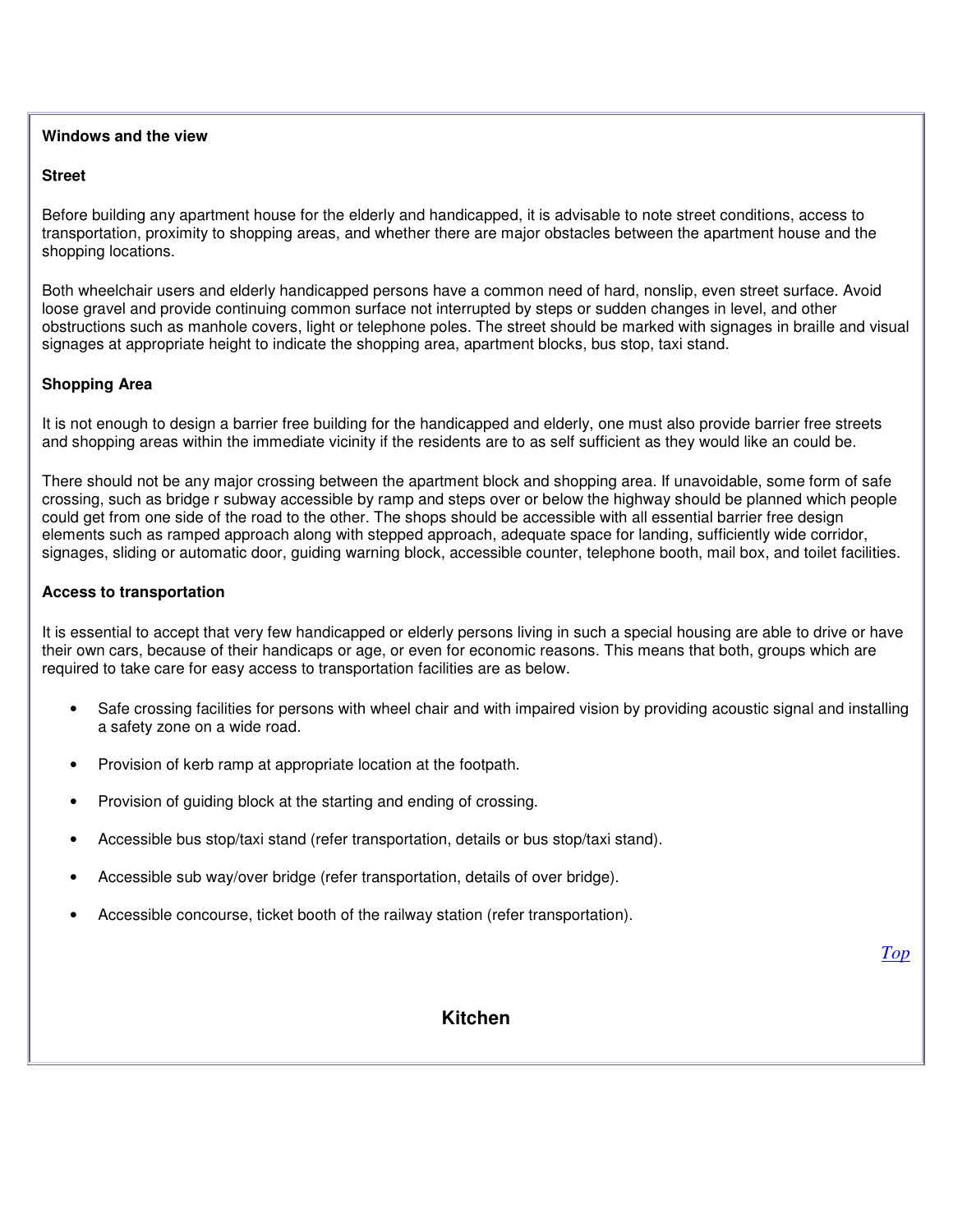

- Floor space should allow easy wheelchair movement between, worktop, sink and cooking stove. A 1500 mm min. width should be provided for wheelchair turns between counter and opposite wall.
- Worktops, sinks, and cooking area should be at the same level at a height of 780 mm 800 mm high from floor.
- A knee room of 700 mm high should be provided unde the sink.
- Base cabinets storage space with hinged doors and fixed or adjustable shelves should be avoided . Base cabinets are most usable with drawers of various depth. Pullout vertical units at one or both sides of the work centres are desirable.
- Maximum height of shelves over worktop is 1200 mm.
- A min. gap of 400 mm. should be provided between the edge of work top and top shelves. Side reach for low shelf height should be 300 mm.

*Top*

# **Livingroom and Bedroom**



- At least 1500 mm turning in space for wheel chair should be kept near all entry points to the living area.
- A living dining combination is preferable to a kitchen dining combination.
- A wheelchair requires at least 750 mm seating space at the dining table.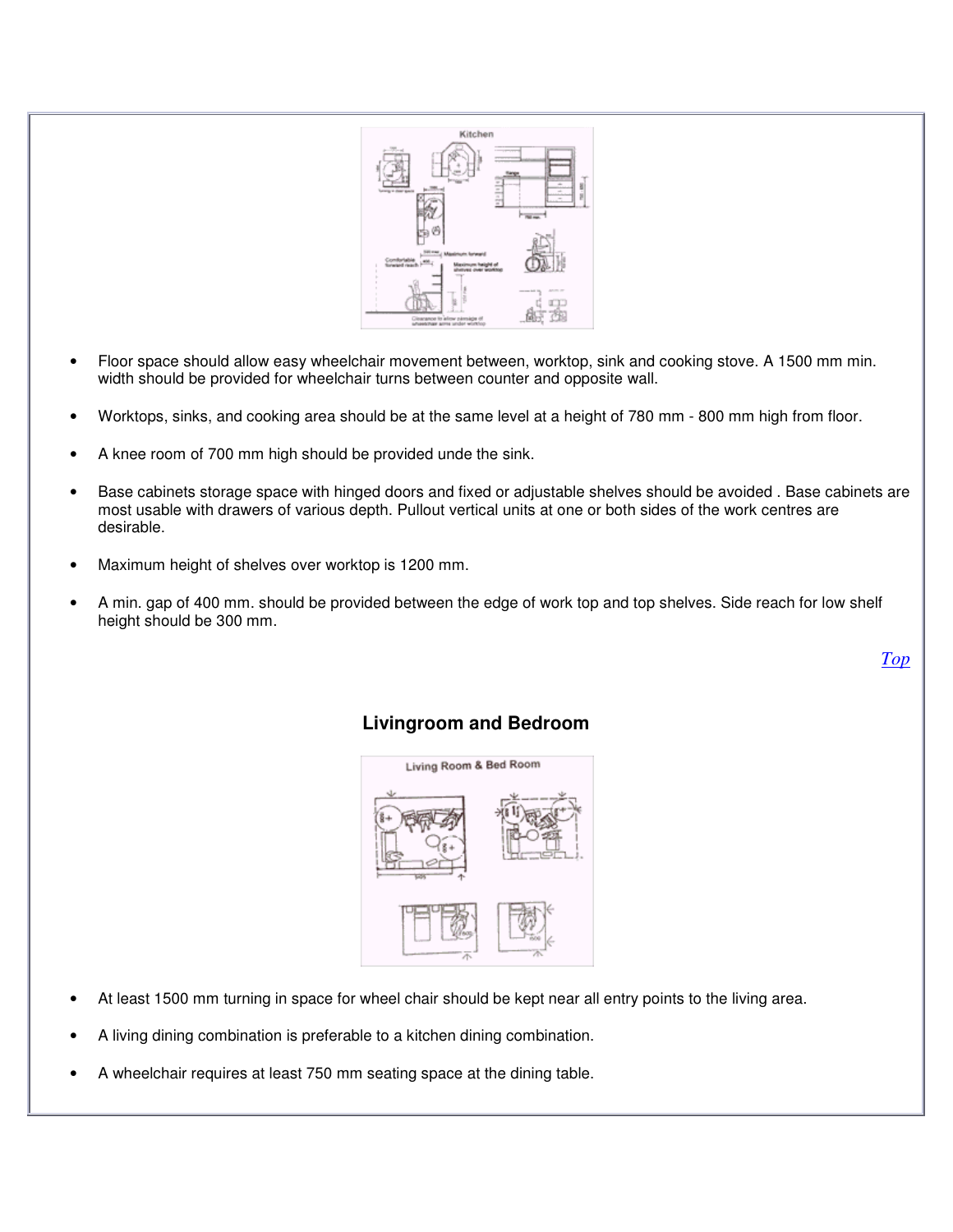

- Sleeping living room combinations are not recommended. Bed rooms for the wheelchair users need more floor area to provide wheelchair circulation.
- The bedroom layout should be such that the bed should not be in a corner of a wall. At least 900 mm should be provided for a wheelchair from the side of the wall for access and there should be large enough-space for transfer by a wheelchair user, or for a helper to assist in the transfer.
- The bed should be at a height from the ground that permits wheel chair turning under the bed.
- A min. 900 m width should be kept in front of bedroom closet and any other furniture.
- Clothes hanger rod should be at a height between 1050 mm 1200 mm. The max. and min. height of shelf should be 1400 and 300 mm, and the recommended zone is from 450 mm to 1200 mm.

*Top*

#### **Bathroom**



- The basin should be installed at a height and position for convenient access by wheelchair users.
- The basin should have appropriate knee clearance and foot clearance space for wheelchair users.
- Sufficient clear space for wheelchair users should be provided in front of the basin.
- The mirror should be so installed as to permit its use by wheelchair users.
- Shower cubicles should have seats whose width and height facilitate easy transfer by wheelchair users.
- Shower cubicles should have grab rails at a height and position that allows for easy gripping by wheelchair users.
- Shower cubicles should have call buttons or other signals devices at a height and position easily reached in an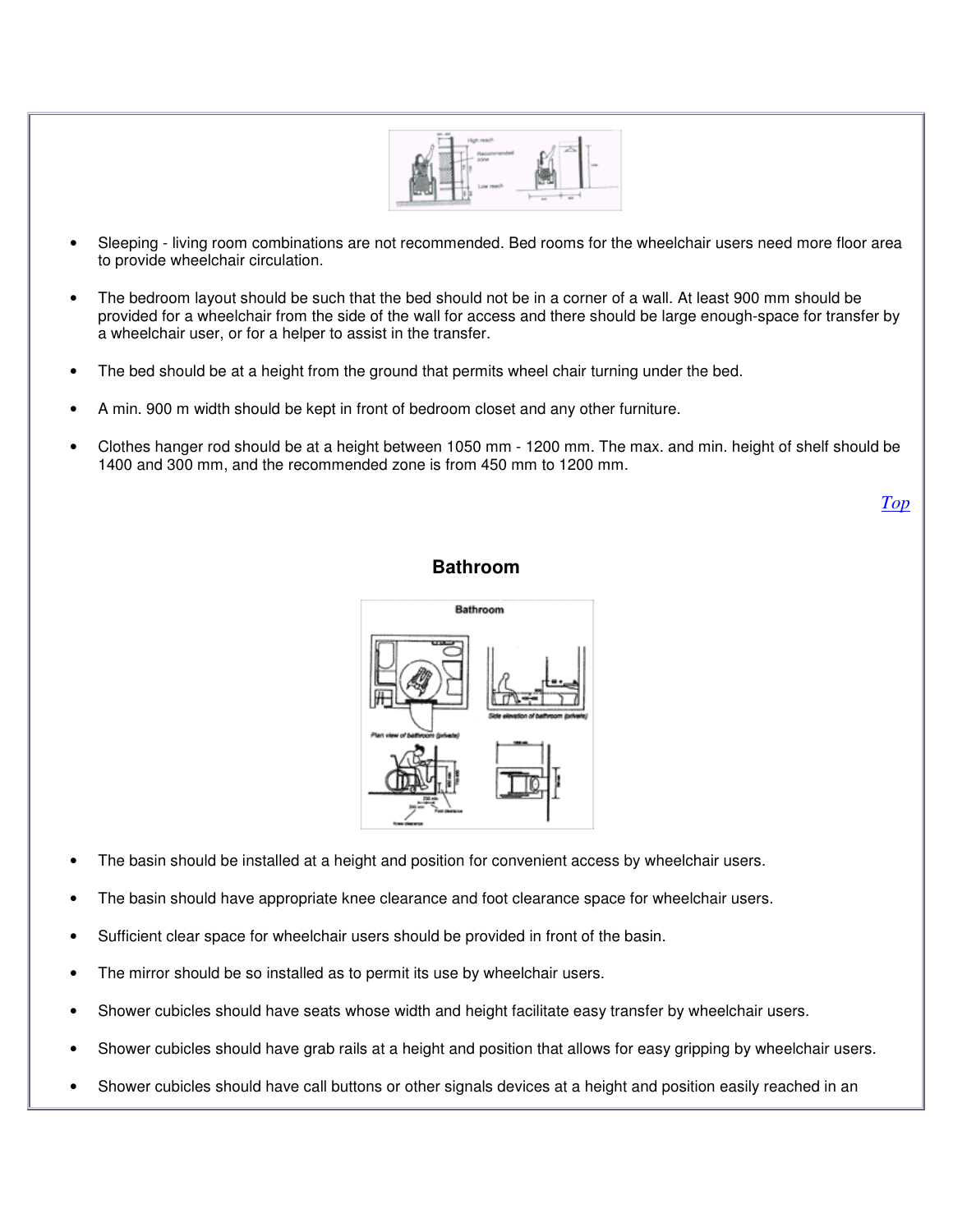emergency.

- Sufficient space should be provided beside shower cubicles for transfer by wheelchair users.
- Shower doors, locks or catches should be of a type that can be opened from the outside in an emergency.
- Shower doors should preferably be of sliding or outward opening type.
- These recommendations are relevant for communal bathing facilities for lowincoming households.



- WC or toilet compartment should have enough floor space for wheelchair users to enter and exit.
- The toilet bowl should be of a type (e.g. wall-hung) and in such a position as to permit easy approach by wheelchair users.
- The seat of the toilet bowl should be a the correct height for wheelchair users.
- WC compartments should have support rails at a position and height suitable for wheelchair users and other persons with physical disabilities. Upward-folding support bars are recommended to allow lateral transfer from a wheelchair.
- A toilet paper dispenser should be so installed as to be easily used by a person with physical impairments sitting on the toilet.
- Fittings, such as soap dispenser, electric hand dryer and mirror, should be low enough or a wheelchair user to use comfortably.
- The wash basin should be at a height that is easily accessible for wheelchair users.
- Level-type taps should be installed to wash basins.
- Floor finishes should be of non-slip material.
- Doors should be either of the sliding or outward-opening type.
- Locks to toilet doors or cubicles should be of a type that can be opened from outside in case of emergency.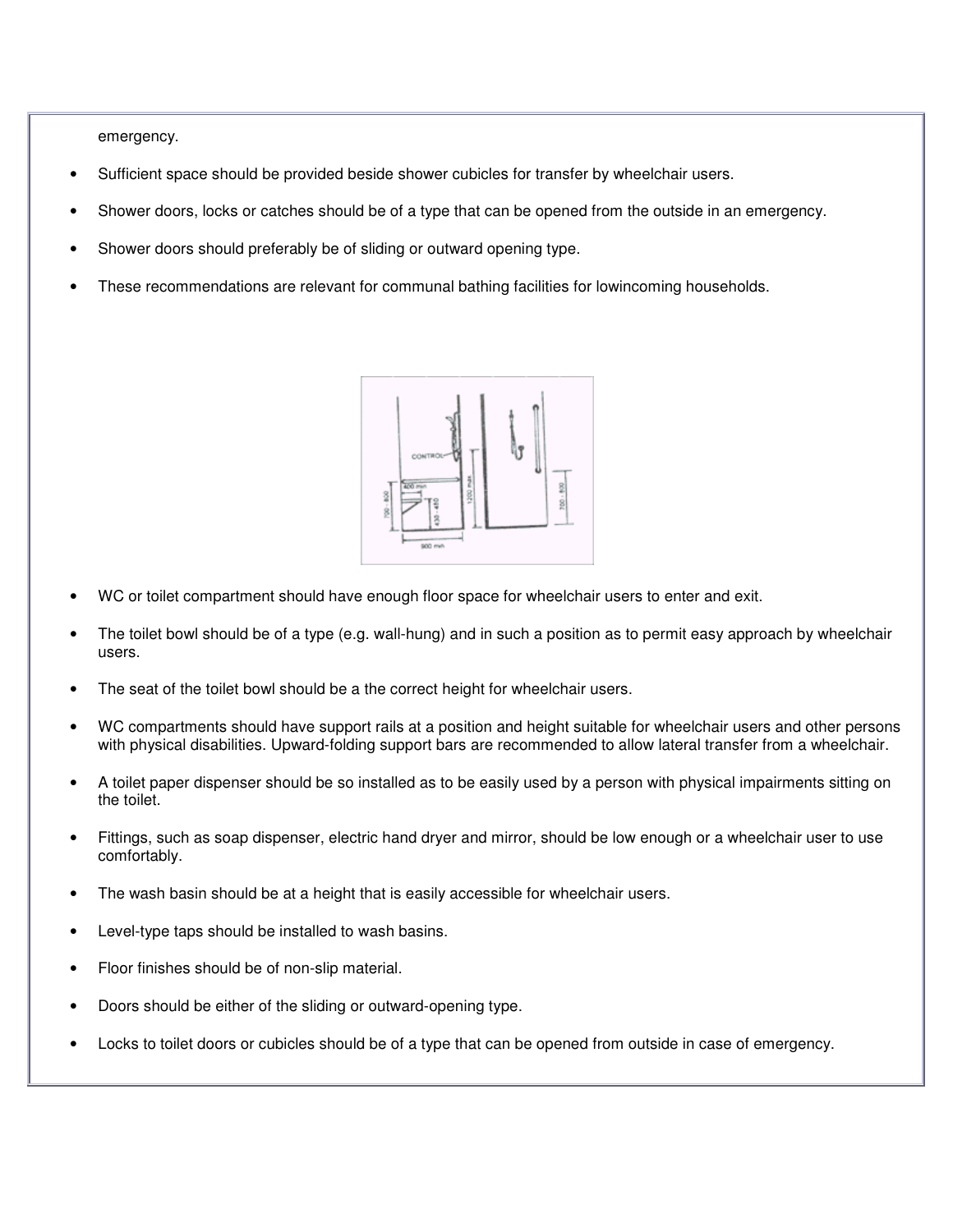

**Auditorium**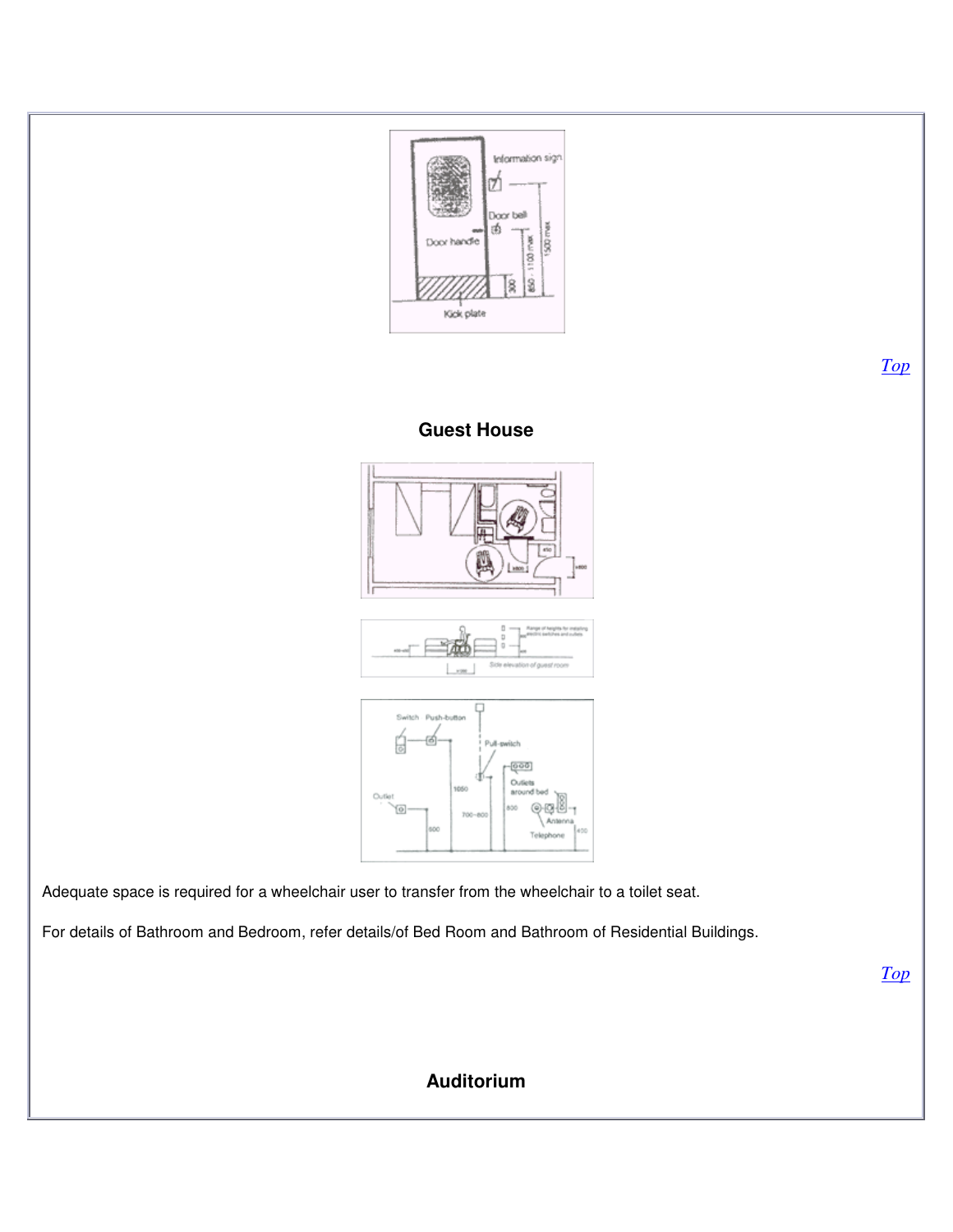

- Applies to wheelchair spaces in auditoria, assembly halls, theatres and similar facilities.
- Accessible seating space should be provided in a variety of locations to give persons with physical disabilities a choice.



#### Plan view of guest seating arrangement



**Parks**



**Park road**

• These should be no difference in level around an approach to a park and park roads. If a level difference is unavoidable, a ramp or a staircase plus a ramp is needed.

*Top*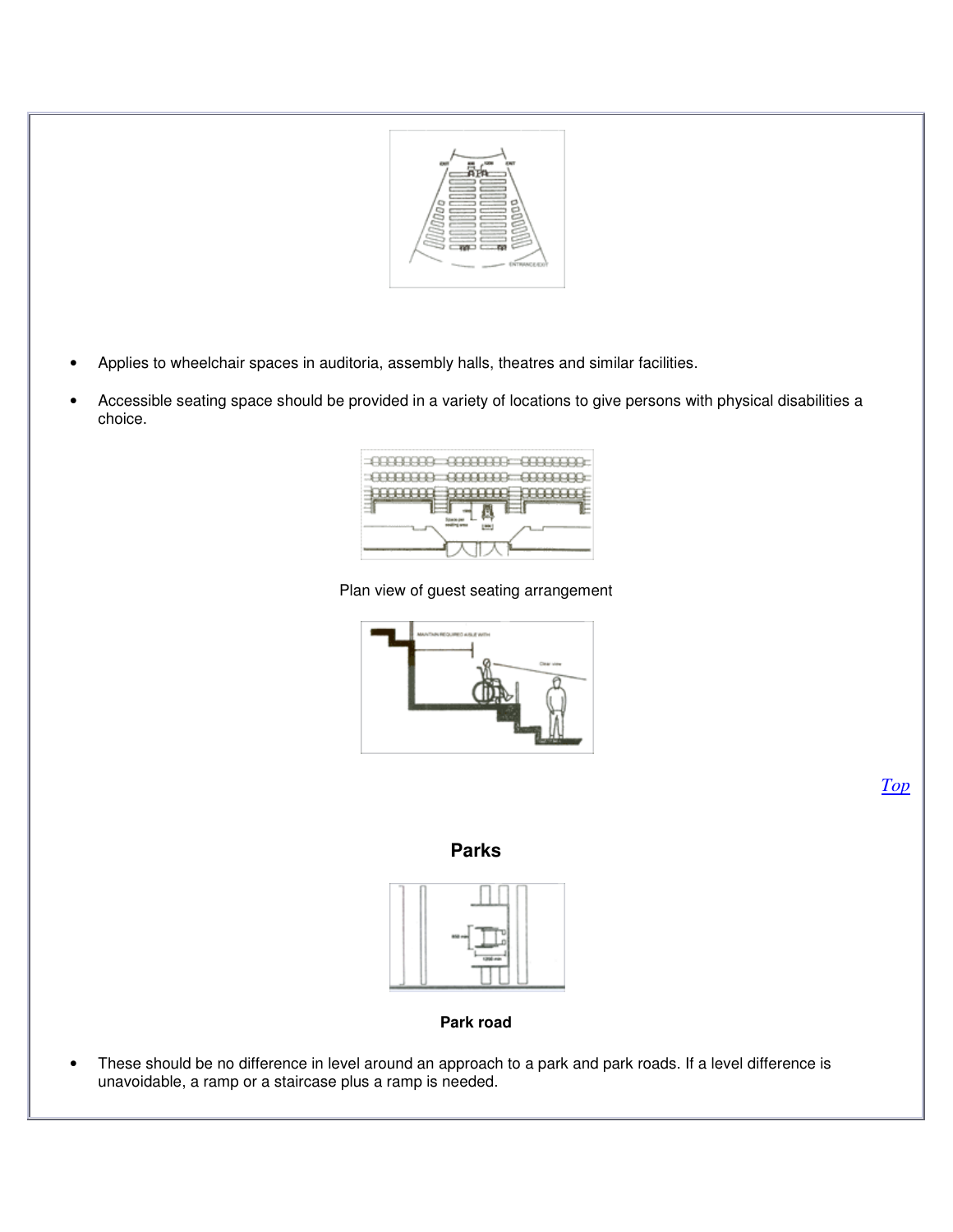- A level landing should be provided before and after the change in level.
	- For ramp, see the guidelines for "Ramps".
	- For stairs, see the guidelines for "Steps and Stairs".
- Paved surfaces should be made of a non-slip material.
- At locations where there is a difference in level, such as stairs, the surface materials should be changed using a colour contrast scheme and guiding blocks.
- Approaches and pathways should be wide enough for wheelchair users (min. 900 m. with regular passing places 1800 mm. wide)
- Drainage ditches should not be constructed in park road areas. If a drainage ditch has to be constructed, a ditch cover should be provided.
- Slots in ditch/drain covers must be narrow enough so as not to risk crutched or the tyres of wheelchairs being stuck.
- An information board with information about the facility should be provided for persons with impaired hearing. The board should be designed to be easily legible by using sufficiency large text size, distinct contrast and illumination. The information should also be in Braille.
- Benches, dustbins ad drinking fountains should be installed with adequate space around them for wheelchair users to maneuver.
- Benches should be installed along the side of par roads.
- Guiding blocks should be provided for persons with a visual impairment.

*Top*

**Restaurant**



Access to table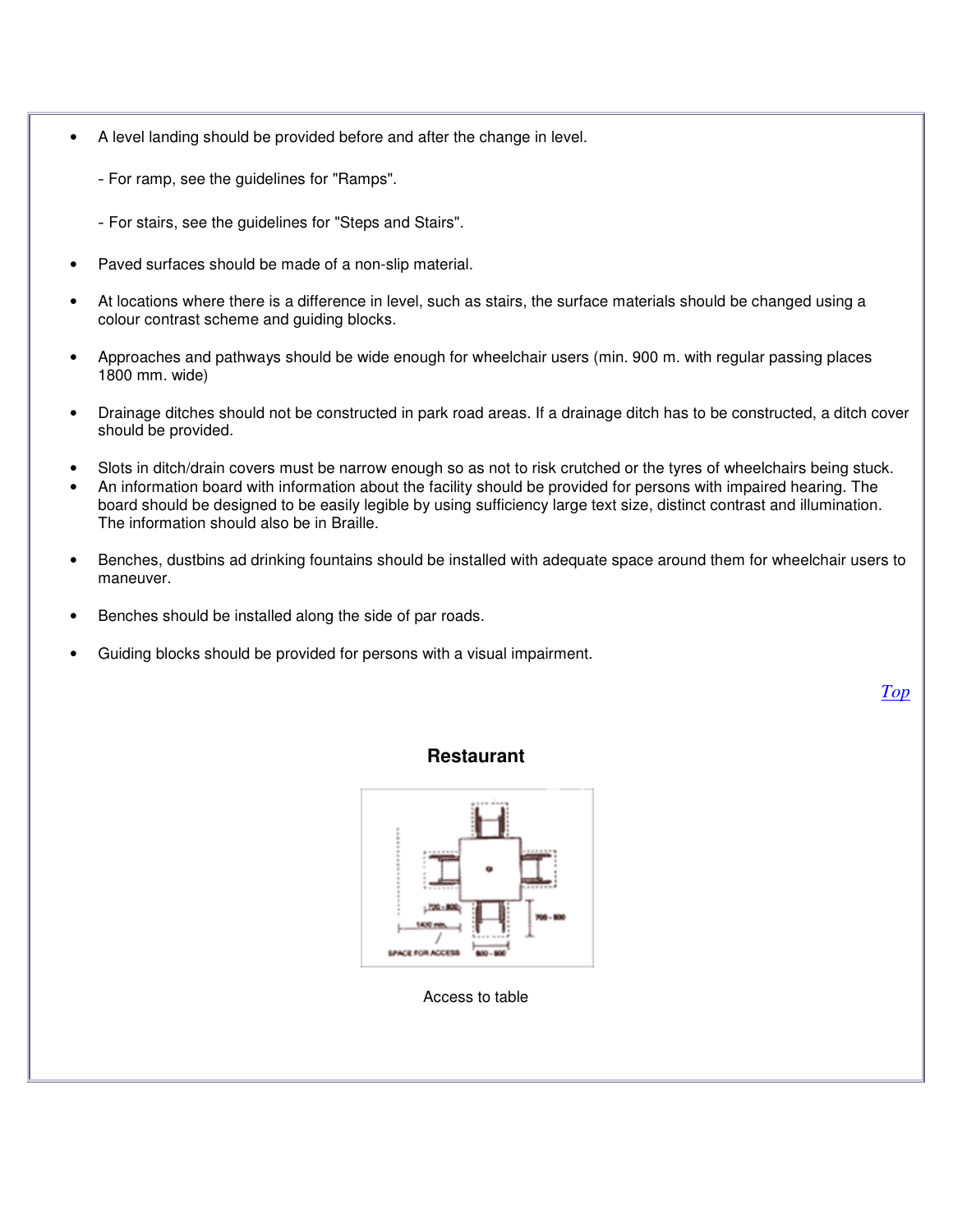

- A space should be provided for wheelchair users at tables.
- A space should be provided for wheelchair user for access to and from the tables.

*Top*

#### **Railway Stations**

#### **Approach to Station**

• The approach should not have a difference in level. If a level difference is unavoidable, install a ramp or a ramp plus staircase.

(The ramp should comply with the guidelines for "Ramps" and the stair should comply with those for "Steps and Stairs").

#### **Paved Surfaces**

- Pathways should be constructed of non-slip material. At places where there is a difference in level, such as where staircases meet floors, it is desirable that the appearance of the surface material be changed using colour contrast both immediately before and after that area.
- The approach pathway should have guiding blocks for persons with impaired vision (see "Guiding Blocks").
- If the approach pathway is parallel to a road for vehicles, enhance the safety of pedestrians by installing guard rails.

#### **Platform Entrances and Exits**

• The station entrance/exit should not have a difference in level. If a level difference is unavoidable, install a ramp or a ramp plus staircase.

(The ramp should comply with the guidelines for "Ramps" and the stair should comply with those for "Steps and Stairs").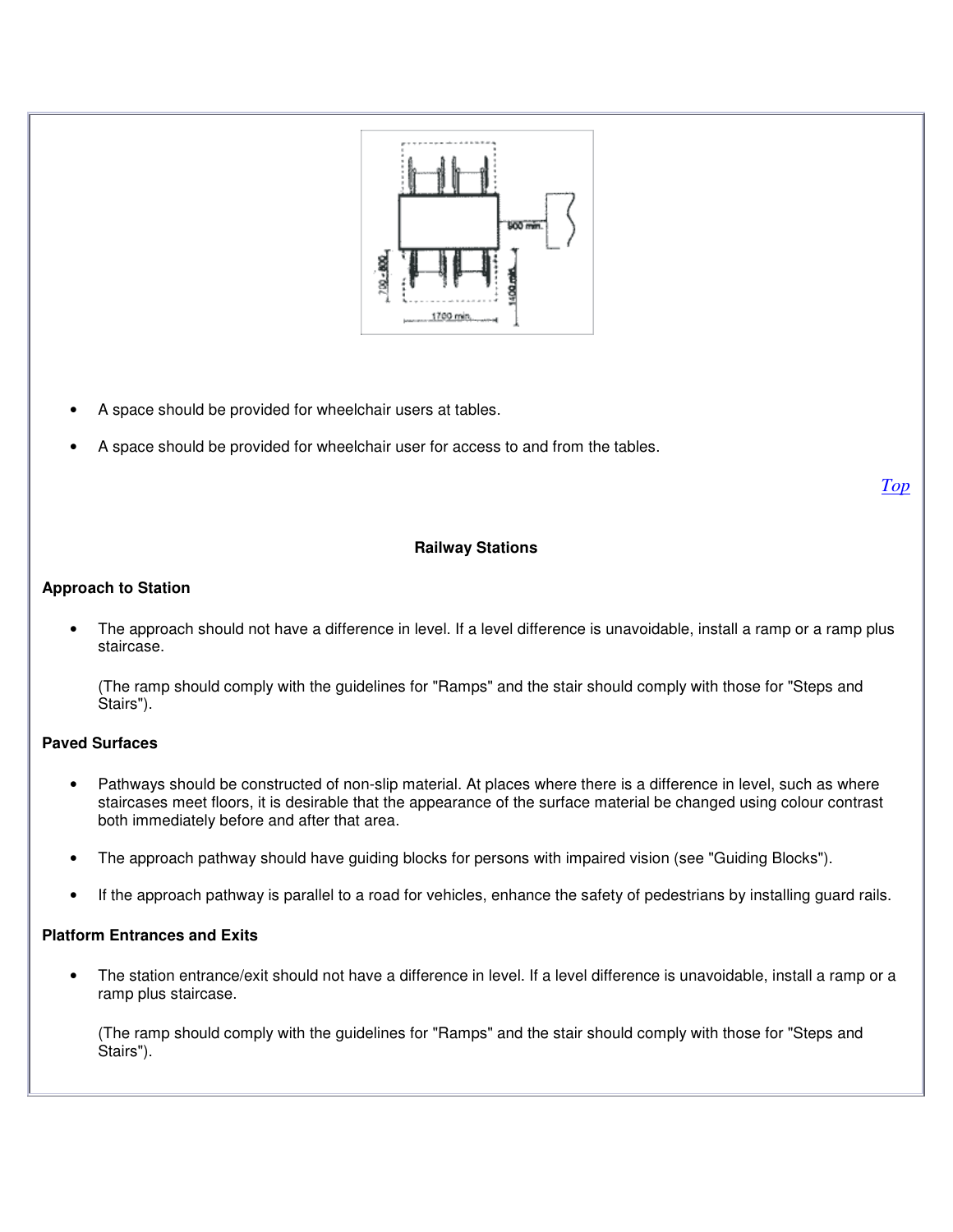

It is desirable that space be marked out near the entrance/exit for vehicles carrying wheelchair users.

(For other details about parking lots, see "Parking/Space").

#### **Reservation or Information Counters**

- Reservation or information counters should have unobstructed approaches for wheelchair users.
- Counter heights should not be in excess of 850 mm.

#### **Concourse**

- The width of the concourse should be-at least 1800 mm.
- The concourse should not have a difference in level. If a level difference is unavoidable, install a ramp, or a ramp plus staircase.

(The ramp should comply with the guidelines for "Ramps" and the stair should comply with those for "Steps and Stairs").

- The floor surface of a concourse should be made of a non-slip material. At places, where there is a difference in level such as stairs, it is desirable that the appearance of the surface material be changed using colour contrast.
- Ensure that columns, signboards, and other fixtures do not protrude from wall surfaces (see "Protruding Objects" Ref. Page No.33).
- Install guiding blocks on the concourse for persons with impaired vision (see "Guiding Blocks" Ref. Page No. 46).



#### **Stairs**

• For details, see the guidelines for "Steps and Stairs".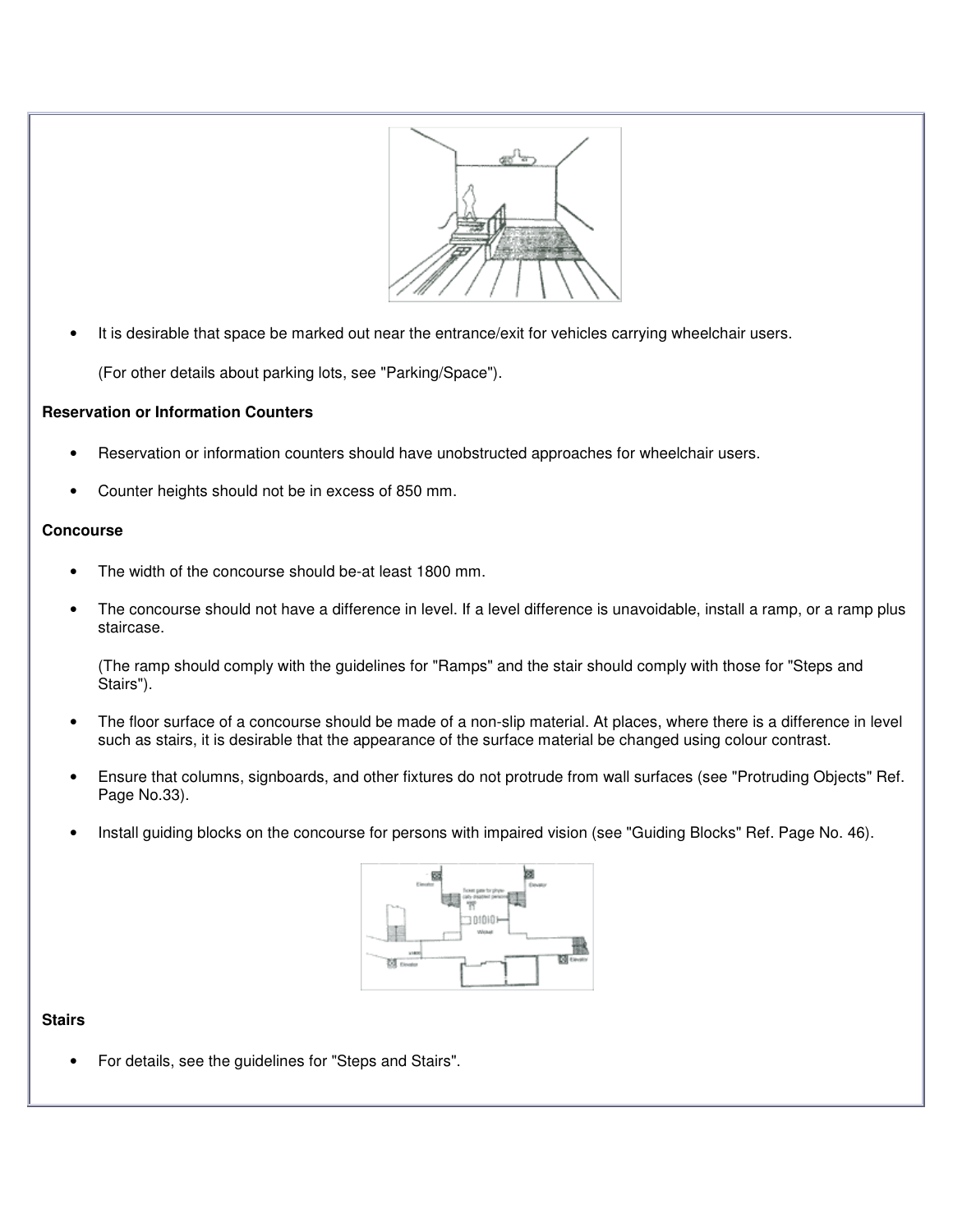#### **Lifts (Elevators)**

- install a lift (elevator) as a means to enable passengers with disabilities to move between floors.
- For the lift (elevator), install two guiding blocks for persons with impaired vision 300 mm. away from the call button.
- For other details, see "Lifts".

#### **WC**

• Install a toilet and washstand suitable for use by wheelchair users and other passengers.



#### Guiding blocks to ticket gates for persons with impaired vision

#### **Ticket Gates**

- At least one of the ticket gates should be wide enough to allow wheelchair users to pass through easily.
- One of the ticket gates should have a continuous line of guiding blocks for persons with impaired vision.
- For other details, see "Guiding Blocks".



Ticket gates

#### **Ticket Vending Machines**

- The coin slot should be at a suitable height for easy insertion of coins by wheelchair users.
- A knee recess beneath the ticket vending machines should be provided.
- Install guiding blocks for persons with impaired vision 300 mm. away from the ticket vending machine.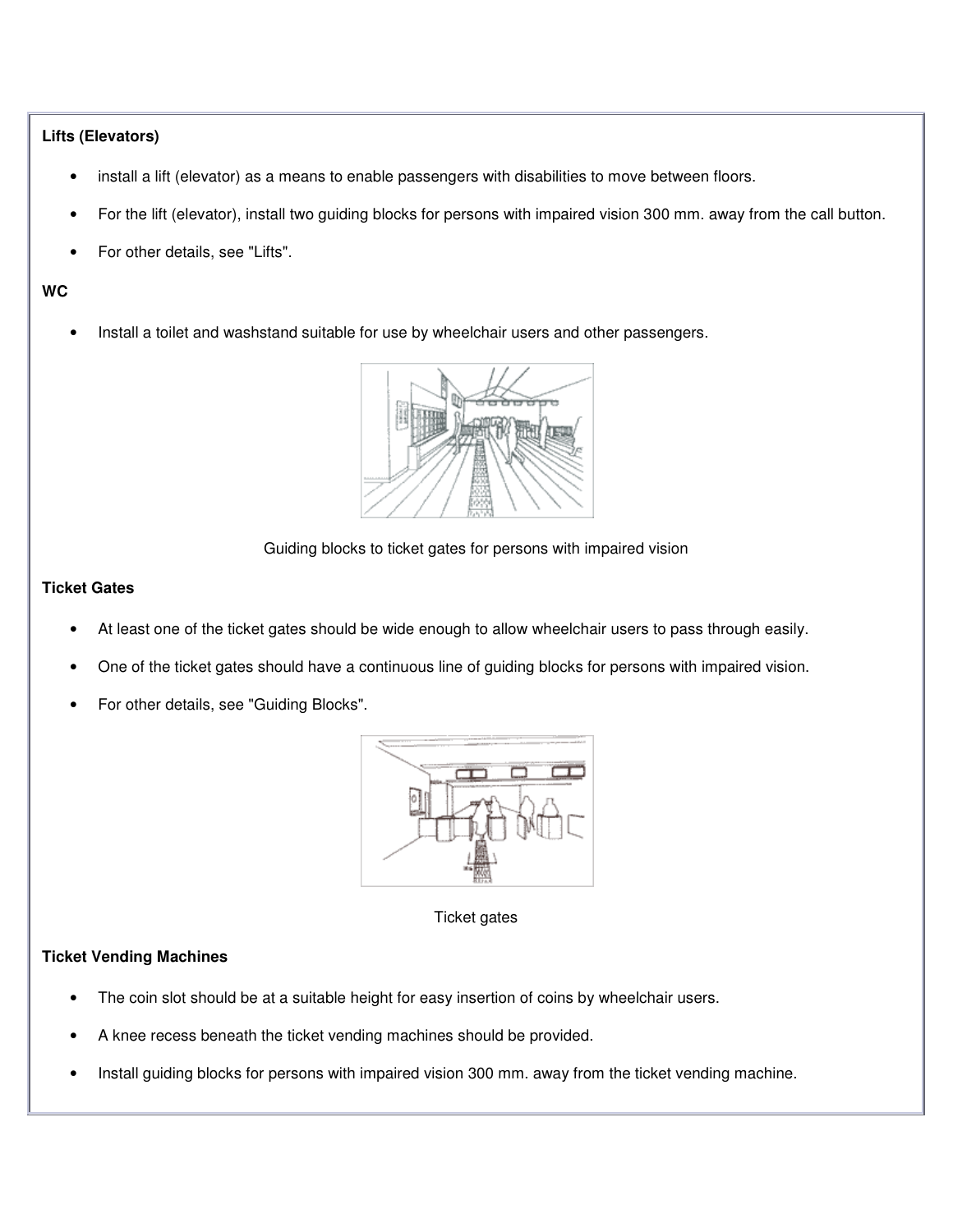• The fare buttons, cancel buttons and other information buttons should be written in Braille or in a distinct relief pattern.



Plan view of platform



Level difference and clearance between car door and platform.

#### **Platforms**

- The platform should have one row of dotted guiding blocks for persons with impaired vision, 800 mm. or more from the edge.
- The paved surface of the platform must be made with a non-slip material.<br>• Stairs, kiosks and dustbins on the platform must not binder the clear pass
- Stairs, kiosks and dustbins on the platform must not hinder the clear passage of persons with impaired vision and wheelchair users.
- A bench should be installed on the platform, having guiding block around it.



Wheelchair space and information sign inside the car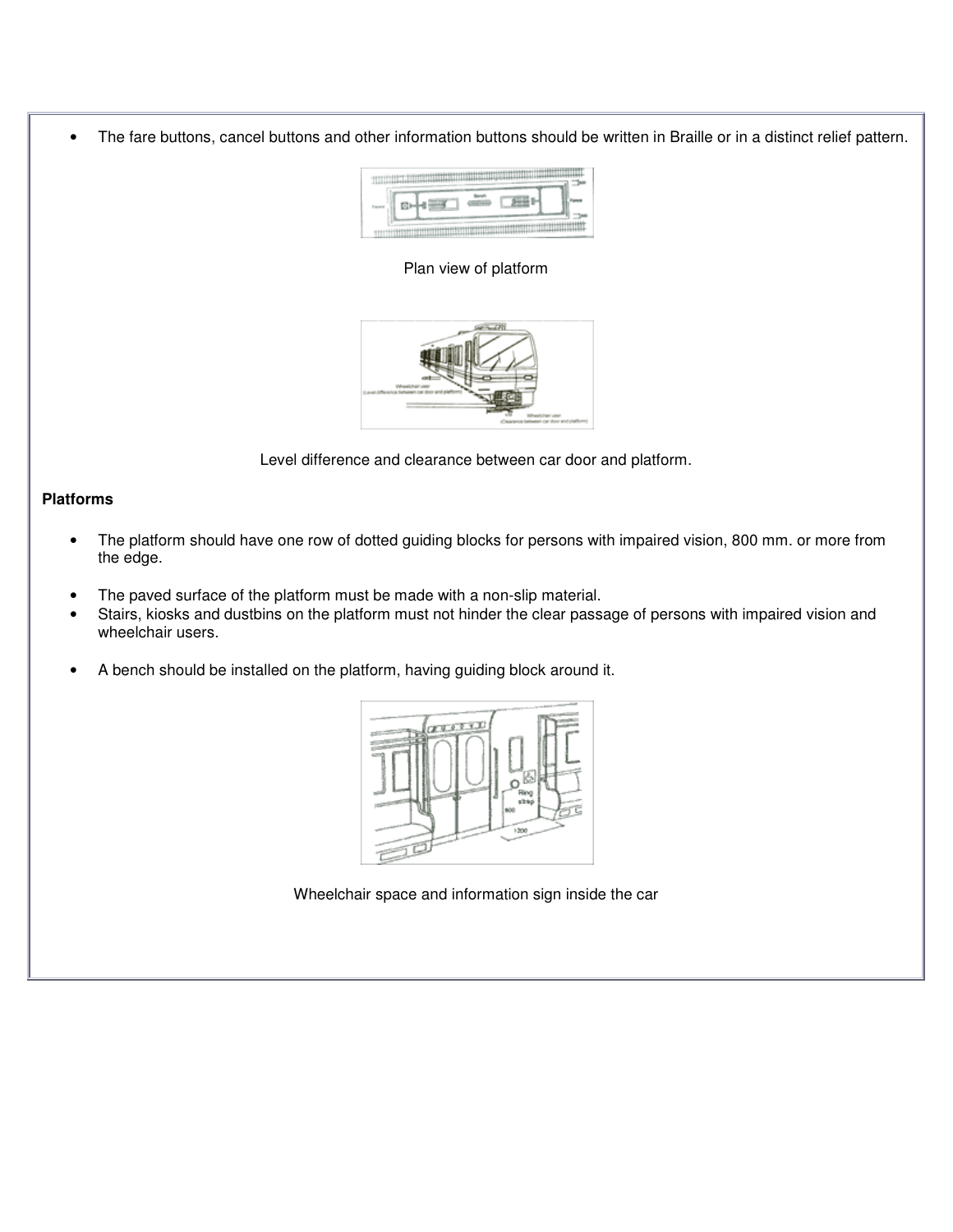

#### Platform

#### **Railway and subway car doors**

- Car doors should be wide enough for wheelchair users (minimum 900 mm).
- The gap between car doors and the platform should be reduced to an absolute minimum.

#### **Aisles**

• Aisles should be wide enough for the passage of wheelchair users.

#### **Wheelchair Space**

- A space for a wheelchair should be made available at the side of the door.
- The space should be indicated inside and outside the car by using the universally recognized symbol for wheelchair accessibility.
- Install a ring-strap or other appropriate safety grip for wheelchair users to hold on to.

#### **Information**

- The information board should be made easily readable by using sufficiently large text size, distinct contrast and illumination.
- It is desirable that in addition to a printed version of train schedule, table of fares and other travel information also be in Braille.
- For hearing impaired persons an electronic sign board of appropriate size & height should be displayed on each platform at conspicuous location for all announcements made by the railways.

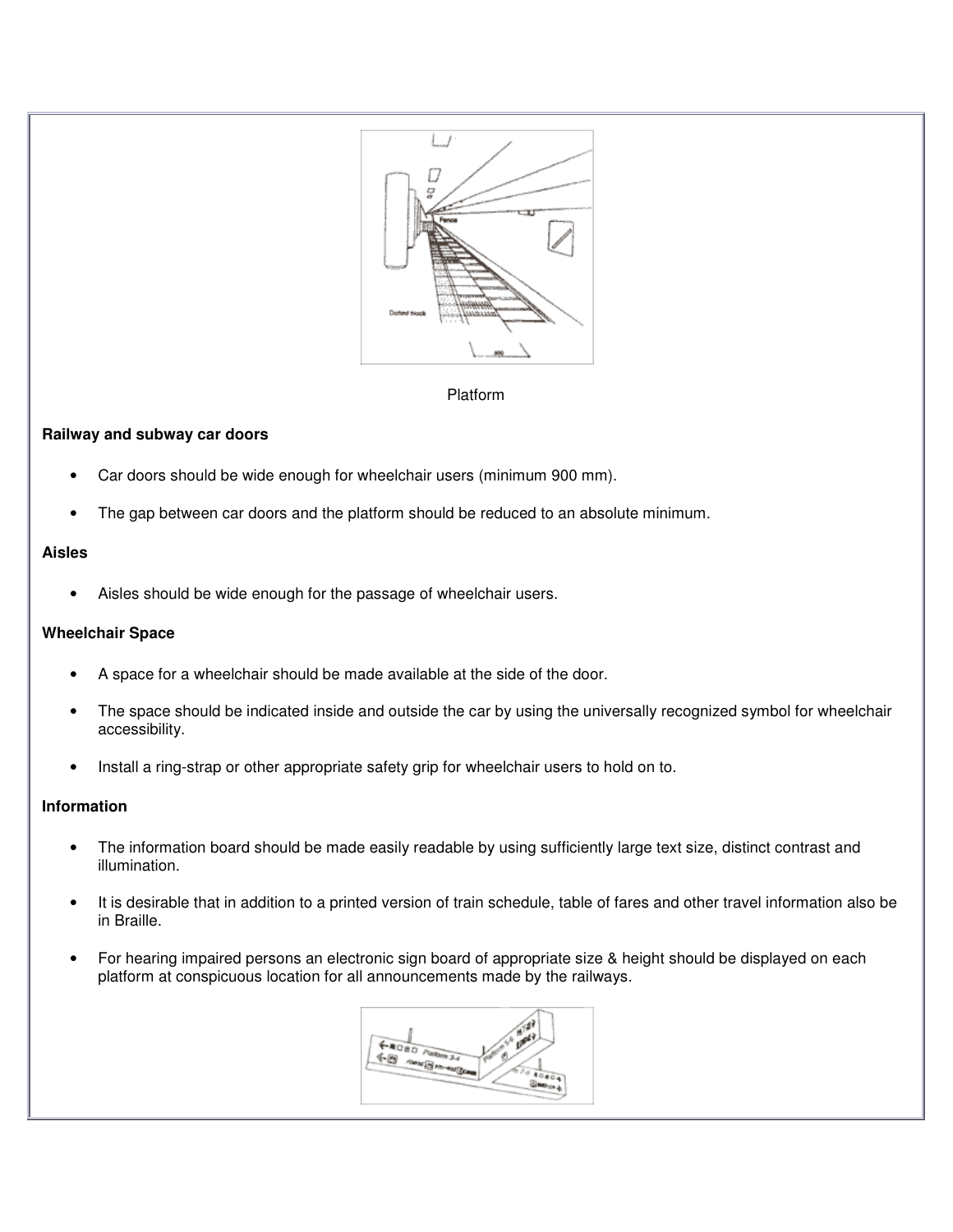#### Information boards in concourse

#### **Information signs and announcements**

- Install a map of train routes
- Announce and provide in each car a visual display of the names of stations and route.



Wheelchair space inside the car

#### **Seats**

• An appropriate numbers of designated seats for passengers with disabilities and for elderly should be provided near doors.

*Top*

#### **Annexure-A**

#### **Model building bye-laws to provide facilities for physically handicapped persons**

#### **Bye-Laws**

#### 1. **Short Title, Extent & Commencement**

- a. These bye-laws shall be annexed to the ………………………...(City) Municipal Bye-laws.
- b. They shall extend to a whole Municipality of …………………..(City)
- c. They shall come into force after …………… months from the date of their publication in the official Gazette.

#### 2. **Definitions**

- a. **Non-ambulatory Disabilities :-** Impairments that, regardless of cause of manifestation, for all practical purposes, confine individuals to wheelchairs.
- b. **Semi-ambulatory Disabilities :-** Impairments that cause individuals to walk with difficulty or insecurity. Individuals using braces or crutches, amputees, arthritics, spastics, and those with pulmonary and cardiac ills may be semi-ambulatory.
- c. **Hearing Disabilities:-** Deafness or hearing handicaps that might make an individual insecure in public areas because he is unable to communicate or hear warning signals.
- d. **Sight Disabilities:-** Total blindness or impairments affecting sight to the extent that the individual, functioning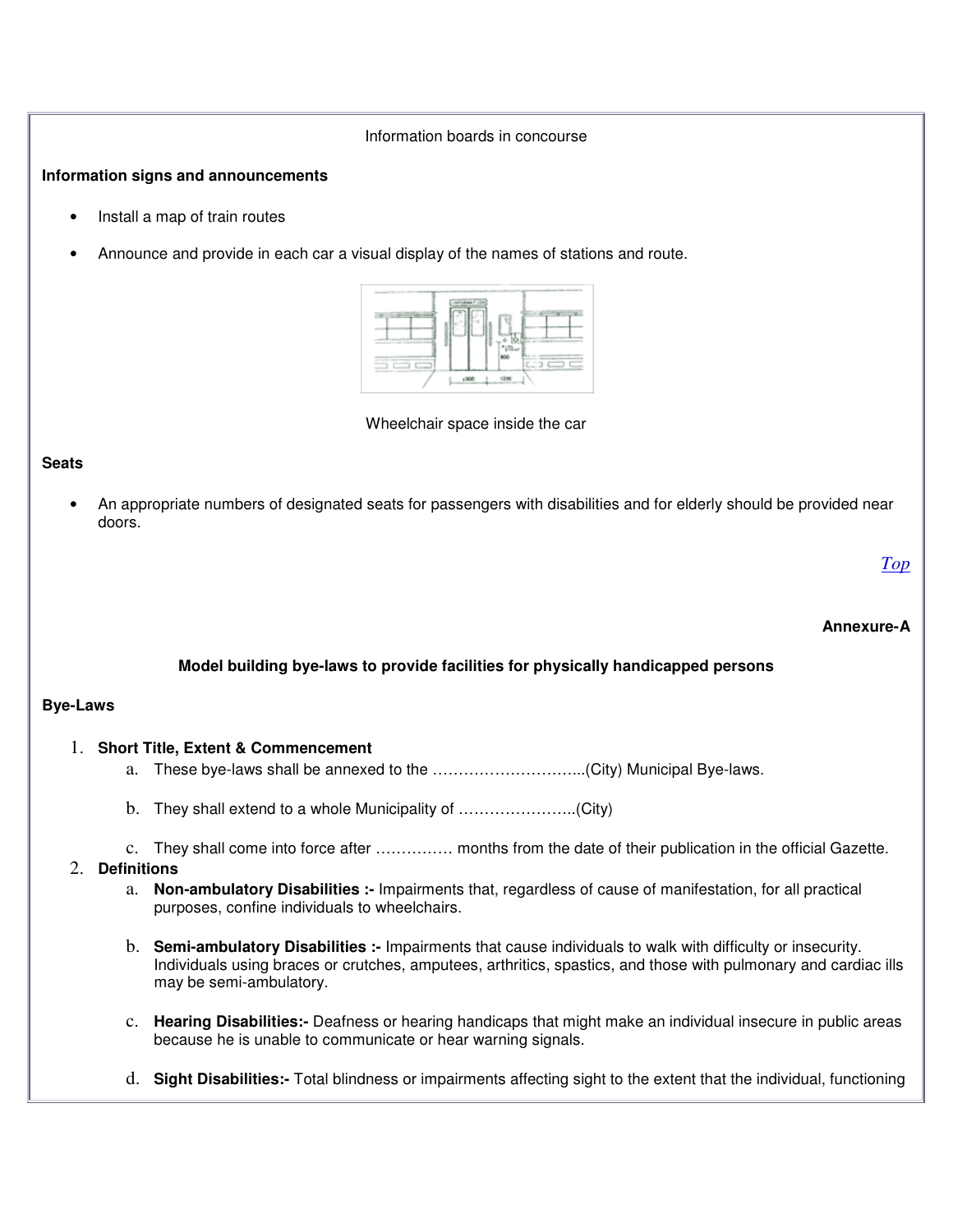in public areas, is insecure or exposed to danger.

e. **Wheel Chair:-** Chair used by disabled people for mobility. The standard size of wheel chair shall be taken as 1050 mm x 750 mm.

#### 3. **Scope**

These bye-law are applicable to all buildings and facilities used by the public. It does not apply to private & public residences.

#### 4. **Site Development**

Level of the roads, access paths and parking areas shall be described in the plan along with specification of the materials.

- 1. **Access Path/Walk Way:-** Access path from plot entry and surface parking to Building entrance shall be minimum of 1800 mm. wide having even surface without any steps. Slope, if any, shall not have gradient greater than 5%. Selection of floor material shall be made suitably to attract floor material shall be made suitably to attract or to guide visually impaired persons (limited to coloured floor material whose colour and brightness is conspicuously different from that of the surrounding floor material or the material that emit different sound to guide visually impaired persons hereinafter referred to as "guiding floor material" (Annexure-I). Finishes shall have a non slip surface with a texture traversable by a wheel chair. Curbs wherever provided should blend to a common level.
- 2. **Parking:-** For parking of vehicles of handicapped people the following provisions shall be made:
- c. Surface parking for two Car Spaces shall be provided near entrances for the physically handicapped with maximum travel distance of 30.0 meter from building entrance.
- d. The width of parking bay shall be minimum 3.6 meter.
- e. The information stating that the space is reserved for wheel chair users shall be conspicuously displayed.
- f. Guiding floor materials shall be provided or a device which guides visually impaired persons with audible signals or other devices which serves the same purpose shall be provided.

#### **Building Requirements**

The specified facilities for the buildings for physically handicapped persons shall be as follows:

- 1. Approach to plinth level
- 2. Corridor connecting the entrance/exit for the handicapped.
- 3. Stair-ways
- 4. Lift
- 5. Toilet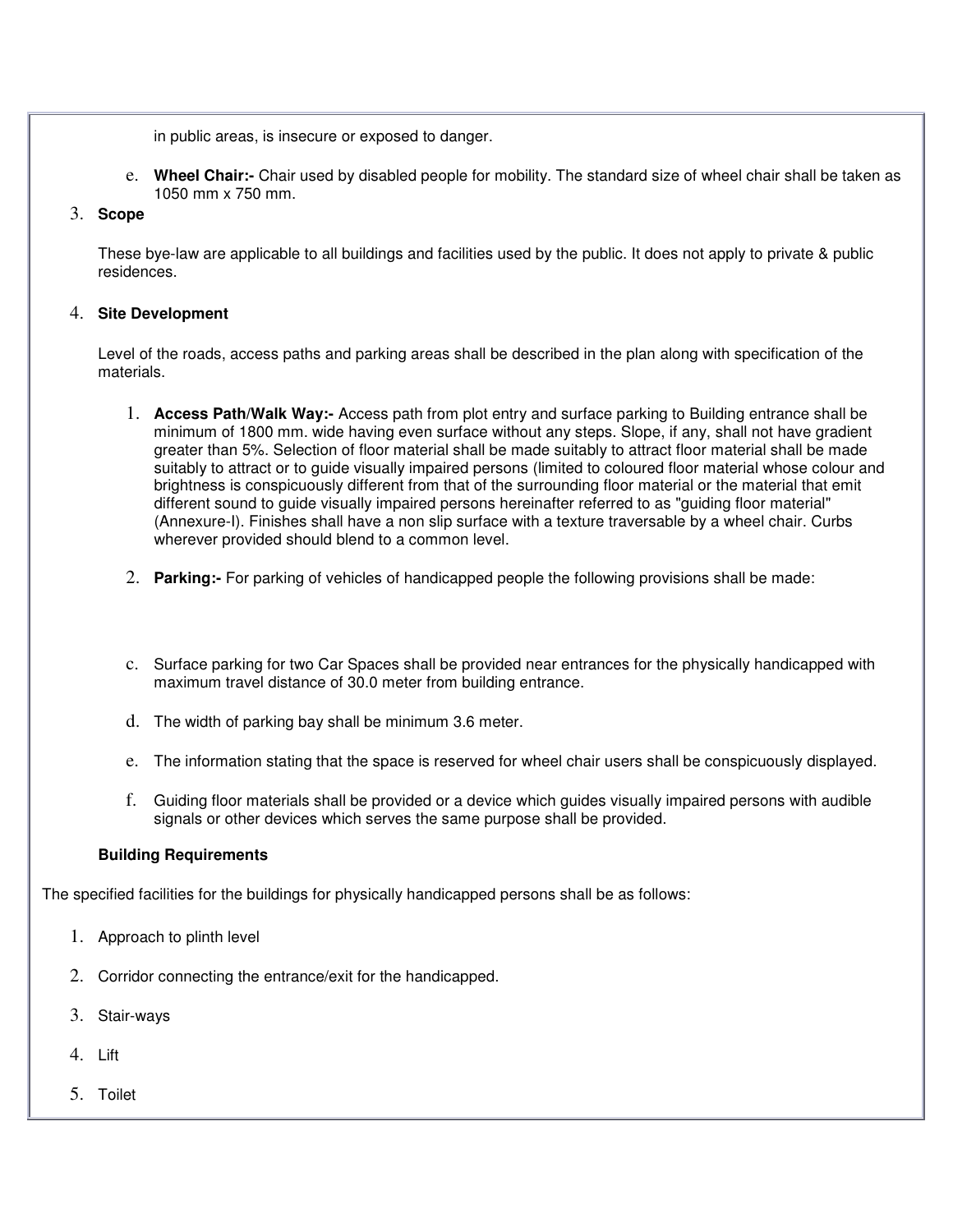#### 6. Drinking water

- A. **Approach to plinth level:-** Every building should have at least one entrance accessible to the handicapped and shall be indicated by proper signage. This entrance shall be approached through a ramp together with the stepped entry.
	- a. **Ramped Approach:-** Ramp shall be finished with non sip material to enter the building. Minimum width of ramp shall be 1800 mm. with maximum gradient 1:12, length of ramp shall not exceed 9.0 meter having 800 mm high hand rail on both sides extending 300 mm. beyond top and bottom of the ramp. Minimum gap from the adjacent wall to the hand rail shall be 50 mm.
	- b. **Stepped Approach:-** For stepped approach size of tread shall not be less than 300 mm. and maxmimum riser shall be 150 mm. Provision of 800 mm. high hand rail on both sides of the stepped approach similar to the ramped approach.
	- c. **Exit/Entrance Door:-** Minimum clear opening of the entrance door shall be 900 mm. and it shall not be provided with a step that obstructs the passage of a wheel chair user. Threshold shall not be raised more than 12 mm.
	- d. **Entrance Landing:-** Entrance landing shall be provided adjacent to ramp with the minimum dimension 1800 mm x 2000 mm. The entrance landing that adjoin the top end of a slope shall be provided with floor materials to attract the attention of visually impaired persons (limited to coloured floor material whose colour and brightness is conspicuously different from that of the surrounding floor material or the material that emit different sound to guide visually impaired persons hereinafter referred to as 'guiding floor material" (Annexure-1). Finishes shall have a non slip surface with a texture traversable by a wheel chair. Curbs wherever provided should blend to a common level.
- B. **Corridor connecting the entrance/exit for the handicapped:-** The corridor connecting the entrance/exit for handicapped leading directly outdoors to a place where information concerning the overall use of the specified building can be provided to visually impaired persons either by a person or by signs, shall be provided as follows:
	- a. 'Guiding floor materials' shall be provided or devices that emit sound to guide visually impaired persons.
	- b. The minimum width shall be 1500 mm.
	- c. In case there is a difference of level slope ways shall be provided with a slope of 1:12.
	- d. Hand rails shall be provided for ramps/slope ways.
- C. **Stair-ways:-** One of the stair-ways near the entrance/exit for the handicapped shall have the following provisions:
	- a. The minimum width shall be 1350 mm.
	- b. Height of the riser shall not be more than 150 mm and width of the tread 300 mm. The steps shall not have abrupt (square) nosing.
	- c. Maximum number of risers on a flight shall be limited to 12.
	- d. Hand rails shall be provided on both sides and shall extend 300 mm. on the top and bottom of each flight of steps.
- D. **Lifts:-** Whenever lift is required as per bye-laws, provision of at least one lift shall be made for the wheel chair user with the following cage dimensions of lift recommended for passenger lift of 13 persons capacity by Bureau of Indian Standards.

Clear internal depth 1100 mm.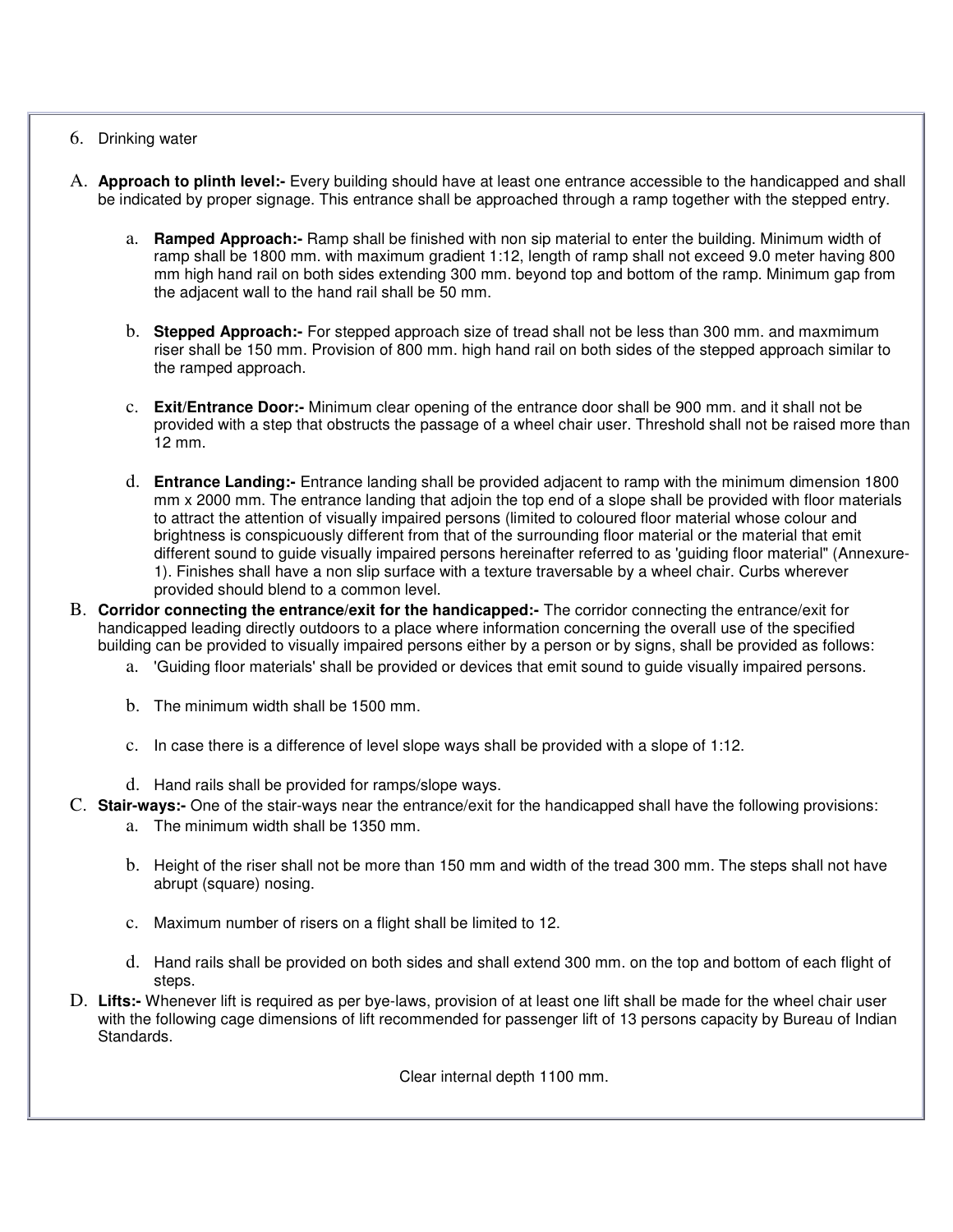#### Clear internal width 2000 mm.

Entrance door width 900 mm.

- a. A hand rail not less than 600 mm. long at 1000 m. above floor level shall be fixed adjacent to the control panel.
- b. The lift lobby shall e of an inside measurement of 1800 mm x 1800 mm. or more.
- c. The time of an automatically closing door should be minimum 5 seconds and the closing speed should not exceed 0.25 Meter/Sec.
- d. The interior of the cage shall be provided with a device that audibly indicates the floor the cage has reached and indicates that the door of the cage for entrance/exit is either open or closed.
- E. **Toilets:-** One special W.C. in a set of toilet shall be provided for the use of handicapped, with essential provision of wash basin near the entrance for the handicapped.
	- a. The minimum size shall be 1500 mm x 1750 m.
	- b. Minimum clear opening of the door shall be 900 mm. and the door shall swing out.
	- c. Suitable arrangement of vertical/horizontal handrails with 50 mm. clearance from wall shall be made in the toilet.
	- d. The W.C. seat shall be 500 mm from the door.
- F. **Drinking water:-** Suitable provision of drinking water shall be made for the handicapped near the special toilet provided for them.
- G. **Designing for children:-** In the buildings meant for the pre-dominant use of the children, it will be necessary to suitably alter the height of the handrail and other fitting & fixtures etc.

*Top*

**Annexure-1**

# **Explanatory Notes**

#### **Guiding/warning floor material**

The floor material to guide or to warm the visually impaired persons with a change of colour or material with conspicuously different texture and easily distinguishable from the rest of the surrounding floor materials is called **guiding or warning floor material.** The material with different texture gives audible signals with sensory warning when a person

Moves on this surface with walking stick. The guiding/warning floor material is meant to give the directional effect or warm a person at critical places. This floor material shall be provided in the following areas: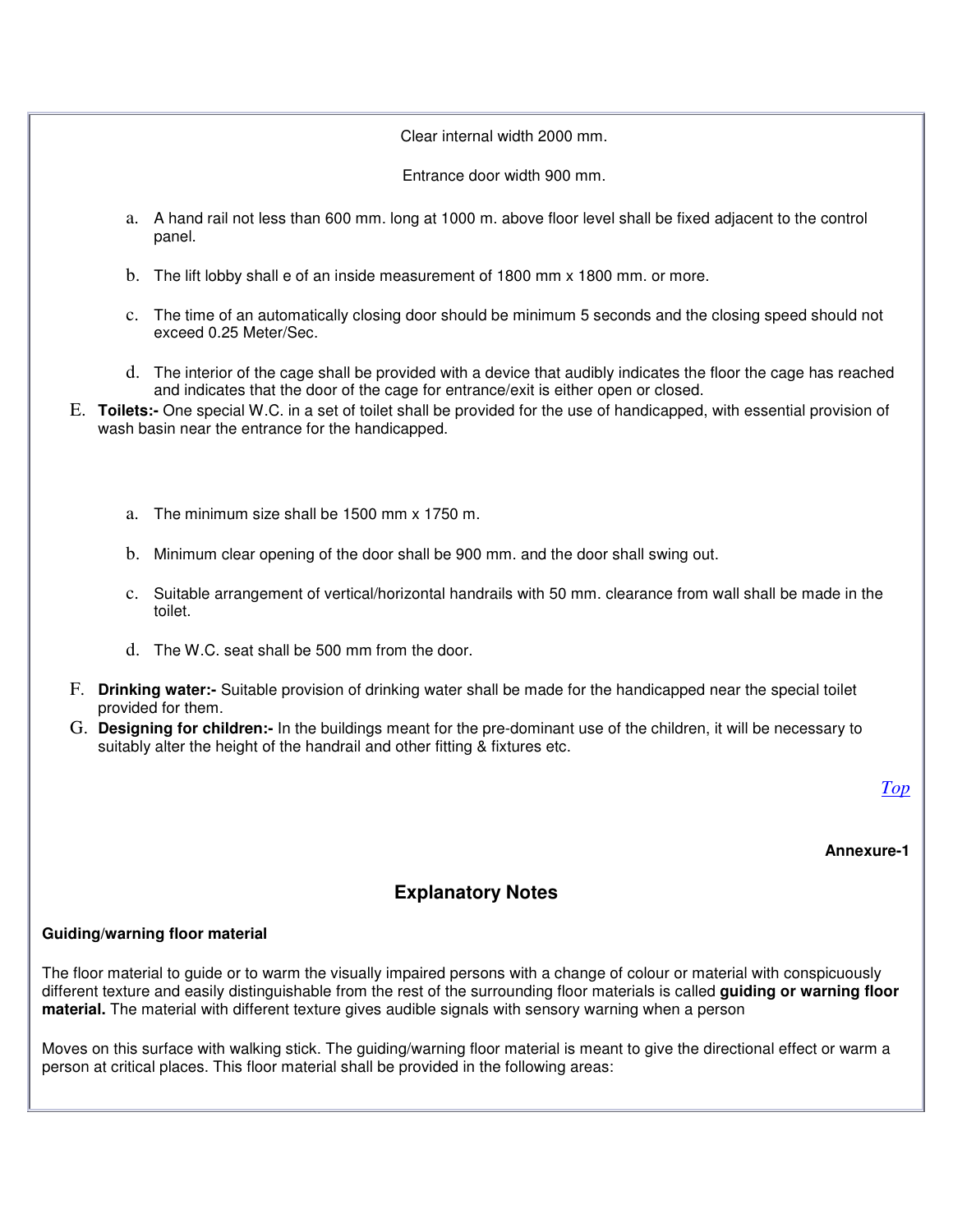- a. The access path to the building and to the parking area.
- b. The landing lobby towards the information board, reception, lifts, stair-cases ad toilets.
- c. Immediately at the beginning/end of walkway where there is a vehicular traffic.
- d. At the location abruptly changing in level or beginning/end of a ramp.
- e. Immediately in front of an entrance/exit and the landing.

#### **Proper Signage**

Appropriate identification of specific facilities within a building for the handicapped persons should be done with proper signages. Visually impaired persons make use of other senses such as hearing and touch to compensate for the lack of vision. Whereas visual signals benefit those with hearing disabilities.

Signs should be designed and located so that they are easily legible by using suitable letter size (not less than 20 mm high). For visually impaired persons, information board in braille should be installed on the wall at a suitable height and it should be possible to approach them closely. To ensure safe walking there should not be any protruding sign which creates obstruction in walking. Public Address System may also be provided in busy public areas.

The symbols/informations should be in contrasting colour and properly illuminated because people with limited vision may be able to differentiate amongst primary colours. International symbol mark for wheel chair as shown below be installed at the lift, toilet, staircase, parking areas etc., that have been provided for the handicapped.

*Top*

# **Bibliography**

- 1. Code of practice for "Access for the Disabled to Buildings" British Standard Institution BS 5810: 1979.
- 2. Cod of practice for design of housing for the convenience of the disabled people BS 5619:1978.
- 3. Designing for the disabled by Selwyn Goldsmith, A RIBA of London: 2nd Edition, revised ad expanded in 1967.
- 4. Designing a public convenience for the disabled. S Goldsmith, PJR Nichois, B Rostance, J Angel, L Angel.
- 5. Planning for the disabled, Interim report of Norwich Survey of Wheel Chair users- S. Goldsmith.
- 6. London for the disabled, F Bruce, Lockhart, Ward Lock, London.
- 7. Access to Public Buildings for the disabled. Ministry of Public Buildings and works, Ministry of Health. H M S O, London.
- 8. Barrier Free Environments, Edited by Michael J Bednar, University of Virginia.
- 9. Architectural Barriers for the Handicapped. A survey of the law in the United States, R Dantona, B Tessler, Rehabilitation Literature N S C C A Chicago.
- 10. American Standard Specification for making buildings and facilities accessible to and usable by the physically handicapped. American Standard Association, New York, 1961.
- 11. Design of buildings to permit their use by the physically handicapped, TJ Nugent, New Building Research, USA.
- 12. The American Institute of Architects, Architectural Graphic Standards Ramsey/Sleeper.
- 13. Time save standards for Site Planning Joseph De Chiara & Lee E Koppelman.
- 14. Time save standards for residential development Joseph De Chiara.
- 15. Australian standard Code of Pratice for Design Rules for Access by the Disabled as 1428-1977 Published by Standards Association of Australia.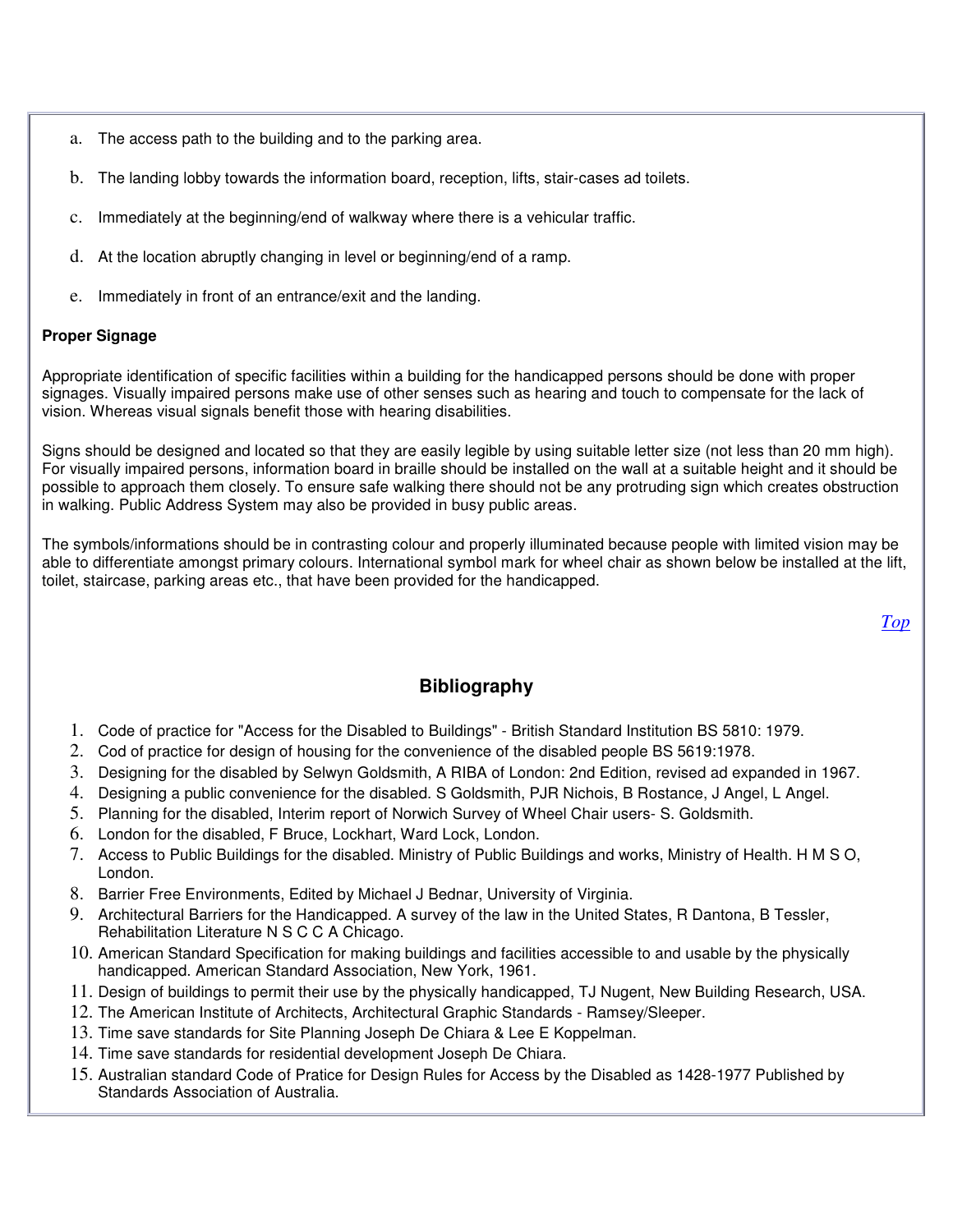- 16. Indian Standard Recommendations for Buildings and Facilities for the Physically Handicapped IS: 4963-1968, 1988.
- 17. Rehabilitation Centre for Physically Handicapped Children ML Buttan. (B Arch Thesis, SPA, New Delhi).
- 18. Rehabilitation Centre for Physically Handicapped-Lucknow Mona Swaroop. (B Arch Thesis SPA, New Delhi).
- 19. Needs of the handicapped in buildings International Organization for Standardization.
- 20. Design for Accessibility by Robert James Sorensen.
- 21. Creating a safe and accessible city, Yokohama City Guidelines for Improving Barrier Free Access in the Urban Environment (The city of Yokohama, Japan)
- 22. Promotion of Non-handicapping Physical Environments for Disabled persons Guidelines, United Nations.
- 23. Norms and Space Standards for Physically Disabled People. Housing and Development Board Singapore.
- 24. Building Design for Handicapped and aged persons by council on Tall Buildings and Urban Habitate.
- 25. "Transportation for the Handicapped The Politics of full Accessibility" Traffic Quarterly, April, 1982. Fielding J Gordon.
- 26. Disability: Challenges Vs Responses. Ali Baquer & Anjali Sharma.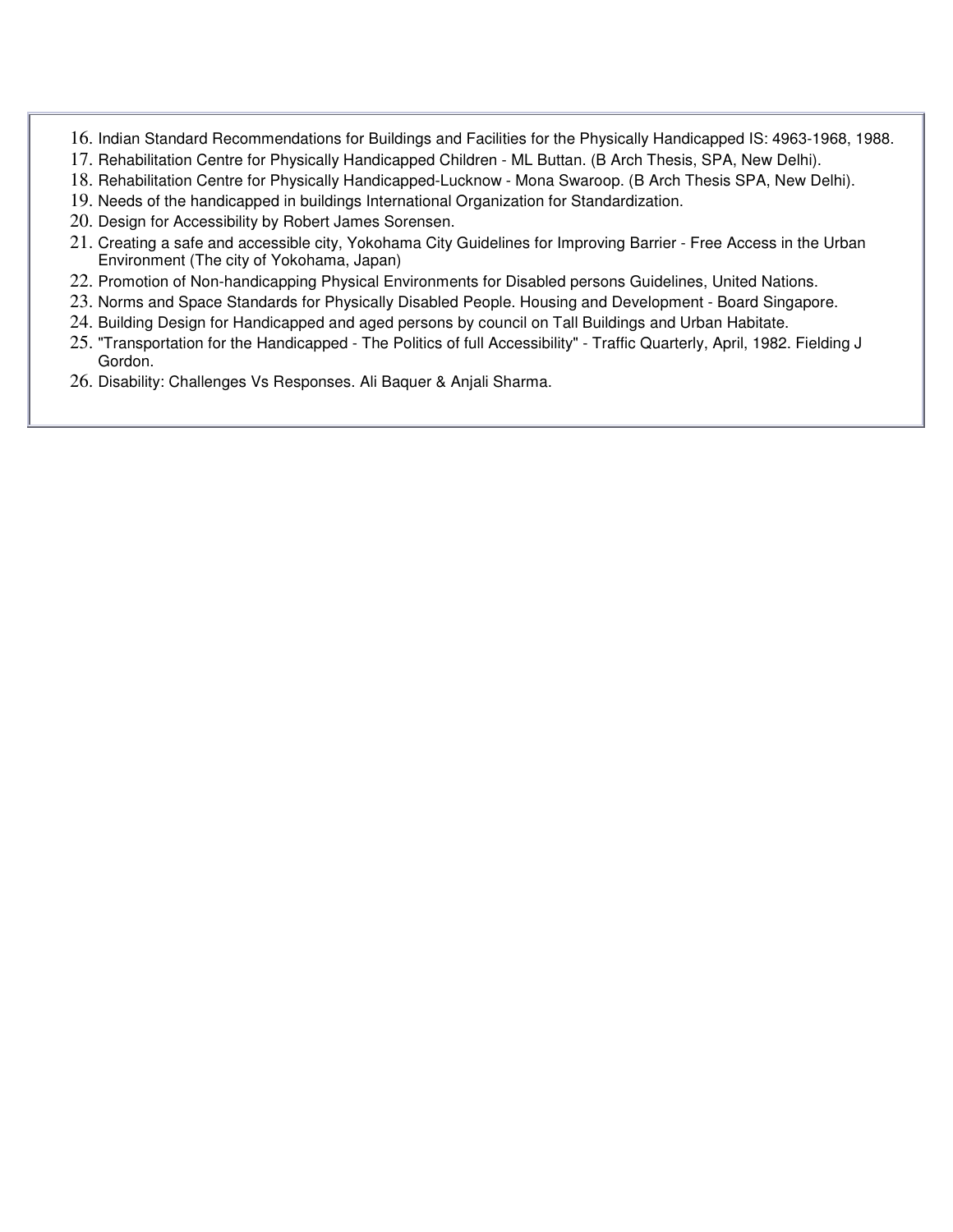Theatre & Television Associates E-30 Greater Kailash II New Delhi 110 048♦Tel: 29215973 (M) 9810166643♦Email: nallana@rocketmail.com

### **TAGORE THEATRE GRANTS BY MINISTRY OF CULTURE**

#### **SUGGESTIONS**

#### **NISSAR ALLANA**

**Revised on September 28, 2011** 

| <b>GUIDELINES FOR SETTING UP NEW THEATRES</b>         |
|-------------------------------------------------------|
| Stage, Backstage, Technical Areas, Auditorium & Foyer |

- **2. INTERNATIONAL INPUTS: WORKSHOPS & VISITS**
- **3. FINALIZING THE THEATRE COMPLEX**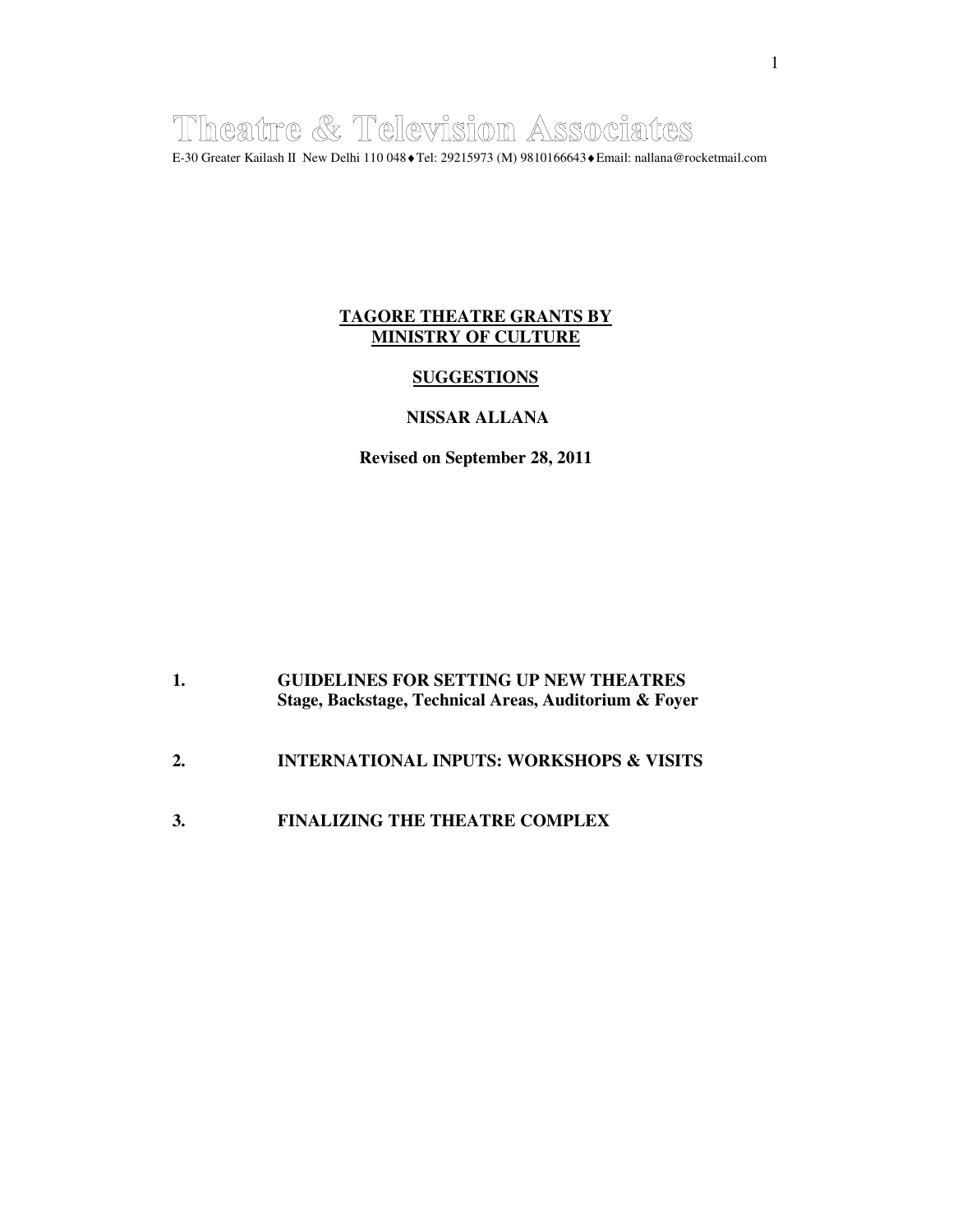# Theatre & Television Associates

E-30 Greater Kailash II New Delhi 110 048♦Tel: 29215973 (M) 9810166643♦Email: nallana@rocketmail.com

#### **GUIDELINES FOR SETTING UP NEW THEATRES STAGE, BACKSTAGE , TECHNICAL AREAS, AUDITORIUM AND FOYER**

#### **N.B.**

Kindly note that the guidelines given below are basic and quite essential for the efficient functioning of the stage facilities and effective lighting. The actual implementation of these will have to be considered in the context of the over-all design of the spaces created.

These guidelines form the basis of New Theatres or, in a modified form, when an older theatre requires re-furbishing.

Individual proposals need to be considered

#### **A Proscenium Stage:**

- 1. Depending on the size of the theatre and seating capacity, the stage dimensions should be an average of  $40' - 50'$  in depth and  $45' - 60'$  in width. No less than 40' width and 40' depth should be considered, even for a small size theatre of about 300 seating.
- 2. The stage floor should be about 3' 4' feet above the auditorium ground with the first row of seats, and there should be at least a 6 - 7 feet gap between the stage and first row of seats.
- 3. The stage height, (proscenium opening) should be about  $18' 22'$  in height.
- 4. The height above the stage should be at least double  $+8'$  in relation to the height of the proscenium opening.
- 5. The wing space should be at least a clear 18' on either side. At least on one side it can be wider (about 25 feet) to provide for the movement of set pieces onto the stage.
- 6. The wings should be at least 8' in width and about 2 feet higher than the proscenium opening. They should be adjustable to alter the stage width.
- 7. The cyclorama should have adequate space behind it for back projection. When not used, there should be a heavy moveable black curtain behind the cyclorama, at least 6 – 8 feet behind it.
- 8. The flies should be a minimum of 4 in number and at least  $7 8'$  in height and should stretch sideways from wing to wing. They should be on counter-weight systems.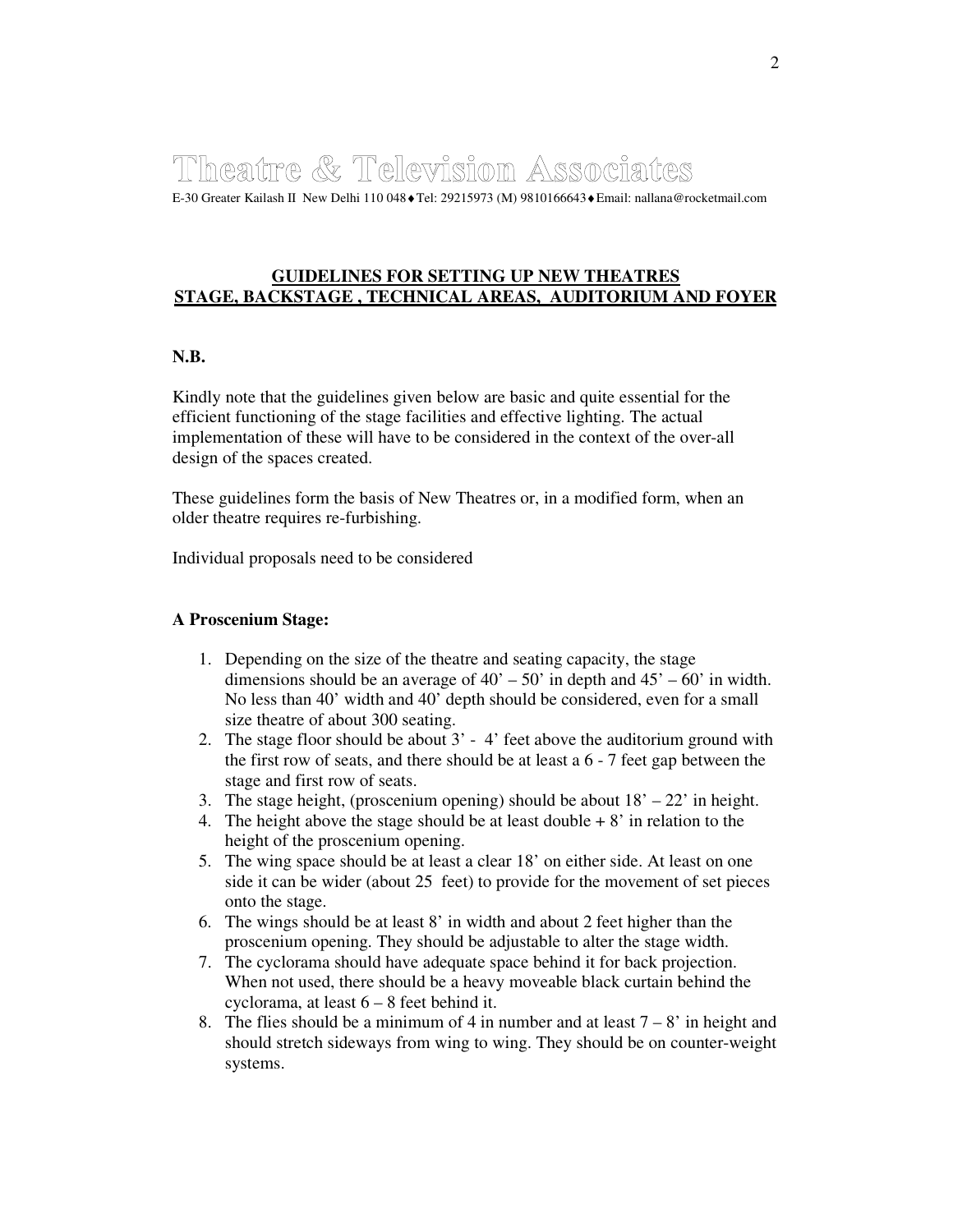- 9. In case there is a wall at the back of the stage, there should be a 7' wide passage behind the cyclorama and the wall for movement of actors etc. from one side of the stage to another behind the cyclorama.
- 10. There should be a proper grid in the roof of the stage.
- 11. There should be fly galleries on either side of the stage and in the back of the stage wall, approximately 25 feet in height from the stage level.
- 12. Cat-walks should be provided in a manner that they do not interfere with the flying systems.
- 13. The stage floor should be made of wood strips as per standard norms, which would be researched.
- 14. There should be at least 2 flying curtains on the stage bars, to change the depth of the stage, as per the programme requirements.
- 15. The front Teaser and Tormentor just behind the proscenium opening should be adjustable to alter the height and width of the stage.
- 16. Suitable ladders and platform trolleys for fixing and adjusting the lights, should be an integral part of the stage requirements.
- 17. The front curtain should be on two systems system, so that in case of a failure of one, a bypass system can be used to close the curtain.
- 18. The Cyclorama at the back of the stage should have standard specifications to be discussed in individual cases, and should be easily shifted for bringing in big scenery pieces.
- 19. The access from backstage areas to the wing space should be sufficiently large
- 20. All stage material for flies, wings, battens and bars etc, should be standard specification, to bring in scenery into the wing space from backstage areas.
- 21. There should be at least 8 fly bars on counterweight systems for scenery etc.
- 22. A quick-change room should be available on both sides of the stage, with lights and a mirror and chair.

#### **The Orchestra Pit**

- 23. It is advisable to have an orchestra in the auditorium in front and extending to some degree, below the stage.
- 24. The width of the orchestra pit should be the same as the width of the stage, and shaped so as not to look obtrusive.
- 25. The shape, size and entry to the orchestra pit needs to be worked out from below and possibly from behind the stage. The orchestra pit should be provided with suitable chairs, stands for reading musical scores and individual lights on the stands.
- 26. The orchestra pit should be acoustically, both in its shape and surfacing.
- 27. The orchestra Pit could be such that it can be covered by extending the stage floor when not in use, so that a permanent gap is not always present between the first row of seats and the stage.
- 28. The front curtain should be between the stage and the inner edge of the orchestra pit, leaving at least 5 feet in-between for live announcements.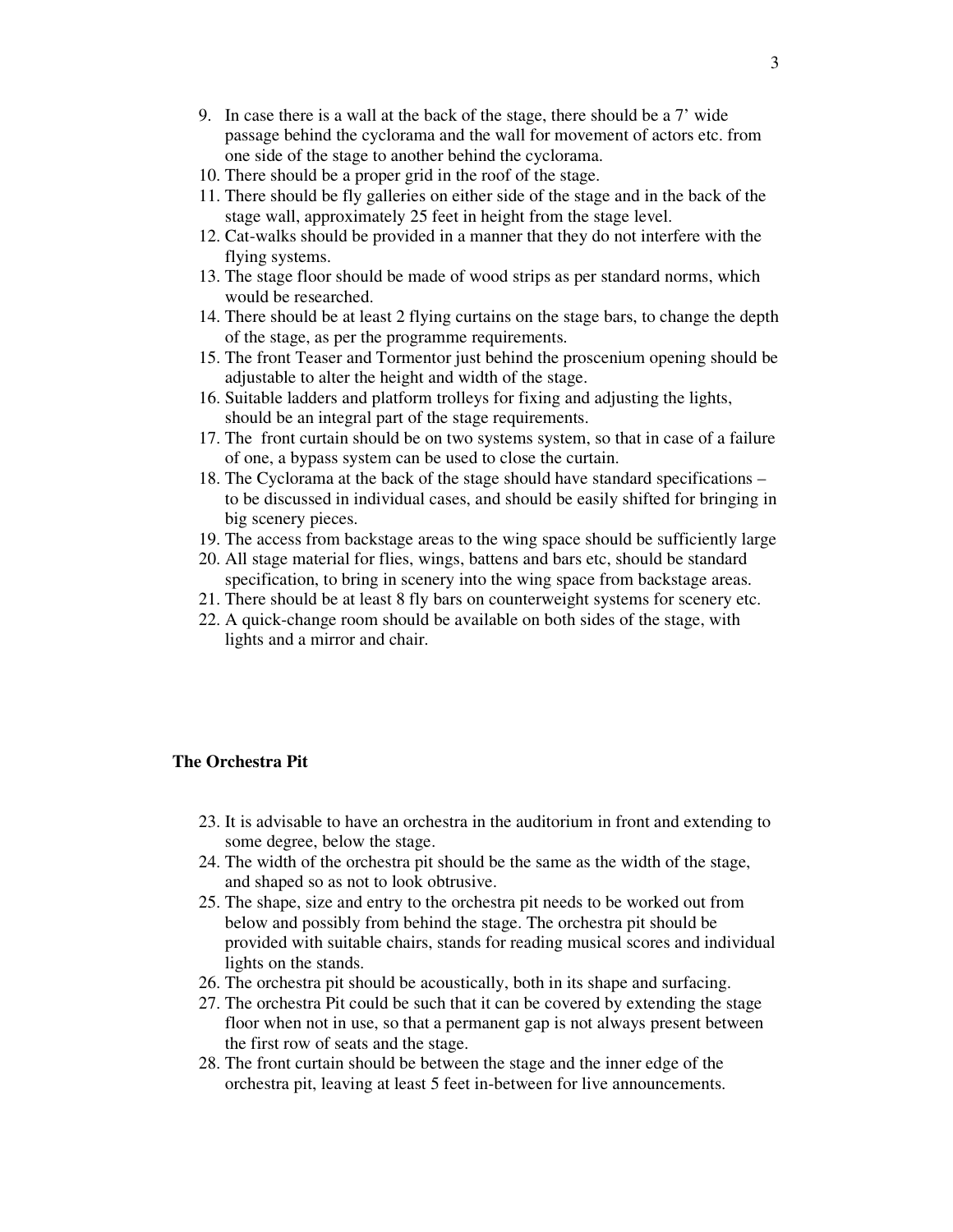#### **Lighting:**

- 29. There should be at least 4 lighting bars on counterweight systems and 1 cyclorama floor bar near the cyclorama above the stage area.
- 30. There should be sidelights on suspended ladders in the wings. They should be moveable sideways along the depth of the stage in the wing space. The distance of the light bars from the wings and the adjustable heights, is an important consideration, and should not be less than 4 feet from the edge of the wing. Ideally, the ladders should be able to extend downwards to the floor of the wing space.
- 31. There should be at least 3 FOH bars with catwalks in the roof of the auditorium for lights, and built in a manner that the access and adjustments of lights should be easy. The middle catwalk should be broad enough to accommodate and operate, follow spots.
- 32. The angles of the lights should be adjustable vertically and from side to side. The angle of the lights in relation to the stage should be between  $50 - 65$ degrees.
- 33. The height of the FOH catwalks should blend into the ceiling of the auditorium, and between the FOH catwalks, there should be enough space so that one does not obstruct the light of the other. Also the angle of the height of the catwalks and the distance from the proscenium should be such that the performers are lit not too much from the top.
- 34. The roof area in front of the lights, should be set back by at least  $5 6$  feet in a slope which would be not more than 45 degrees, so that the spill from the light beams does not bounce off the slope. Details of this need discussion and clarification.
- 35. A follow-spot gallery should be provided also at the back of the auditorium at an adequate height.
- 36. Provisions for installing lights in the side wall of the auditorium, in a proper position and at a proper height, should be provided.
- 37. An adequate patch should be provided in the lighting booth, along with the DMX control and computer management of the light. The control of lights should be flexible either manually or through computer programming.
- 38. The lighting booth must be at the back of the auditorium and provide a clear view of the entire stage. There can be adjustable glass panels between the lighting booth and stage, so that the operator can view the stage either through the glass panel or directly.
- 39. The dimmers can be placed in the backstage area, on the side of the stage in a separate air-conditioned room, and the main fuses should be in the vicinity.
- 40. Projection facilities for film at the back of the auditorium.
- 41. For LCD projectors should be provided in at least 3 different places possible for installing the projectors in the auditorium.
- 42. The number and type of lights/ accessories, filters etc. can be finalized subsequently. This is very important to have in the theatre's inventory.
- 43. The lighting of the auditorium should be controllable from the light booth, and should be set on dedicated dimmers only for this purpose, and also be operated by automatic/programmed dimmer control, with variable speed.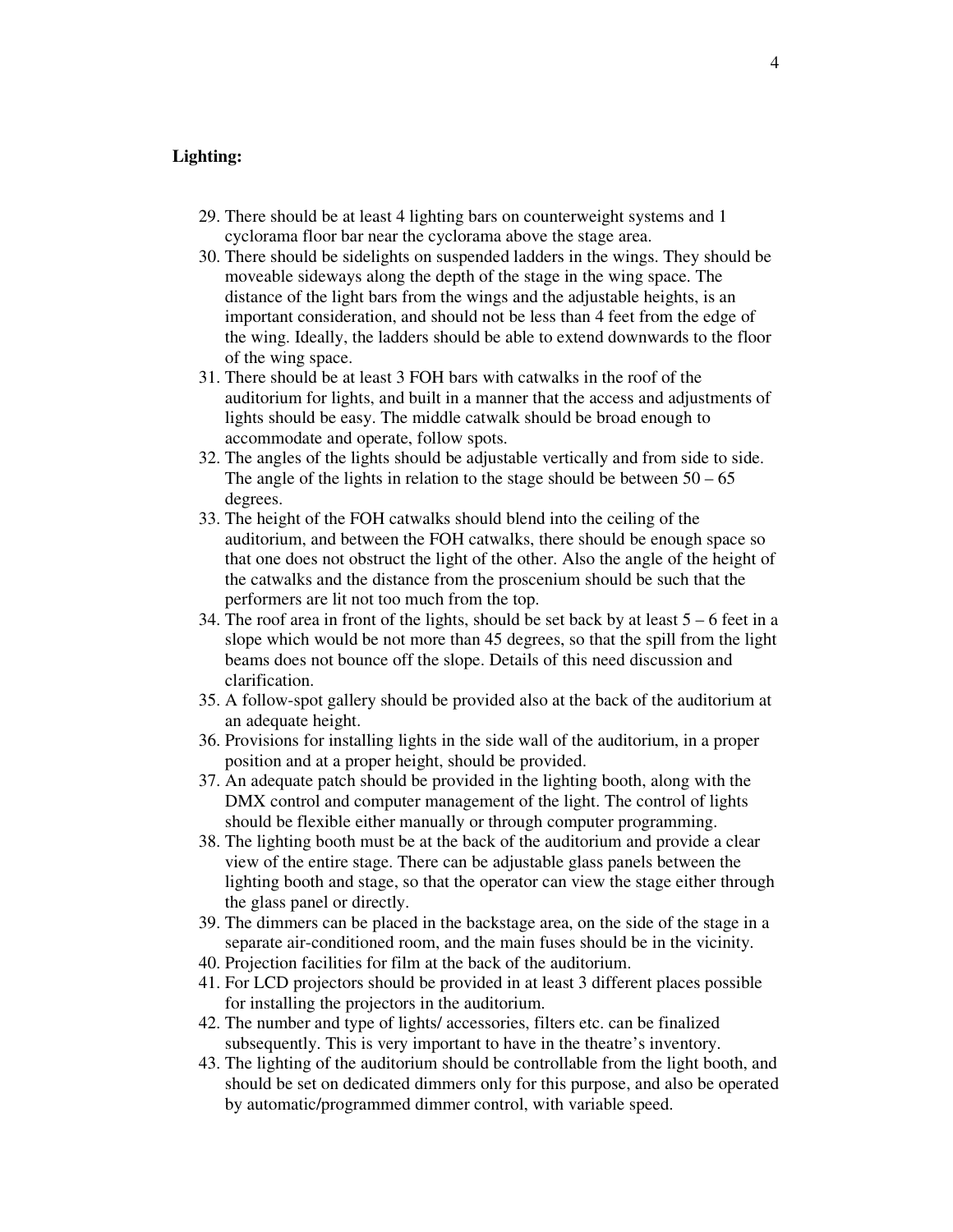- 44. Lamps/lights in the lighting booth should be sufficient, so that the operator has a good view of the control panels, without light significantly spilling into the auditorium.
- 45. Permanent light points need to be available on the bars above the stage, and in the bars of the FOH. Covered electrical points need to be available in the floor of the stage, in the wings, and in the backstage area.
- 46. All electrical wiring for stage dynamic lighting needs to be circuited via dimmers, and controllable from the lighting booth. Backstage working lights and footlights which illuminate the backstage area during she shows without spilling onto the stage need to be positioned properly and controllable from backstage itself, and via an alternative circuit in the lighting booth.
- 47. Working lights need to also be provided from the bars above the stage, but not necessarily from the light bars.

#### **Sound:**

- 48. The sound control can be next to the lighting booth, with a provision for controlling the sound from the back of the auditorium.
- 49. An adequate and efficient intercom system between backstage and lighting/sound booth should be available. This should be both by cable line as well as wireless and possible to use while moving backstage.
- 50. A PA system between the sound booth and the stage should be provided through speakers in the auditorium for playback of sound and announcements. This can be used for rehearsals. But walkie-talkies headsets/mikes are used for silent communications, between the stage, backstage and auditorium. Cordless mikes are used for PA system communications from the auditorium and sound booth.
- 51. The stage and auditorium should be treated acoustically so that it is possible to use without mikes, for theatre performances.
- 52. The speakers should be arranged at the appropriate height and width, to give maximum balance when using static sound, and also provide a possibility of panning sound from one side of the auditorium to the other, so that stereophonic and 3 D perception of sound is possible. Sound balancing should be possible through mixers.
- 53. Mikes for directional and dispersion pick-ups should be part of the sound equipment of the stage.
- 54. Covered sound points in the stage floor, and in front and on the sides, of the stage, as well as backstage, and on the bars, should be available. Thewiring for sound and lights should be kept very separate, as proximity of these cables causes disturbances in sound.
- 55. No compromises should be made when choosing a sound system. At least 24 channels inputs/outputs should be possible. More are preferable. Possibilities for using wireless mikes should be built-in into the sound system.
- 56. All dressing rooms should be provided with stage feedback sound, the loudness of which is adjustable, and at a approachable height.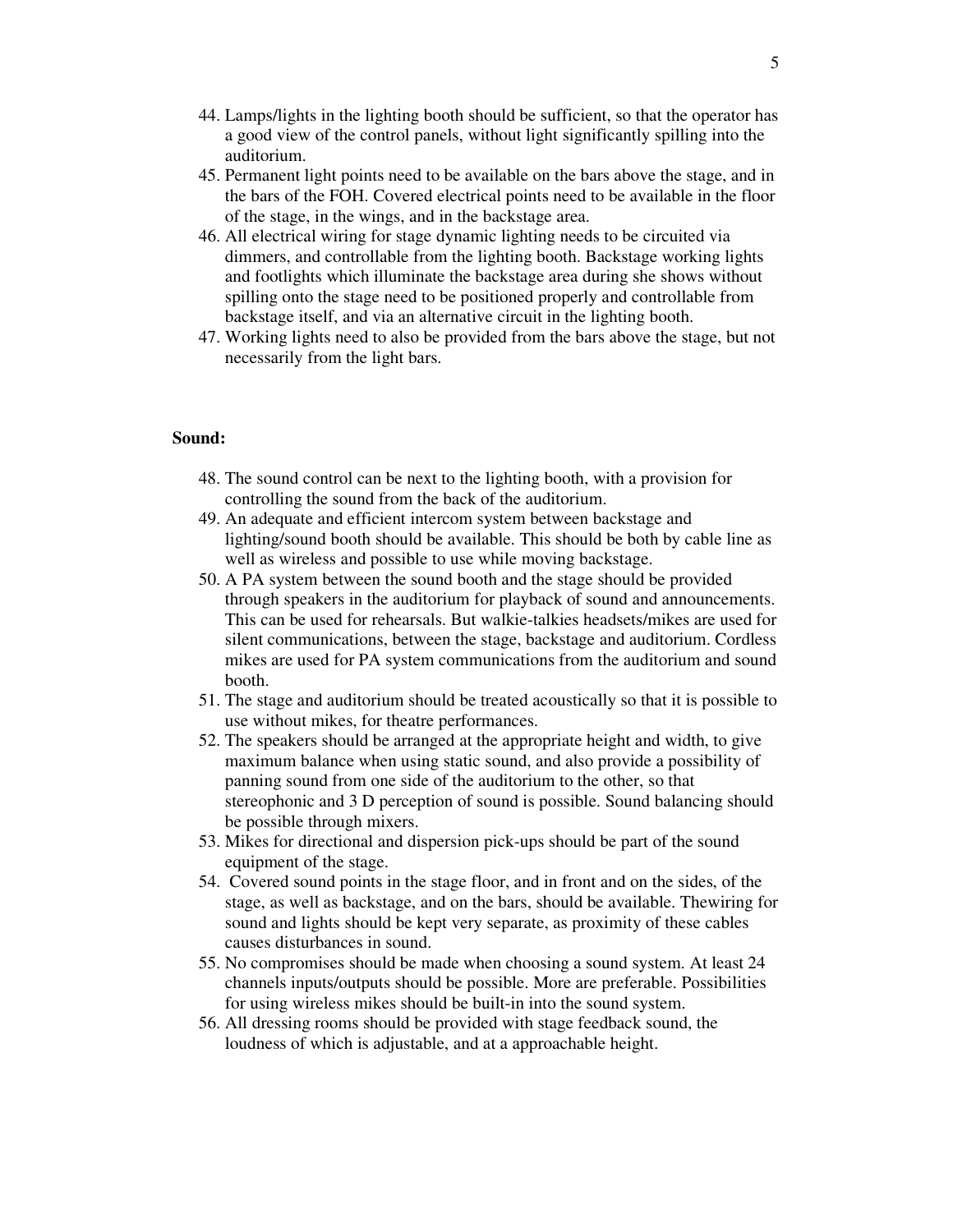#### **The Auditorium and Balcony:**

- 57. It is advisable to have a balcony in theatres of over 400 seating. Balconies are very necessary when seating is above 500 and more.
- 58. The rake of the auditorium should be adequate, and its slope should depend on whether there is a balcony or not. It should also provide for getting a good view of the stage floor, but not be excessive that the audience views the actors from too much above, and sees more of the performers heads than the face.
- 59. The seating in the auditorium needs to be staggered so that the seat in the row behind, is in-between the two seats in front..
- 60. The depth of the stage should not exceed permissible acoustic limits.
- 61. The rake of the balcony should provide for a view of the complete front of the stage from the first as well as last rows.
- 62. The last row of the balcony should not cut more that 10% feet height of the cyclorama height, by the height of the proscenium arch.
- 63. The vertical sightlines of the height of the cyclorama should not be compromised in the last row of the ground floor of the auditorium, by the lower edge of the balcony.
- 64. The sightlines of the stage from the auditorium need to be carefully worked out, so that extremes on the sides of the auditorium are not compromised beyond 10 - 12% view of the full stage
- 65. There should preferably be aisles on either side of the center block of seats, rather than a central aisle.
- 66. All entries to the auditorium need to be in the side of the auditorium, and if required at the back, the entry should in line with the side aisles, and not in the central position. .
- 67. All entries into the auditorium should either be double doors, leaving safety fire escape margins, or at least should be masked by a thick curtain or side wall, so that persons entering the auditorium late do not disturb the performance by extraneous lights.
- 68. All entries into the auditorium should be through an internal passage from the theatre foyer. No entry into the auditorium should be directly from the exterior.
- 69. The auditorium even through sometimes accommodating over 500 persons, should have an intimate relationship with the stage, so that the performers are seen properly.
- 70. It is advisable to paint the inside auditorium and have seat covers a neutral colour to enable the performance to take preference over the décor. Also to keep in mind that lights hanging from the light bars are an essential part of theatre and do not hamper the aesthetic of the auditorium.

#### **The Backstage Dressing Rooms.**

71. The situation of the Dressing rooms could be behind the stage in the centre or sides or below the stage. In ALL cases, easy, unhindered and quick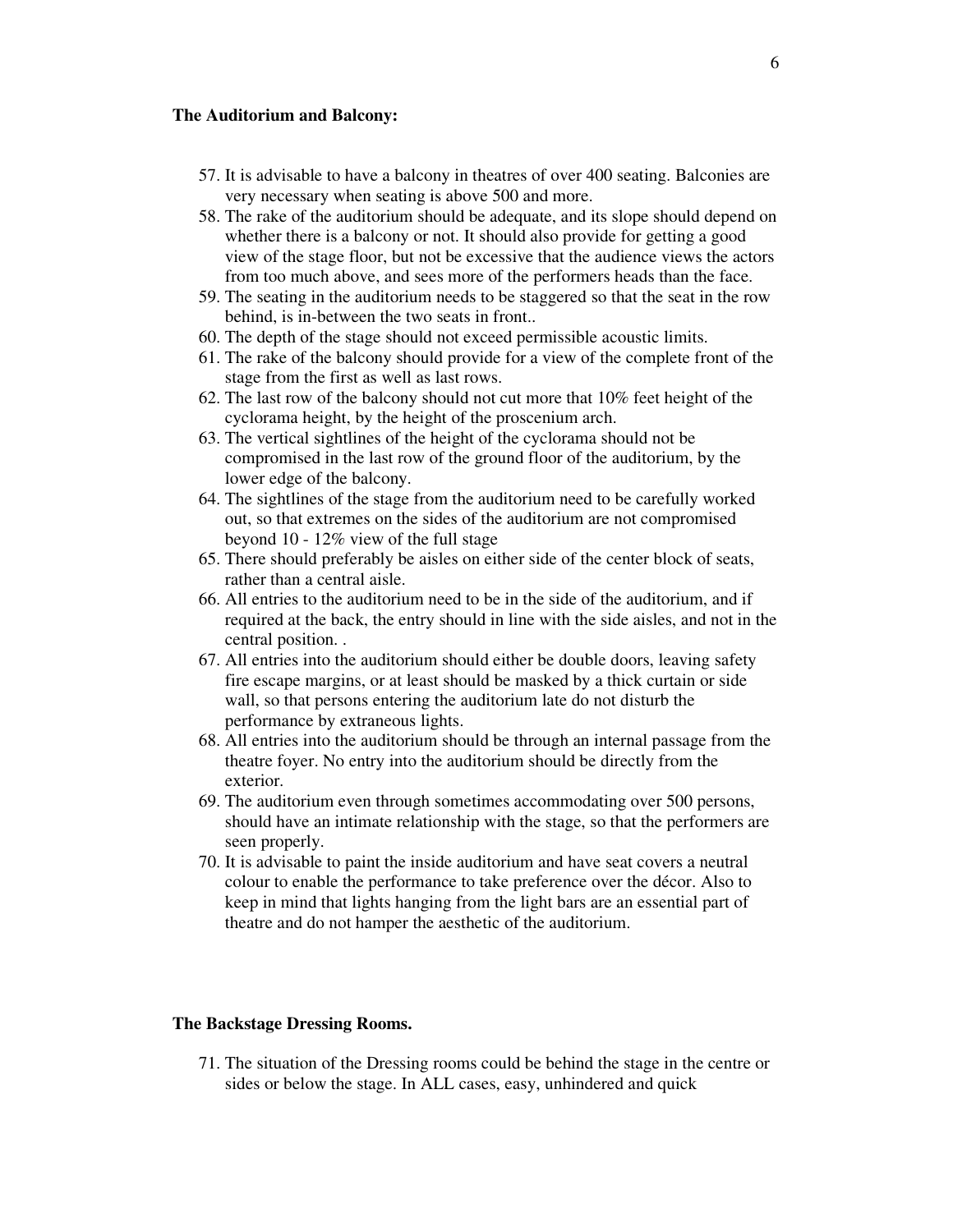accessibility to the stage is of the essence. Ideally there should be at least 6 Dressing Rooms, 4 for individuals or for 2 persons, and 2 for groups.

- 72. The Dressing Rooms should be fitted with the following: chairs and make-up tables with lights, a small wardrobe, separate toilet/s and showers, a wash basins with mirrors, hanging racks, a sofa-cum-bed, and small side tables.
- 73. The Dressing Rooms should have audio feedback from the stage, and from the stage manager's desk, with adjustable volume control.
- 74. A separate area in proximity of the Dressing Room should be available for pressing of clothes/costumes.
- 75. There should be passages from the Dressing Rooms to the wing space on either side of the stage. The entry from the passage to the wings space should be wide.
- 76. It is essential to place a safe where performers can keep their valuables.

#### **Backstage areas construction/storage areas:**

- 77. A scenery room, a prop room, a wardrobe room, a music room, a lighting storage room and a general area, are essential features of a good theatre. These will vary in size, so that the largest one will be the area housing, or making smaller scenery.
- 78. Access to the scenery rooms should be easy, and it should have a landing area just outside, to enable a truck to approach it, and unload scenery. Wide access doorways, preferably of the folding type, with  $14 - 16$  feet high and  $12 - 14$ wide access should be for loading scenery into the backstage area.
- 79. Access from the scenery room to the wing space should be unencumbered.
- 80. There should be at least 15 platforms of varying sizes, and legs for adjustable heights, for the use of groups. These would be under the care of the stage manager, who should be responsible for their proper use, by groups
- 81. Adequate storage space in a theatre is essential, so that, for the lack of space, sundry objects are not lying around in spaces meant for special storage.
- 82. Ideally backstage should be painted black or a dark neutral colour.
- 83. If all the toilets are in the green rooms then it is also necessary to have 1 or 2 toilets that are separate from the green rooms – for use by the technical team, stage managers etc.
- 84. Side rooms for stage manager, lighting unit and backstage crews are advisable. These rooms should be fitted with computers, telephone/ intercom phones, internet etc like a miniature office and resting room, used on the days of the shows

#### **Rehearsal Rooms:**

- 85. It would be advisable to provide two rehearsal spaces in a theatre complex.
- 86. The rehearsal spaces should have wooden floors if possible, or a good quality linoleum flooring.
- 87. The rehearsal spaces should be equipped with a good sound playback system.
- 88. Rehearsal spaces should have chairs, tables and a couple of sofas.
- 89. Lighting in the rehearsal rooms should be good.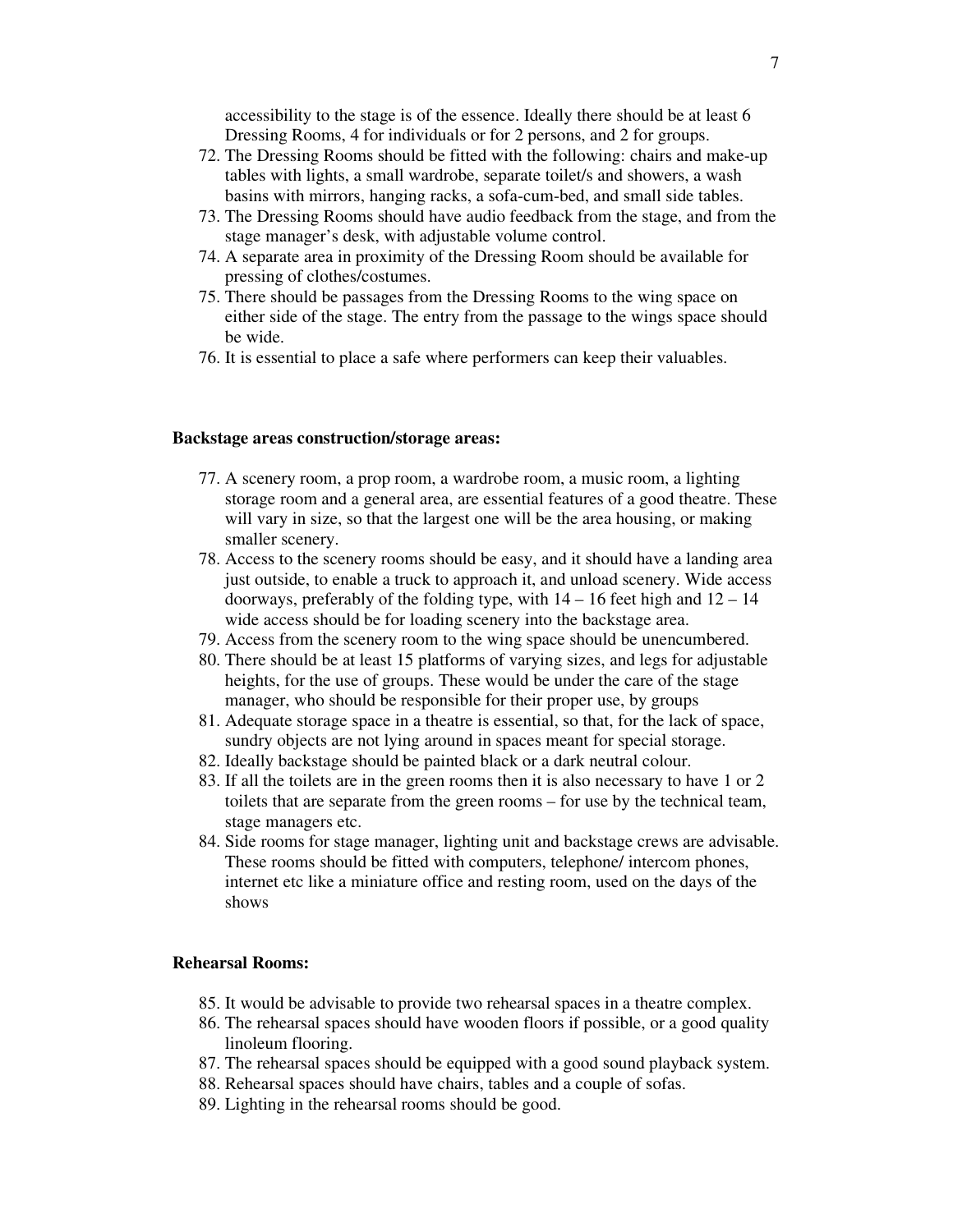- 90. The size of the rehearsal room should be 24 X 36 feet minimum. A height of at least 12 feet is useful.
- 91. One wall of the rehearsal room should have large mirrors, with a curtain, which can be used to cover the mirror if required.

#### **Front of House Amenities. (courtesy Sanjana)**

- 92. It is important to think of simple and comfortable seating for the audience to wait before the auditorium gates are opened before the show or in the interval.
- 93. The foyer should avail performing groups of a display area to display photographs, posters etc.
- 94. A canteen or café is essential to create a hangout space / an *adda*. Most importantly to cater to the rush during interval time.
- 95. Wide serving counters for serving refreshment in the interval should be available in the area adjoining the main foyer.
- 96. Adequate toilets are essential.
- 97. Storage spaces for umbrellas, raincoats, items not allowed into the auditorium for security reasons, should be available.
- 98. Merchandising stall is a good idea, where the complex or the performing groups can sell their merchandising goods.
- 99. A Book Shop & Art Gallery is are always a pleasant addition to a performing space – that invite audience members to come early and brose around.
- 100. The Box Office should be easily accessible.
- 101. An open free performance space is always a good thing to keep in
	- mind for short performances or live music before the main show, outside the main auditorium.
- 102. Conveniences such as parking facilities, public transport, accessibility etc all play an important part of the life of a cultural centre.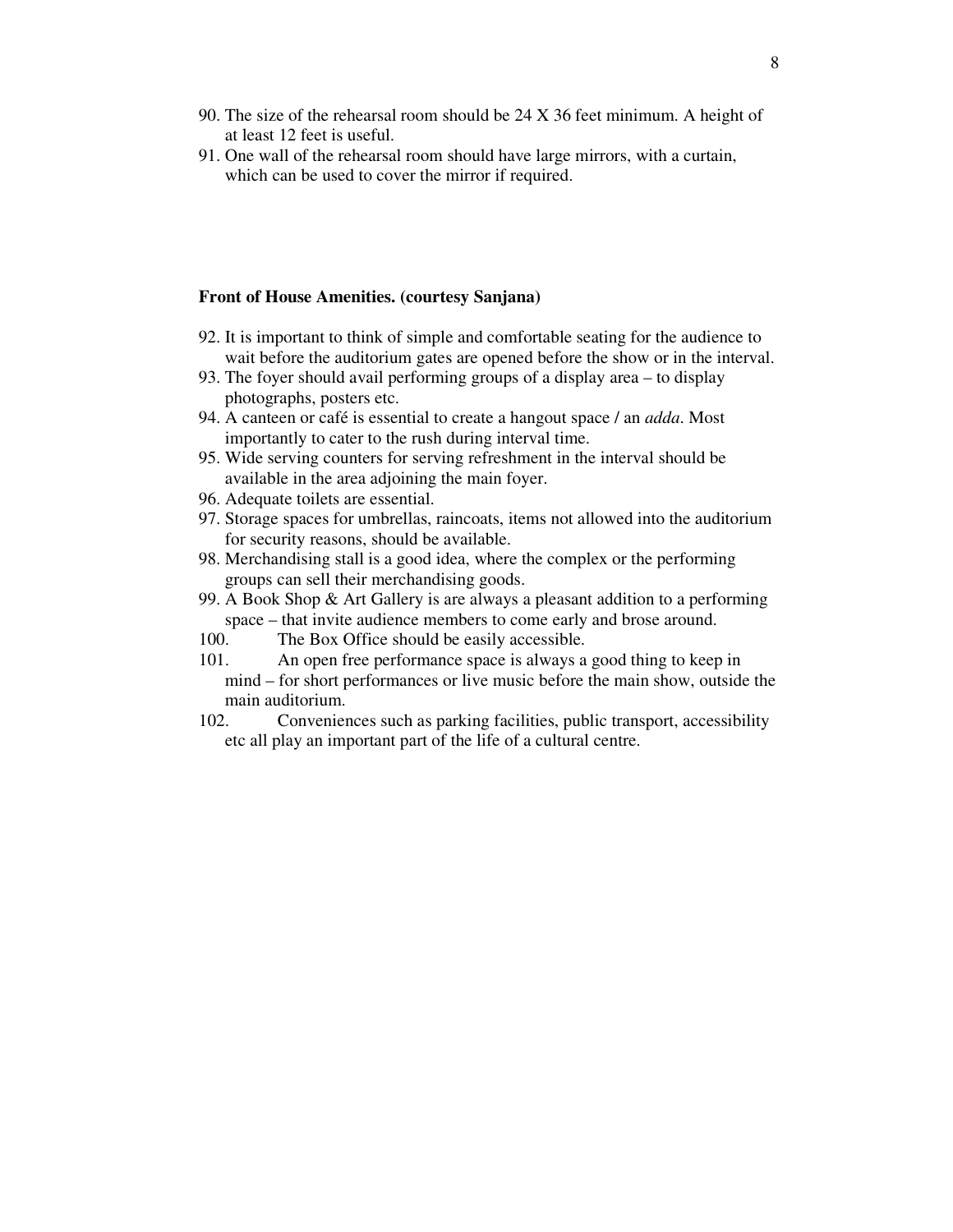### **INTERNATIONAL INPUTS: WORKSHOPS & VISITS**

When the theatres which were designed by architects presenting projects for funding of Tagore theatre complexes were examined by the expert committee, it was found that all the theatres designed were grossly lacking in a proper awareness of the requirements of theatre technology and basic theatre requirements.

Since a large amount of funds were being disbursed on this special occasion of Gurudev Tagore's centenary celebrations, to build new theatre complexes, or for refurbishing older ones, by making structural changes, it was felt by the committee that a special set of guidelines should be provided to the agencies presenting projects for funding. In this manner the theatres that were build would serve many purposes besides the local use for which it was planned.

Theatre if properly built, would have the appropriate facilities and could serve to host the best Indian work that would travel to these cities, as well as the hosting of international theatre companies traveling to India. The purpose and use of these theatres would be manifold, and thus justify the enormous expense that was being incurred.

It was stressed several times, during the deliberations by the expert committee in which there was also Shri K. T. Ravindran, eminent architect, that there was no training in architecture schools on the designing requirements of theatres. The result of poor theatre designing was clearly discernable in the vast multitudes of theatres built in India.

While the Tagore theatres/Rabindralayas built in the 1950's and 1960's were essentially reasonable good examples of basic theatre designs, there was much left to be desired in the contemporary context, as all these theatres require major changes. In some cases, it would be more reasonable to re-build the theatres, rather than attempting cosmetic changes. This is because major structural changes would be necessary in these cases.

One of the examples of a somewhat better theatre built in recent times, was the Bhabha Theatre (JBT) at the National Centre for the Performing Arts, Mumbai. However this also had several significant limitations, and could not be treated as an ideal example.

The Kamani Auditorium in Delhi, is also a reasonably good theatre, and very functional. However, there are many limitations and at this moment in time, when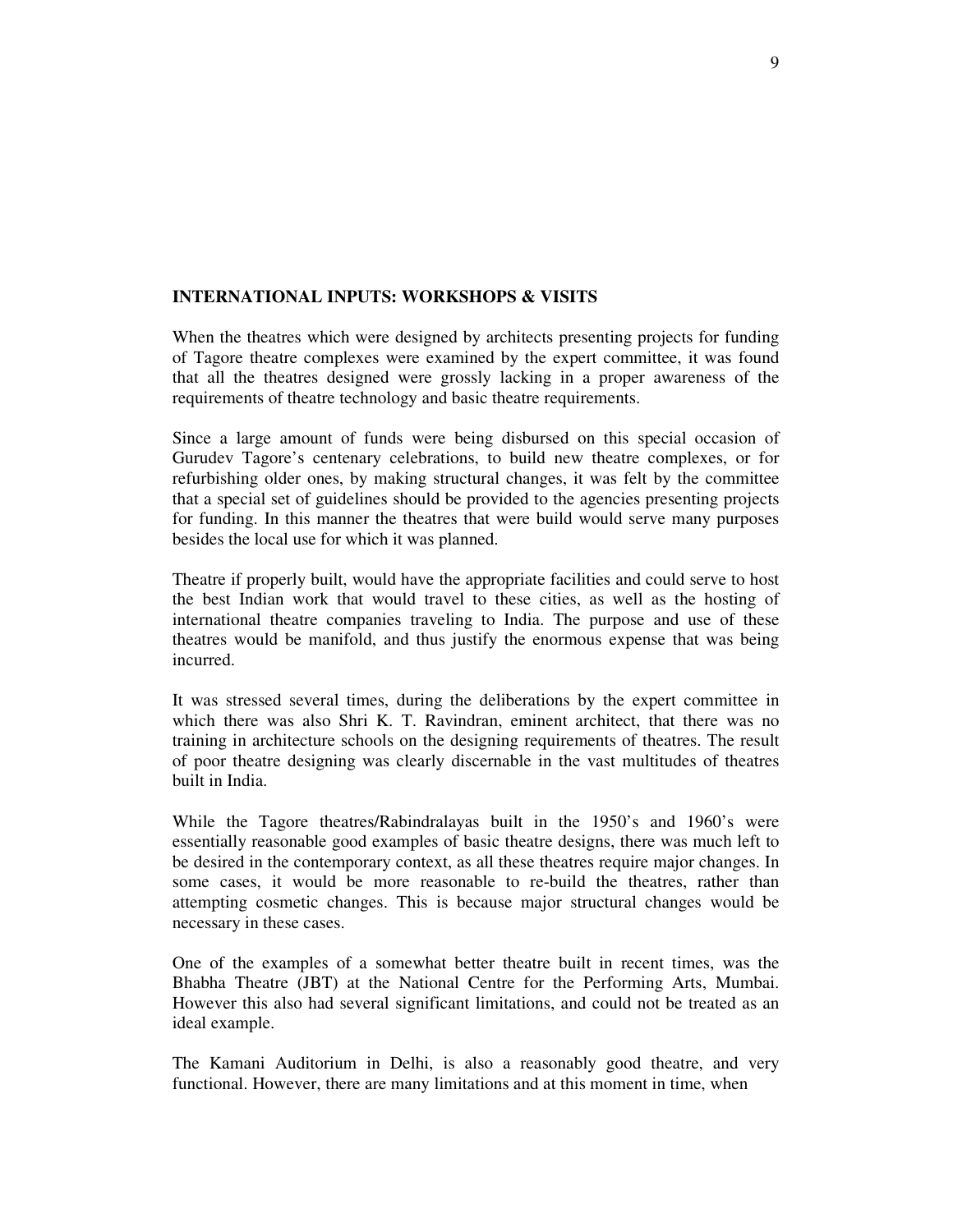almost Rs. 200 crores are being spent as grants to improve/build new theatres, the committee suggested international inputs in the following manner:

Dr. Allana was familiar with many new theatre complexes that have been recently build in Oslo, Gateshead, the New York, and Singapore. Sanjana Kapoor also suggested theatres in London and Prof. Anuradha Kapur mentioned that National Theatre of Japan was a very good example of a very good theatre.

#### **INTERNATIONAL WORKSHOP ON THEATRE ARCHITECTURE:**

It was suggested that a 3-day workshop with international theatre architects be held in Delhi, in which the architects could outline certain essential aspects of building good theatres, with as wide a function as possible. Experts in sound engineering could also be involved in the workshop, as this was also an area, which was not sufficiently developed in the context of theatre design in India. Other architects, even those not involved in the projects, but interested in knowing more about theatre architecture, could join the workshops. Dr. Allana could coordinate with the architects about conducting the workshops.

1. It was also felt that while this kind of workshop would be of great use, it was not sufficient for architects designing the theatres for which the Ministry of Culture was giving a large amount of funding, to understand these theatre concepts, without actually experiencing and visiting some of the very good examples of theatres abroad, as well as a few theatres in India.

It was therefore suggested that accompanied by Dr. Allana,, the architects involved in the projects under discussion, the architects cshould visit some of the most important theatre centres abroad. This would help the architects to reformulate their ideas, with anew perspective including:

The Esplanade Theatre complex in Singapore The National Theatre of Japan The Ballet & Opera House in Oslo, Norway The Theatre Arts Complex at Gateshead, Newcastle, UK The National Theatre complex in London The Young Vic in London, The Barbican Theatre in London The Traverse theatre, Edinburgh, UK Donmar Warehouse, London, UK The Kennedy Centre, in Washington DC The Lincoln Centre in New York.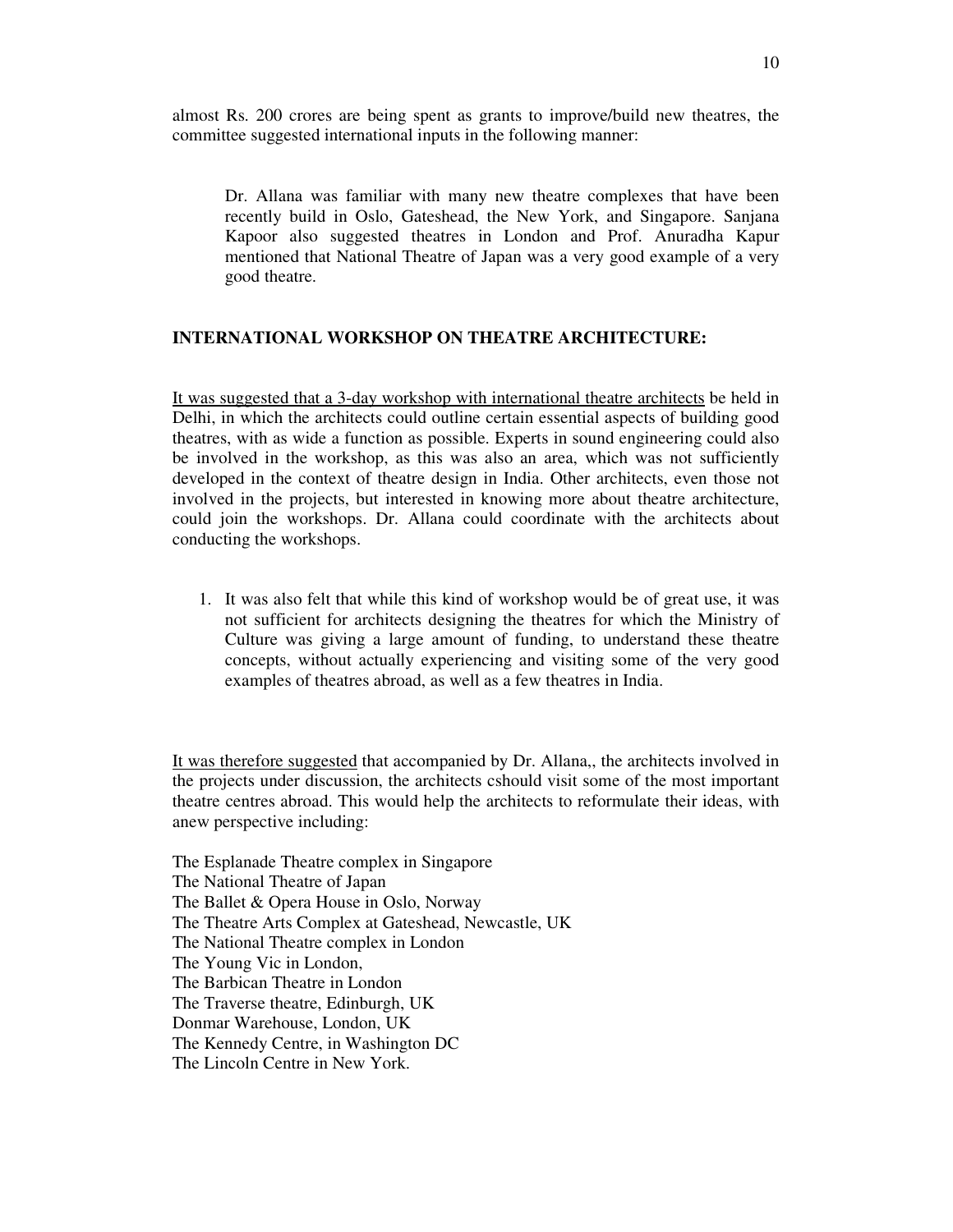The theatres in India, which need to be looked at and discussed with the architects could be the following:

The Jamshed Bhabha Theatre (JBT) at NCPA Kamani Auditoriun in New Delhi Rabindralayas in Kolkata, Mumbai and Lucknow

It was suggested that above process of workshops, travel etc. could be completed by December 2011. Funding for the above could be worked out as per the convenience of the Ministry.

## **FINALIZING THE THEATRE COMPLEX:**

It was proposed by the committee that after the inputs received by the architects, who would be responsible for designing the theatre/complexes concerned, they would make the final plans, which would be scrutinized by the expert committee again, for any suggestions, and dialogue with the architects in question.

### **MONITORING OF APPROVED PROJECTS PROGRESS**

It is critical to set up a clear monitoring system for us to ensure that the work is being undertaken as per the agreement – and we may need to get local representatives who can do the job. It is the job that we need to define very clearly to ensure the project is going according to plan – both architecturally and from a theatre practitioner's perspective. Monitoring should take place before every installment of payment.

**Nissar Allana**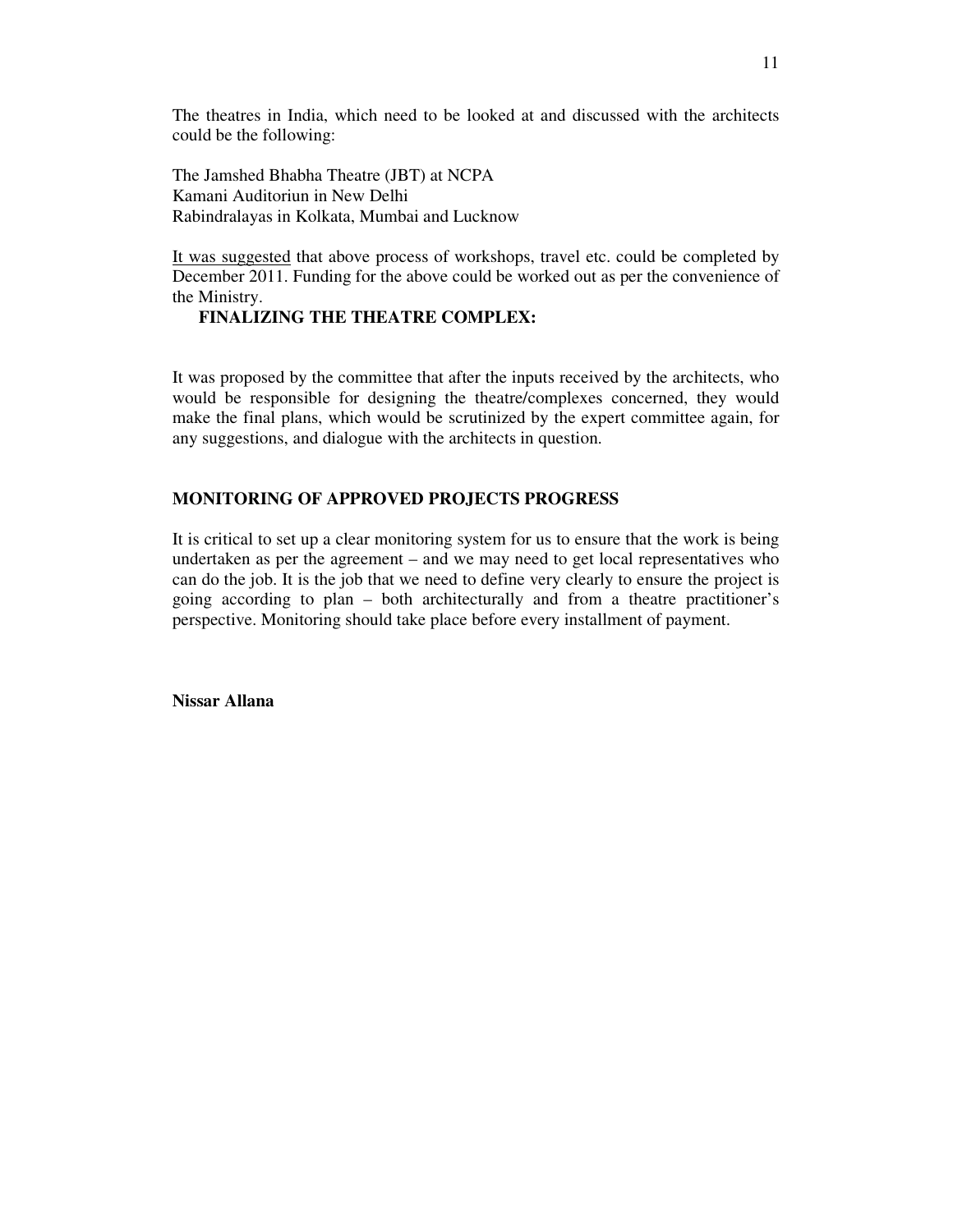## TAGORE THEATRE GRANTS BY MINISTRY OF CULTURE

 $\overline{\phantom{a}}$ 

## SUGGESTED GUIDELINES FOR RUNNING THEATRE SPACES/COMPLEXES

Sanjna Kapoor

September 20, 2011

1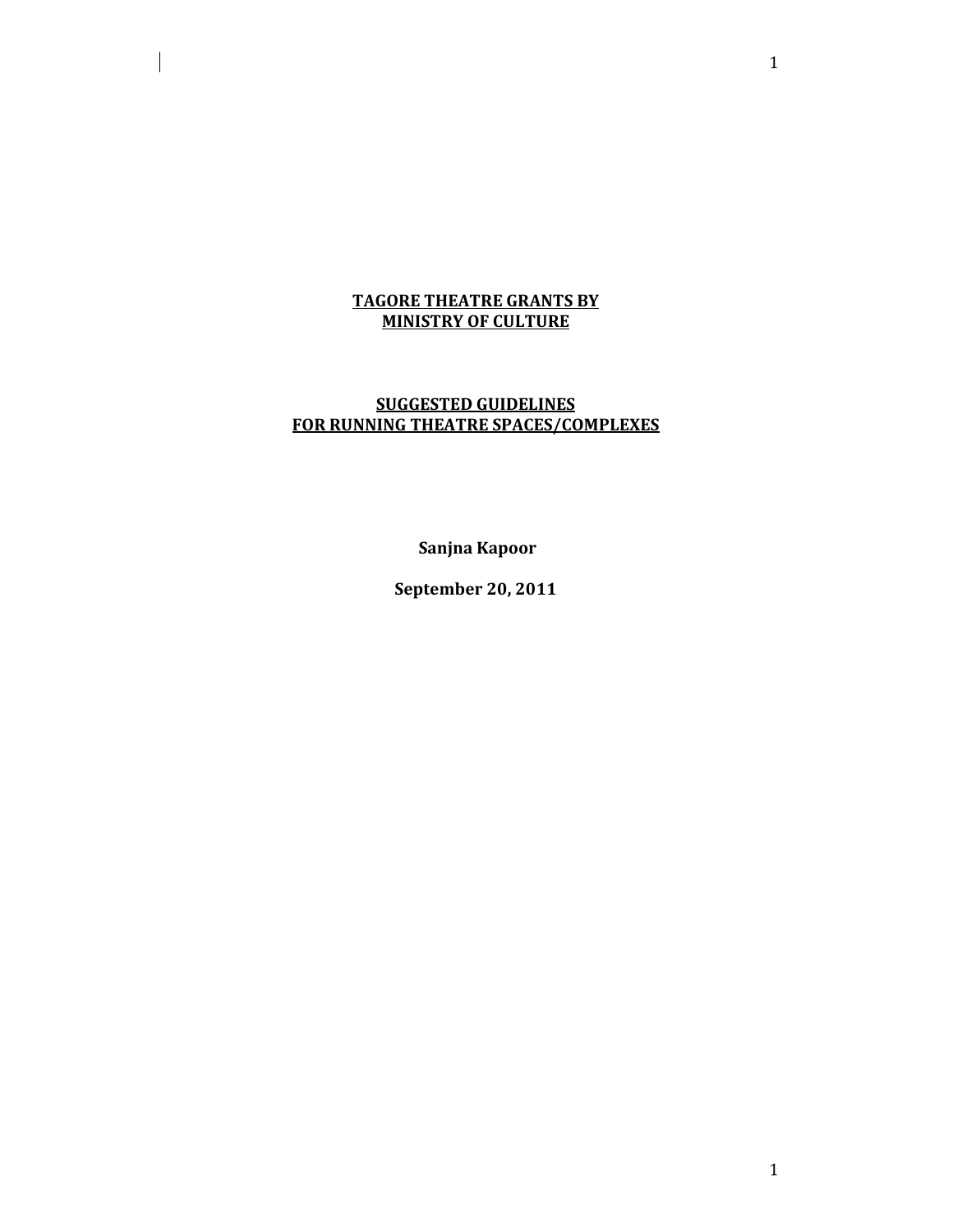## GUIDELINES FOR RUNNING THEATRE SPACES / COMPLEXES

### AIMS

- The space/complex should have a clear aim/objective.
- Each space in your complex needs its owns specific aims. An auditorium conceived for multi-purpose use is not advisable, as it invariably ends up serving nothing.
- The specific aims of each space should connect to the overall aim of your complex.
- The overall aim of the complex and the specific aims of each separate space should be clearly articulated in writing and publicly available.

### ANNUAL CALENDAR

- The annual calendar of activities at your complex should serve and be consistent with the aims and objectives of the complex. This should apply regardless of whether the spaces are rented out or curated.
- It is advisable to have a plan for an annual calendar envision the year ahead.
- A clear rental structure needs to be in place and publicly available. Hidden costs are not advisable; it is best to be completely transparent.
- A clear application procedure needs to be in place and publicly available. The procedure should include timeframes within which applicants can expect a response.

## THEATRE EXPERIENCE

- Groups should be clear when the theatre is available to them, as well as the timings of the technical facilities & staff etc.
- The maintenance plan for the auditorium, backstage, dressing rooms etc including front of house needs to be in place.
- A technical maintenance plan needs to be in place.
- A plan to minimize latecomer's disturbance (to the audience and performers) into the auditorium should be in place and strictly adhered to. You could either simply not permit latecomers or have a system for quietly and discreetly seating them without disturbing the performers and the rest of the audience. (It is a good idea for the tickets to carry a mention of the way latecomers will be handled in your space).
- Make sure that information regarding parking facilities and public transportation is easily available to your audiences (printing this information on tickets is a good idea).

## AUDIENCE DEVELOPMENT

- Audiences don't just come to the theatre they have to be encouraged. You should have a clear plan to generate audiences for the complex.
- Your plan should include staying in touch with your audience regularly. Make sure you have an idea of the various media available to you to enable this (don't forget the free and easy to use internet!)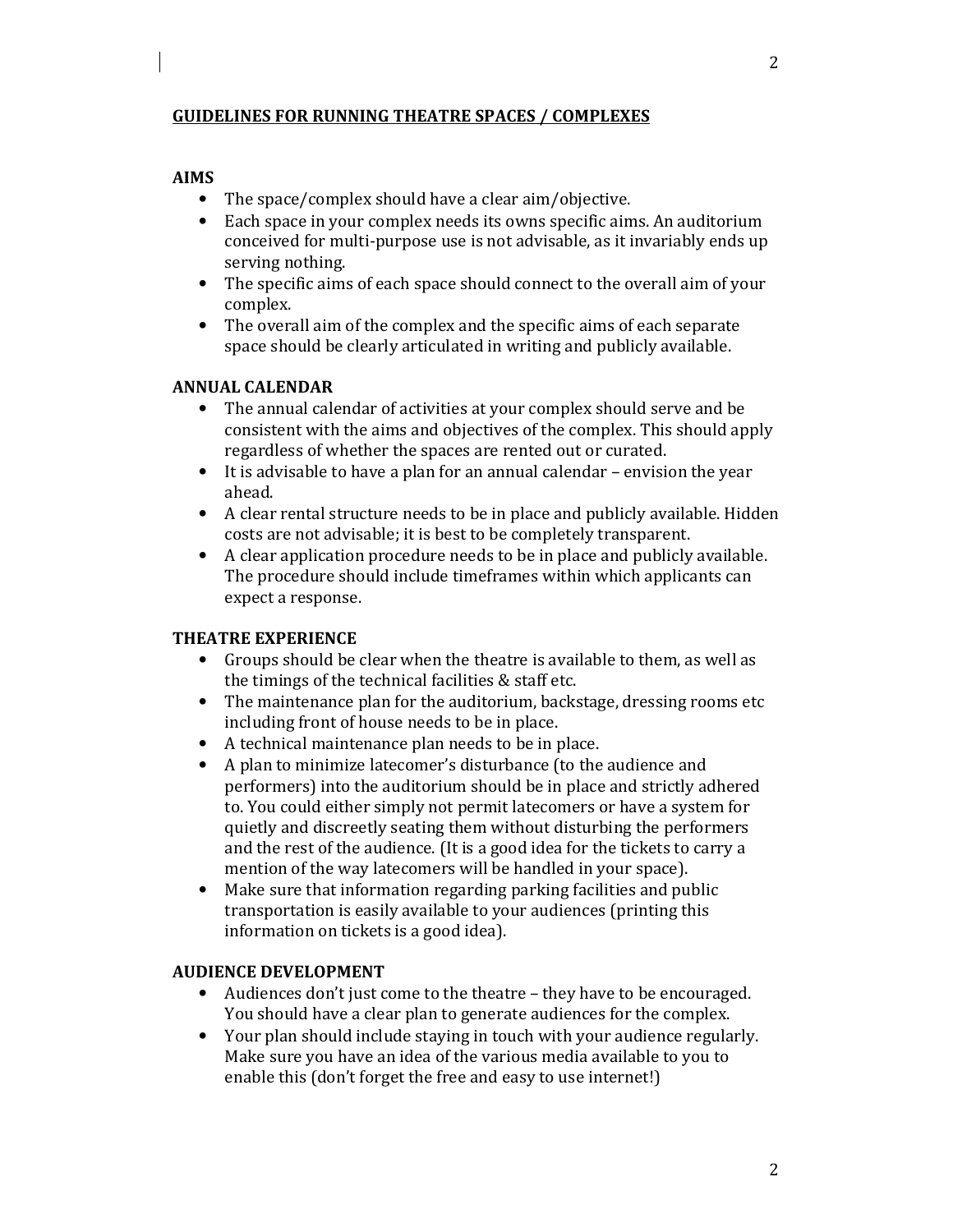3

- Audience should be able to access information of your shows and programmes easily.
- Tickets should be easily available (remember there are also various home delivery and on-line services available).
- It is always a good idea to have spaces that invite audiences to 'hang out' and simply 'be' in the space. This builds a certain life in your complex that contributes to its vibrancy, and encourages audiences to return.
- A food/snacks plan is essential. Keep in mind that the interval audience must be catered to in less than 10 minutes!

# ADMINISTRATIVE STRUCTURE

- Aim to create a professional working structure where there is responsibility, authority and accountability within the framework of the overall aims of the complex.
- It's a good idea to have a Board that will help you stay on track and contribute to your over all-functioning.
- Have a clear management and staff structure
- Have clear job profiles and expectations clearly delineated.
- Salary structure must be clear, as must be a system for raises, appraisals etc.
- An annual narrative & financial reporting system should be in place. These reports should be easily accessible to the public.

# PLANS

- A 5-year plan must always be at hand, which will serve as a guide to your functioning, as well as a check and reference document.
- A Financial Plan must be generated for a 5-year period as well, outlining sources of income and expected expenditure. This financial plan needs to be in sync the 5-year plan of programming and activity.
- The financial plan should include ways of generating income as well. However, it is critical that the core ideals of the complex are not compromised to generate finances and sustainability. Remember that the finances are to serve the complex, not the other way around.
- It is advisable to create opportunities of networking and working with partner organisations in the same field from the region, country or internationally. This partnership strengthens the capacity of your institution and enlivens the venue.

# NOTE:

The management of the complex needs to be in service of the arts (and not the other way round!); and the management needs to provoke, contemplate and develop a deeper capacity of strategic thinking and openness toward different interest in art management, to help enhance a greater professionalism and overall development of arts practice in India.

# GLOSSARY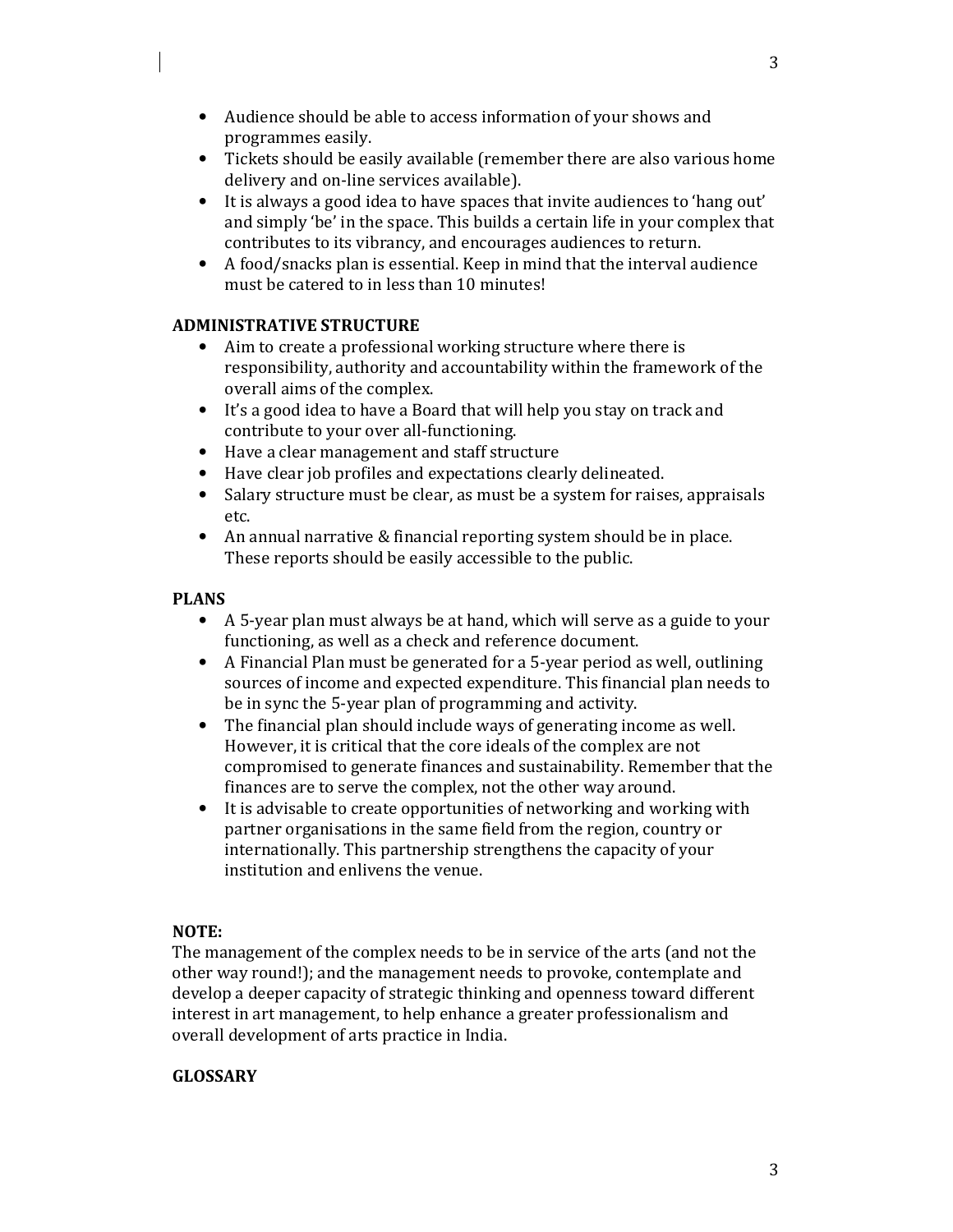Curated : to select the performances at the venues, to have a clear-cut or reason for selection i.e. quality, sustainability, professionalism etc.

\* \* \* \* \*

 $\overline{\phantom{a}}$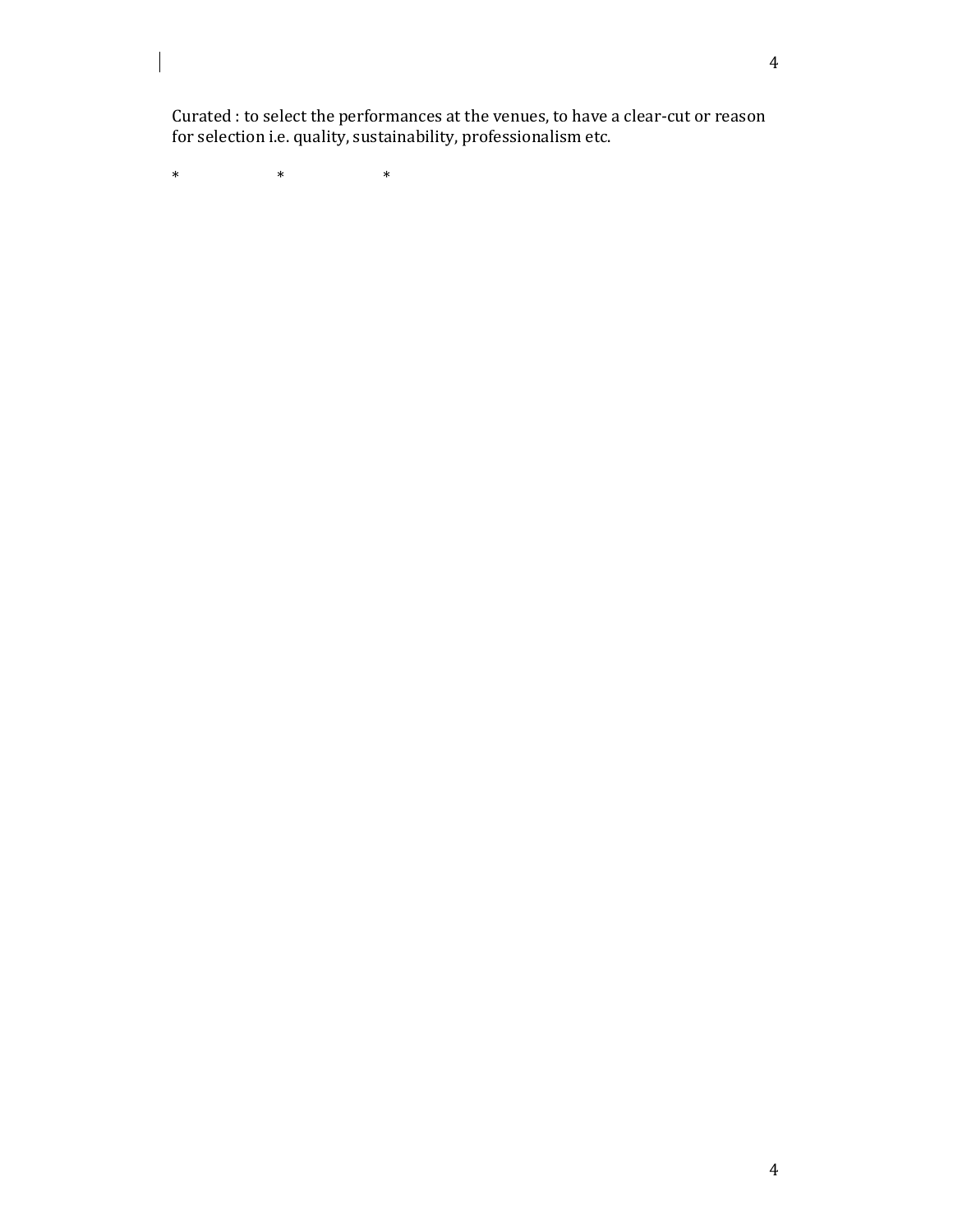## **GLOSSARY**

**Acoustic treatment** - Acoustic treatment is the process used to minimize the decibel level (volume) or wave interference of a sound emitted from its source with respect to a receiver. The receiver can refer to a human, a sensitive piece of scientific equipment, or recording equipment in a studio. Rather than simply 'turning down' the volume level of a sound source, (which is not always possible. Drum kits, for example, do not have volume knobs) acoustically treating the surrounding environments with specific materials allows you to control the level of sound without compromising the quality output of your source.

**Apron** - The apron is any part of the stage that extends past the proscenium arch and into the audience or seating area. The Elizabethan stage, which was a raised platform with the audience on three sides, is the outstanding example. Most stages edges are curved slightly outward providing a very small apron. Some have a large playing space protruding into the audience and in turn a very large apron.

**Auditorium**: The section of the theatre designated for the viewing of a performance. Includes the patrons main seating area, balconies, boxes, and entrances from the lobby. Typically the control booth is located in the back of the auditorium, although for some types of performance an audio mixing positing in located closer to the stage within the seating.

**Catwalk** - A catwalk is a section of the house hidden in the ceiling from which many of the technical functions of a theatre, such as lighting and sound, may be manipulated.

**Cyclorama** - A cyclorama is a large curtain or wall, often concave, positioned at the back of the stage area. It was popularized in the German theater of the 19th century and continues in common usage today in theaters throughout the world. A "**cyc**" (U.S. theatrical abbreviation) can be made of unbleached canvas (larger versions) or muslin (smaller versions), filled scrim (popularized on Broadway in the 20th century), or seamless translucent plastic (often referred to as "Opera Plastic"). Traditionally it is hung at 0% fullness (flat). When possible, it is stretched on the sides and weighted on the bottom to create as flat and even a surface as possible. As seams tend to interrupt the desirable smooth surface of the cyclorama it is usually constructed from extra-wide material.

**Cyclorama Flood Bar** – It is the bar for rigging the light equipments to lit up the cyclorama.

**DMX** - DMX is a standard for digital communication networks that are commonly used to control stage lighting and effects. It was originally intended as a standardized method for controlling light dimmers, which, prior to DMX512, had employed various incompatible proprietary protocols. However, it soon became the primary method for linking not only controllers and dimmers, but also more advanced fixtures and special effects devices such as fog machines and moving lights, and has also expanded to uses in non-theatrical interior and architectural lighting; DMX512 has been used at scales ranging from strings of Christmas lights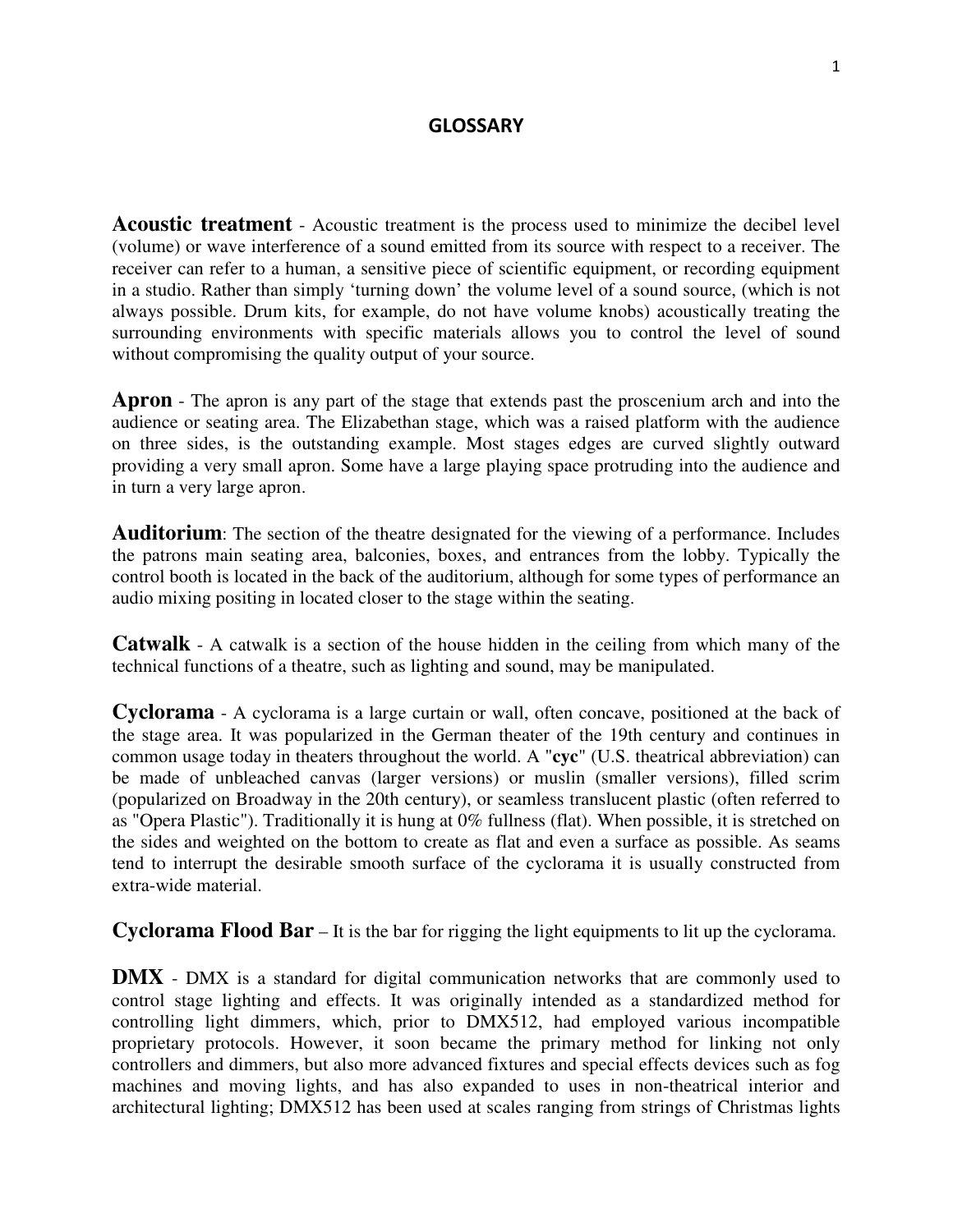to electronic billboards. DMX512 employs EIA-485 differential signaling at its physical layer, in conjunction with a variable-size, packet based communication protocol. It is unidirectional and does not include automatic error checking and correction.

**Fly** - A fly system, flying system or theatrical rigging system, is a system of *lines* (e.g. ropes), *blocks* (pulleys), *counterweights* and related devices within a theatre that enable a *stage crew* to quickly, quietly and safely *fly* (hoist) components such as curtains, lights, scenery, stage effects and, sometimes, people (e.g. Peter Pan). Systems are typically designed to fly components between clear view of the audience and out of view, into the large opening, *fly loft*, above the stage. Fly systems are often used in conjunction with other theatre systems, such as *scenery wagons*, *stage lifts* and *stage turntables*, to physically manipulate the *mise-en-scène*.

**Fly Gallery** - A narrow elevated platform at the side of the stage in a theater, from which a stagehand works the ropes controlling equipment in the flies.

**FOH** - Front of house (abbreviated FOH) is primarily a theatrical term, referring to the portion of the building that is open to the public. In theatre and live music venues, it typically refers to the auditorium and foyer, as opposed to the stage and backstage areas. In theatre, the front of house manager is responsible for ticket sales, refreshments, and making sure auditorium is set out properly.

**Green Room** - Green room is that space in a theatre, a studio, or a similar venue, which accommodates performers or speakers not yet required on stage. The green room functions as a waiting room, or as a touch-up lounge so that a performer need not return to wardrobe or to the dressing room, while remaining immediately available for a call to the stage. The origin of the term is often attributed to such an area historically being painted green, yet the modern "green room" is often not green at all.

**Masking** – It is the technique through which one can cover the area to hide it from the audience.

**Orchestra or Orchestra Pit** - In productions where live music is required, such as ballet, opera, and musicals, the orchestra is positioned in front and below of the stage in a pit. The pit is usually a large opening ranging from 4'-6' wide, 20'-30' long and 6'-10' deep. Some orchestra pits have lifts or elevators that can raise the floor of the pit up to the same height as the stage. This allows for easier movement of instruments among other things. Often an orchestra pit will be equipped with a removable pit cover which provides safety by eliminating the steep drop off and also increases the available acting area above. In most cases, some sort of lattice or sound port is built into the front of the orchestra pit, to allow audience members in the front rows to hear the music while still having a wall to keep them separated from the orchestra

**Patch Panel** - A patch panel or patch bay is a panel, typically rack mounted, that houses cable connections. One typically shorter patch cable will plug into the front side, whereas the back holds the connection of a much longer and more permanent cable. The assembly of hardware is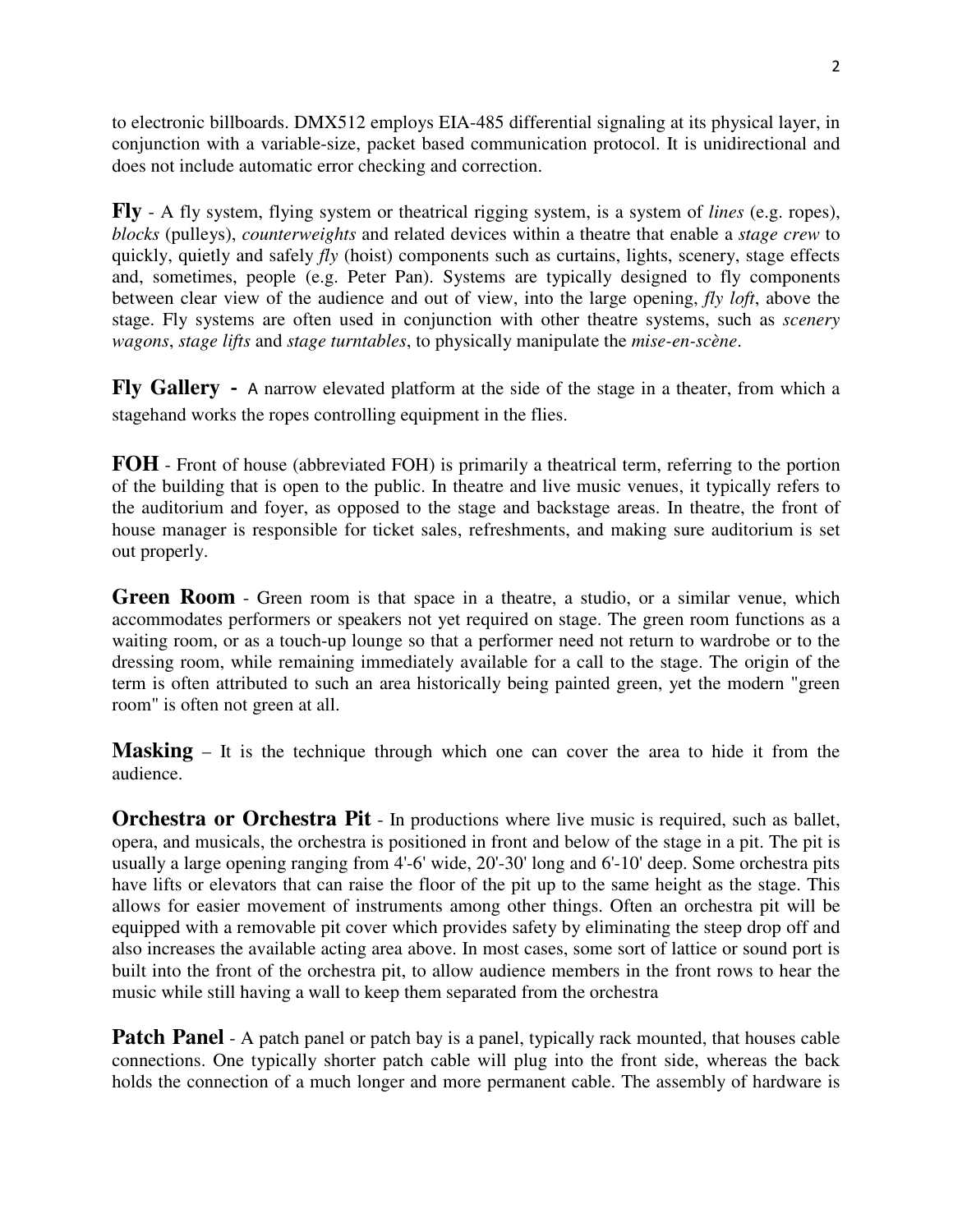arranged so that a number of circuits, usually of the same or similar type, appear on jacks for monitoring, interconnecting, and testing circuits in a convenient, flexible manner.

**Proscenium -** A proscenium theatre is a theatre space whose primary feature is a large frame or arch (called the *proscenium arch* even though it is frequently not a rounded archway at all), which is located at or near the front of the stage. The use of the term "proscenium arch" is explained by the fact that in Latin, the stage is known as the "proscenium", meaning "in front of the scenery."

In a proscenium theatre, the audience directly faces the stage, which is typically raised several feet above front row audience level, and views the performance through the proscenium "arch". The space that holds the audience is called the "house". The main stage is the space behind the proscenium arch; it is often delimited by a front curtain that can be lowered or drawn closed. The space in front of the curtain is called the "apron". The stage-level areas obscured by the proscenium arch and any curtains serving the same purpose (often called *legs* or *tormentors*) are called the *wings*, while the space above the stage that is concealed by the top of the proscenium arch is called the *fly space*. Any space not viewable to the audiences is collectively referred to as *offstage*. Proscenium stages range in size from small enclosures to several stories tall.

In general practice, a theatre space is referred to as a "proscenium" any time the audience directly faces the stage, with no audience on any other side, even if there is not a formal proscenium arch over the stage. Because it seems somewhat incongruous to refer to a proscenium theatre when no proscenium arch is present, these theatres are sometimes referred to as "end-on" or "end-stage" theatre spaces.

**Proscenium Opening** – It is the clear distance between the two proscenium walls.

**Sightline** - A sightline, or sight line, is a normally unobstructed line-of-sight between an intended observer (or spectator) and a stage, arena.

**Stage Manager** - A stage manager is essentially the head traffic controller of a live theater or television production. Once the director has issued his or her final notes to the cast, the stage manager usually assumes command of the physical stage area. All of the various technical crews, such as lighting, sound, props and scenery, report directly to the stage manager, who in turn remains in constant communication with the director by in-house phone or wireless headset. The head stage manager has a number of duties to perform, some of which may be delegated to other stage managers or assistants.

During the rehearsal process, the stage manager's most important role is to record all of the blocking, lighting cues, prop usage, costume changes and entrances of all the performers. This usually requires shadowing the director and taking copious notes. A stage manager is also responsible for scheduling rehearsal times and making sure those times are respected. During rehearsals, it falls on the stage manager to make sure understudies have sufficient time to learn their roles in case of an emergency. The stage manager is also bound by theater tradition to supply the daily coffee before rehearsals begin.